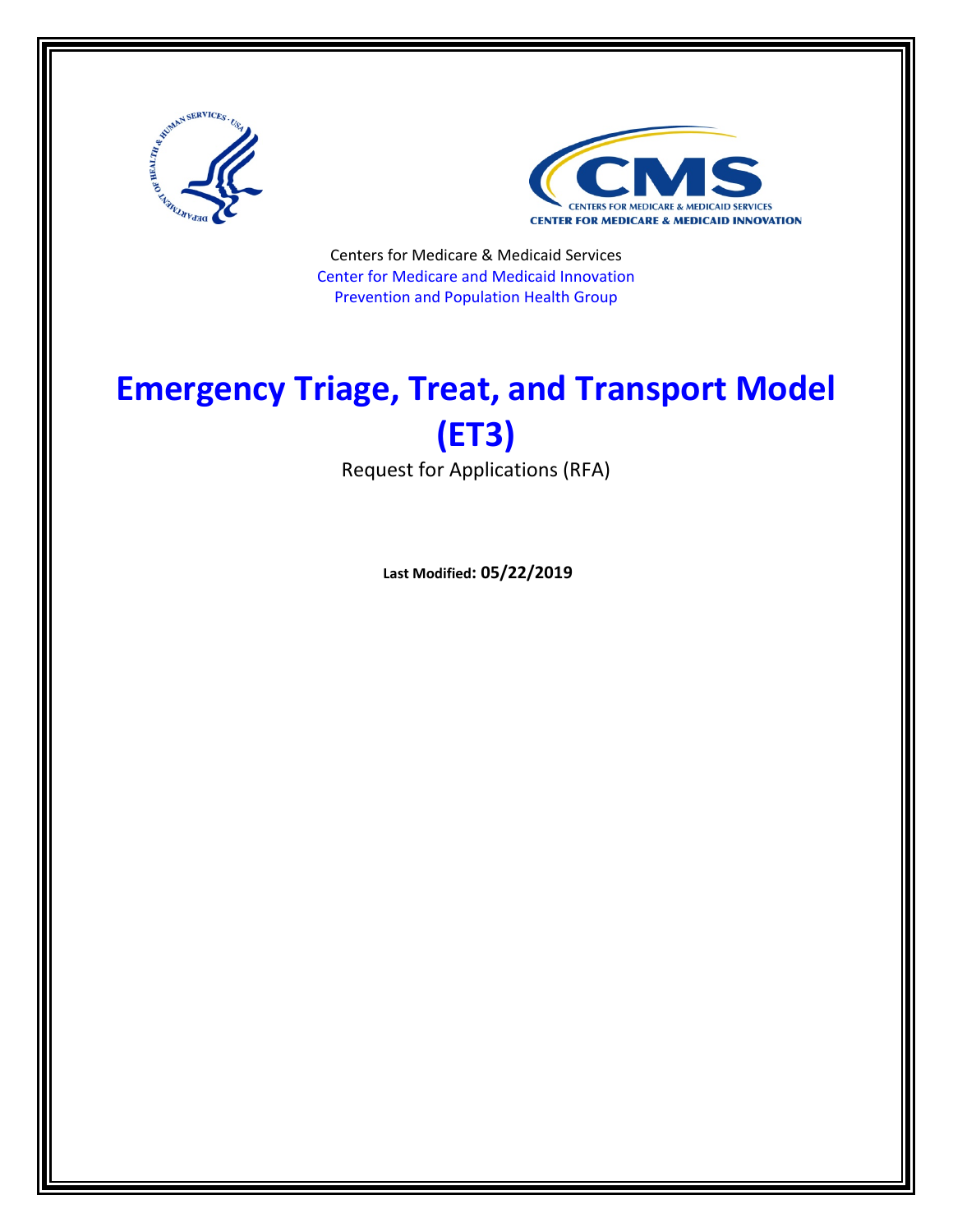

# **Emergency Triage, Treat, and Transport (ET3) Model Request for Applications**

# **CONTENTS**

| ı.   |           |  |
|------|-----------|--|
|      | А.        |  |
|      | В.        |  |
|      |           |  |
|      | C.        |  |
|      | D.        |  |
| II.  |           |  |
|      | А.        |  |
|      | <b>B.</b> |  |
|      | i.        |  |
|      | ii.       |  |
|      | iii.      |  |
|      | C.        |  |
|      | D.        |  |
|      | i.        |  |
|      | ii.       |  |
|      | А.        |  |
|      |           |  |
|      | i.        |  |
|      | ii.       |  |
|      | iii.      |  |
|      |           |  |
|      |           |  |
|      | i.        |  |
|      | ii.       |  |
| III. |           |  |
|      | Α.        |  |
|      | В.        |  |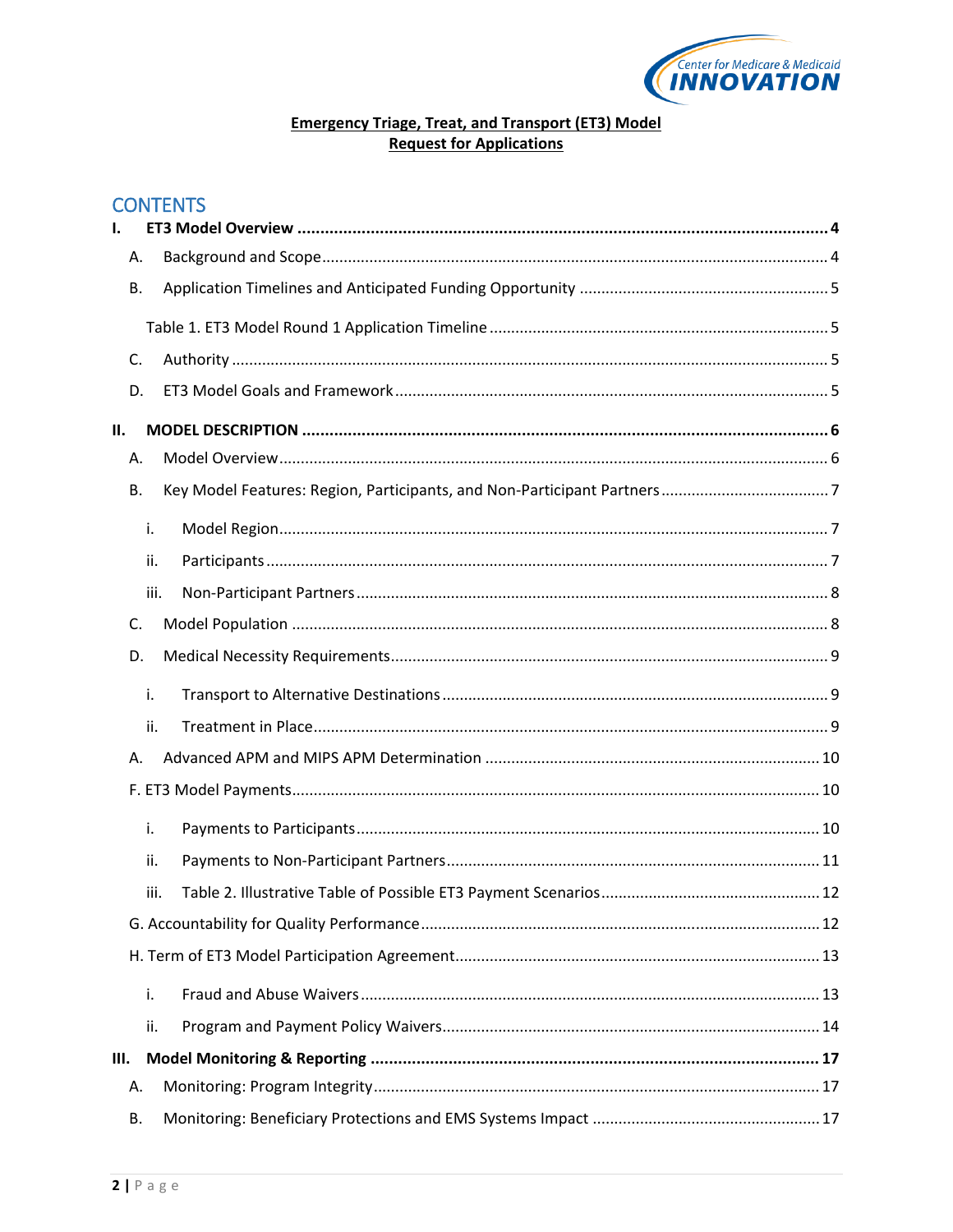| C.           |                                                                                                 |  |
|--------------|-------------------------------------------------------------------------------------------------|--|
| IV.<br>V.    |                                                                                                 |  |
| Α.           |                                                                                                 |  |
| VI.          |                                                                                                 |  |
| Α.           |                                                                                                 |  |
| В.           |                                                                                                 |  |
| C.           |                                                                                                 |  |
|              |                                                                                                 |  |
| А.           |                                                                                                 |  |
| В.           |                                                                                                 |  |
| C.           |                                                                                                 |  |
| D.           |                                                                                                 |  |
| Ε.           |                                                                                                 |  |
|              |                                                                                                 |  |
| А.           |                                                                                                 |  |
| В.           |                                                                                                 |  |
|              | i.                                                                                              |  |
|              | ii.                                                                                             |  |
|              |                                                                                                 |  |
|              |                                                                                                 |  |
|              |                                                                                                 |  |
|              |                                                                                                 |  |
|              |                                                                                                 |  |
|              |                                                                                                 |  |
|              |                                                                                                 |  |
|              |                                                                                                 |  |
|              |                                                                                                 |  |
|              | Appendix D: Medicare FFS Emergency Transport Volume by State and County or Equivalent Entity 39 |  |
|              |                                                                                                 |  |
| $\mathsf{L}$ | ET3 Applicant Information (Required for All Applicants to the ET3 Model) 40                     |  |
|              |                                                                                                 |  |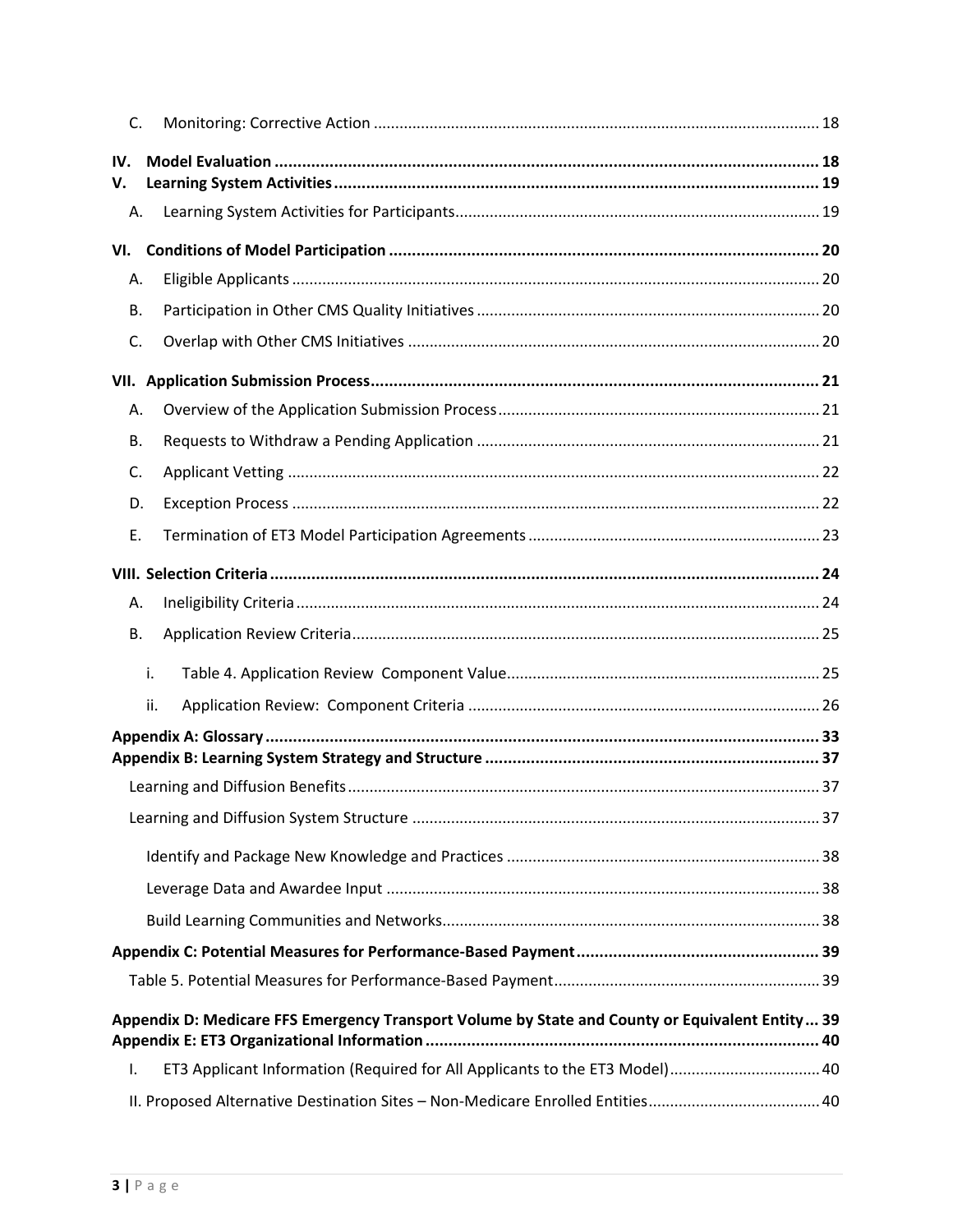# <span id="page-3-0"></span>I. ET3 MODEL OVERVIEW

### <span id="page-3-1"></span>A. Background and Scope

The Emergency Triage, Treat, and Transport (ET3) Model is a voluntary, five-year payment model that will provide greater flexibility to ambulance care teams to address emergency health care needs of Medicare Fee-for-Service (FFS) beneficiaries following a 911 call. Medicare currently pays for emergency ground ambulance services only when beneficiaries are transported to a limited number of covered destinations. [1](#page-3-2) This creates a perverse incentive to bring beneficiaries to high-acuity, high-cost settings (e.g., hospital emergency departments (EDs)), even when a lower-acuity, lower-cost setting may more appropriately meet an individual's needs. A payment model that corrects these misaligned incentives has the potential to improve the quality of care and lower costs to Medicare by reducing avoidable transports to the hospital ED and potentially reducing avoidable inpatient admissions.

Model Participants will be Medicare-enrolled ambulance suppliers or hospital-based ambulance providers selected based on criteria set forth in this Request for Applications (RFA). The ET3 Model will test two new Medicare payments to Participants: 1) Payment for ambulance transport<sup>[2](#page-3-3)</sup> of Medicare FFS beneficiaries to alternative destinations not currently covered by Medicare; and, 2) Payment for treatment in place where appropriate, rendered by a qualified health care practitioner at the scene of a 911 emergency response or via telehealth. In both cases, the goal is to avert an unnecessary transport to the hospital. Payments may be tied to performance on key quality measures designed to hold Participants accountable for the quality of model interventions no earlier than Year 3 of the model performance period. Participants will partner with alternative destination sites and/or Medicare-enrolled qualified health care practitioners, depending on which model interventions they seek to implement.

Although ET3 is a Medicare payment model, the Innovation Center acknowledges that Participants that are able to implement the model interventions across multiple payers will be in the best position to achieve ET3's cost and quality goals. Therefore, each Applicant must describe its strategy for engaging other payers in its proposed service area, or explain how it would successfully implement the model for Medicare FFS beneficiaries only. In support of the Center for Medicare and Medicaid Innovation (Innovation Center) goal of incentivizing multi-payer alignment in the ambulance services sector, and in recognition of Medicaid's role as a driver for state-based innovation in the unscheduled, emergency ambulance sector, the ET3 Model Learning System (see Section V, Learning System Activities) will provide targeted activities to state Medicaid programs to address barriers to payment development and implementation.

 $\overline{a}$ 

<span id="page-3-2"></span><sup>1</sup> 42 C.F.R. § 410.40(e). Medicare covers medically necessary ambulance transportation to a range of locations, including high-acuity settings such as emergency departments, which are the most likely destinations for beneficiaries experiencing a medical emergency. The regulation also permits coverage of medically necessary transport from a hospital, Critical Access Hospital (CAH), or Skilled Nursing Facility (SNF) to the beneficiary's home; from a SNF to the nearest supplier of medically necessary services not available at the SNF where the beneficiary is a resident, including the return trip; and, for a beneficiary who is receiving renal dialysis for treatment of end-stage renal disease, from the beneficiary's home to the nearest facility that furnishes renal dialysis, including the return trip.

<span id="page-3-3"></span><sup>&</sup>lt;sup>22</sup> In order to be eligible for model payments, vehicles used during ET3 interventions should adhere to the requirements set forth in 42 C.F.R. § 410.41(a).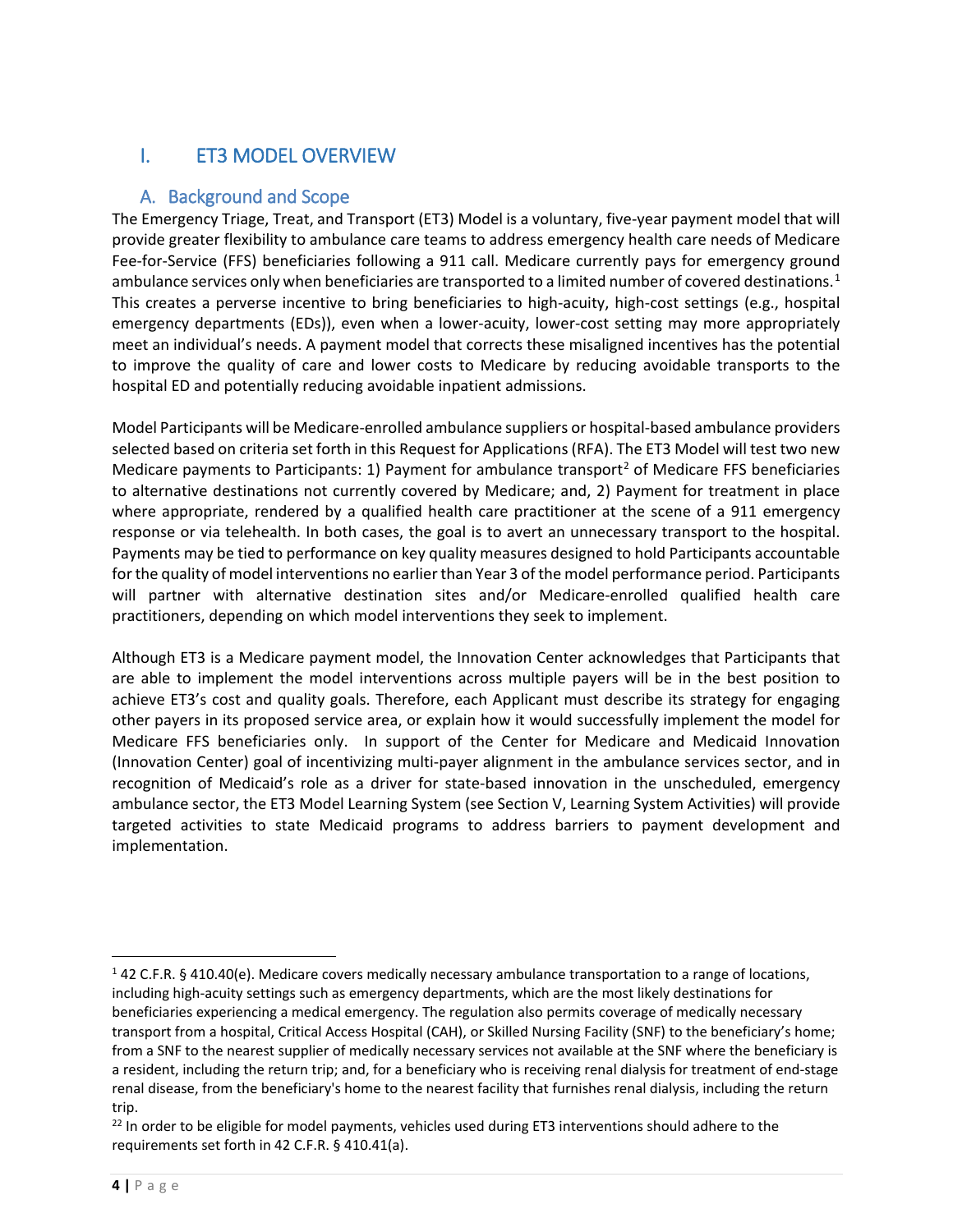# <span id="page-4-0"></span>B. Application Timelines and Anticipated Funding Opportunity

This RFA is the first of up to three potential RFAs through which Applicants may be selected to participate in the ET3 Model. Through the first two RFAs, CMS may select enough Participants to capture up to 30% of Medicare FFS emergency ground ambulance transports. Additional RFA rounds will be considered based on availability of funding and evidence that the model is working as intended. Table 1 summarizes the expected timelines for Round 1 application, selection, and performance for ET3 Model Participants, although the actual timelines may vary. Additional application rounds may be scheduled, but are not guaranteed.

# <span id="page-4-1"></span>Table 1. ET3 Model Round 1 Application Timeline

| <b>Milestone</b>                         | <b>Timeline</b>  |
|------------------------------------------|------------------|
| <b>RFA Released</b>                      | Spring 2019      |
| <b>RFA Application Submission Period</b> | Summer 2019      |
| <b>Participants Selected</b>             | <b>Fall 2019</b> |
| <b>Performance Start</b>                 | January 2020     |
| <b>Performance End</b>                   | December 2024    |

Separately from the RFA process, the Innovation Center expects to allocate cooperative agreement funding to support successful implementation of a medical triage line integrated into the 911 dispatch system(s) in an eligible region. In addition to limiting inappropriate initiation of ambulance services, successful implementation of a medical triage line can increase efficiency in EMS systems where Participants operate, including by allowing for faster emergency response to the most time-sensitive cases. Local governments, their designees, or other entities that operate or have authority over a 911 dispatch system in regions in which Participants operate may be eligible to apply for cooperative agreement funding. A Notice of Funding Opportunity (NOFO) announcement is expected to be released following the first round of Participant selection. In the event that there is more than one round of Participant selection, CMS may release a second NOFO announcement following the second round of Participant selection, pending availability of funds. No more than two NOFOs are expected to be published for the ET3 Model.

# <span id="page-4-2"></span>C. Authority

Section 1115A of the Social Security Act (the Act) authorizes the Innovation Center to test innovative payment and service delivery models to reduce Medicare, Medicaid, and CHIP expenditures while preserving or enhancing the quality of care furnished to program beneficiaries.

# <span id="page-4-3"></span>D. ET3 Model Goals and Framework

ET3 is a Medicare payment model test that aims to:

- **Provide person-centered care**, such that beneficiaries receive the appropriate level of care delivered safely at the right time and place while having greater control of their health care through the availability of more options.
- **Encourage appropriate utilization of services** to meet health care needs effectively.
- **Increase efficiency in the EMS system** to allow for more rapid response to time-sensitive conditions.

The ET3 Model is designed around three core features to ensure that payment innovations achieve these goals: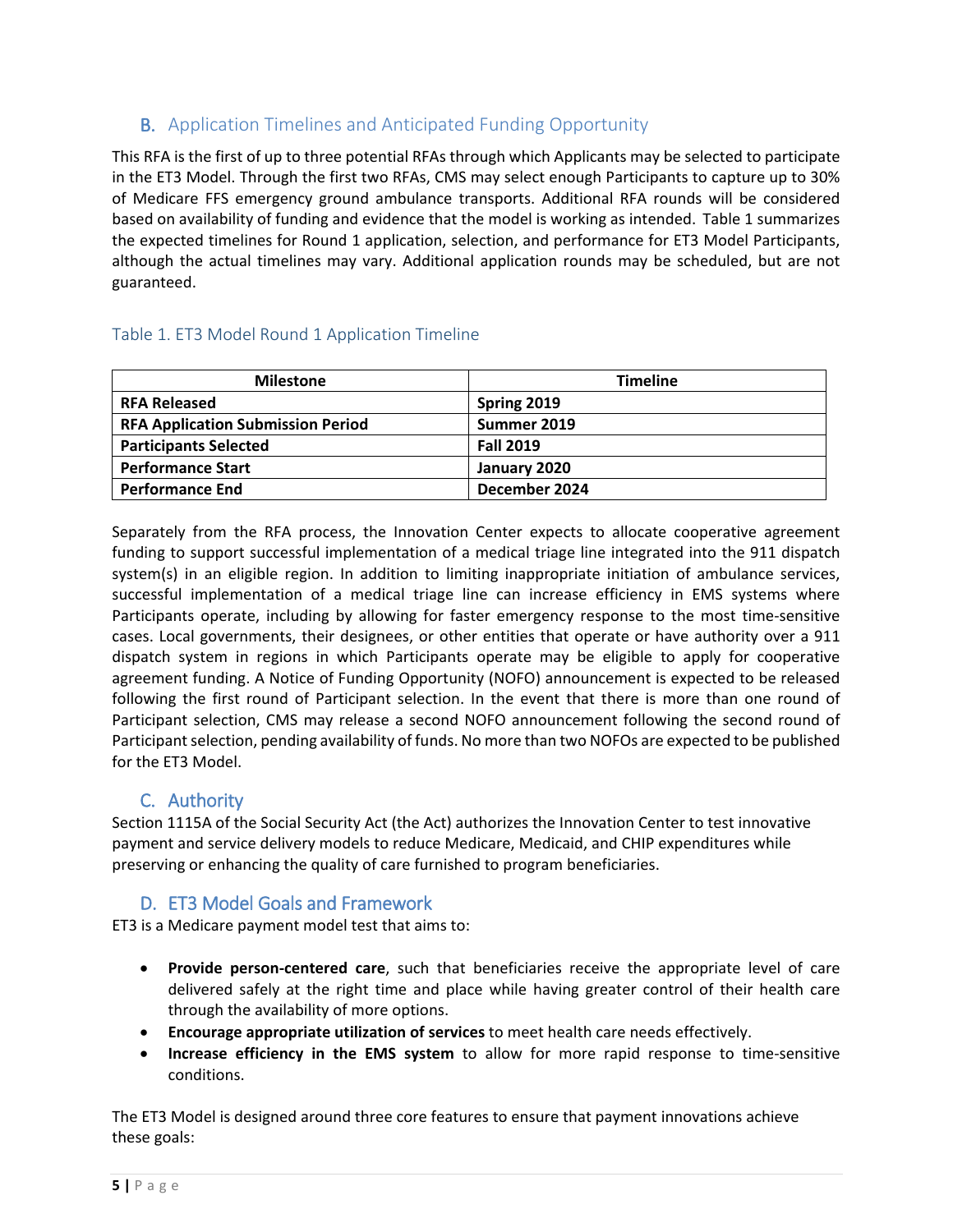- 1. *Payments for emergency medical services (EMS) innovations.* ET3 Participants will be eligible for payments for 1) transporting Medicare FFS beneficiaries to alternative destinations approved in advance by CMS; and, 2) facilitating appropriate treatment in place at the scene of a 911 emergency response or via telehealth. Participants who demonstrate high quality of care based on performance metrics described in this RFA and finalized in the Model Participant Agreement may be eligible for a performance-based payment adjustment beginning no sooner than Year 3 of the model. The model does not alter coverage or payment for Part B ambulance services that are not provided in connection with this model. A beneficiary who is eligible for the interventions available under the ET3 Model may elect to receive an intervention or may choose to be transported to a covered destination pursuant to existing state and local EMS protocols and Medicare requirements. All non-ambulance services furnished to ET3 Model beneficiaries will be furnished by Medicare-enrolled providers and suppliers, such as the alternative destination sites and qualified health care practitioners discussed below, who have been vetted and approved in advance by CMS to promote beneficiary safety and reduce program integrity risks.
- *2. Multi-payer participation.* Participants will be chosen in part based on their ability to implement the ET3 Model interventions within the context of a multi-payer environment. In their responses to this RFA, each Applicant must set forth a feasible multi-payer alignment strategy within the context of its proposed plan for implementing the model interventions; or, explain how the Applicant would successfully implement the model interventions for Medicare FFS beneficiaries only. (See Section VIII, Selection Criteria).
- *3. Enhanced monitoring and enforcement.* Although most instances of fraud and abuse in the ambulance sector take place within the context of scheduled or unscheduled non-emergency ambulance transport, the Innovation Center acknowledges that the ET3 Model will require robust monitoring and enforcement to ensure that payment and services are consistent with applicable coverage policies.

In total, these innovations will help ensure Medicare FFS beneficiaries have access to a fuller scope of ambulance services, expend fewer out-of-pocket costs by facilitating lower-cost treatment in loweracuity settings, and receive the most appropriate level of care at the right time and place.

# <span id="page-5-0"></span>II. MODEL DESCRIPTION

# <span id="page-5-1"></span>A. Model Overview

A Participant in the ET3 Model may offer up to three options when responding to a 911 call placed by or on behalf of a Medicare FFS beneficiary. First, a Participant may transport the beneficiary to a covered destination that is currently allowed under Medicare regulations (e.g., a hospital ED).<sup>[3](#page-5-2)</sup> In the event that a Participant responds to a 911 call and determines that a beneficiary may be safely treated at a loweracuity alternative destination, or safely treated in place at the scene of the 911 emergency response, the Participant may also offer the following model interventions: 1) transport the beneficiary to an alternative destination; or 2) initiate and facilitate treatment in place by a qualified health care practitioner either in-person on the scene of the 911 emergency response or via telehealth. At a minimum, all Participants must agree to implement the alternative destination transport intervention. Each Applicant must identify in its response to this RFA whether it intends to implement the treatment

 $\overline{\phantom{a}}$ 

<span id="page-5-2"></span><sup>&</sup>lt;sup>3</sup> 42 C.F.R. §410.40(e), Coverage of Ambulance Services, Origin and destination requirements.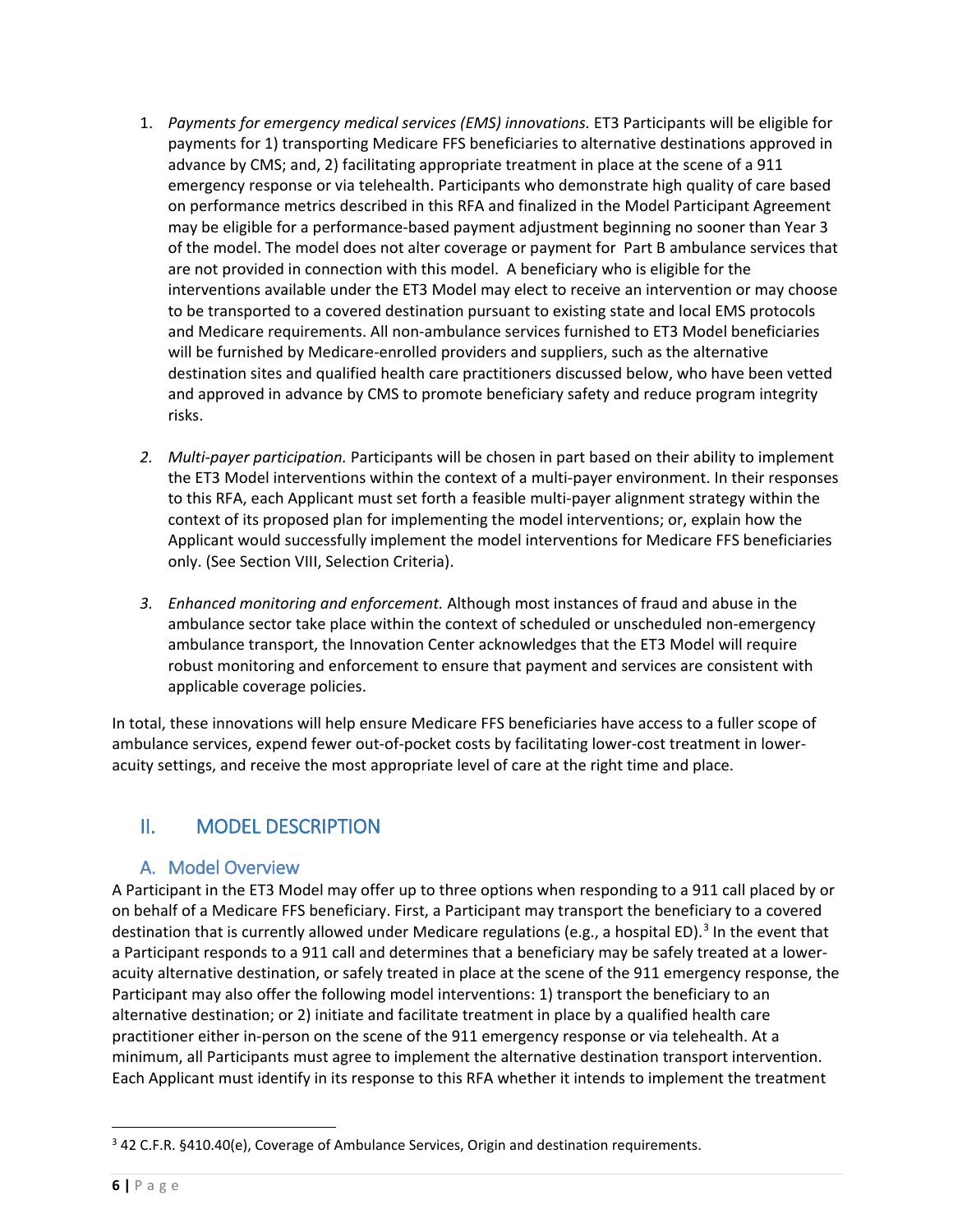in place intervention. An Applicant that proposes to implement the optional treatment in place intervention has the opportunity to earn additional points towards its overall application score.

Participants must partner with alternative destination sites, which must be enrolled in Medicare or employ or contract with Medicare-enrolled practitioners, and which must be able to accept and furnish services to Medicare FFS beneficiaries who are transported to these sites. An alternative destination site must have the capacity to meet the needs of Medicare FFS beneficiaries who are transported to the site through the model. Participants that propose to implement the treatment in place intervention must partner with Medicare-enrolled qualified health care practitioners to furnish services, which can be provided either in-person on the scene of the 911 response or via telehealth. Each Participant must ensure that at least one of the non-ED options is available at all times. This may require partnering with alternative destination site(s) or qualified health care practitioner(s) that can ensure availability of services for ET3 Model beneficiaries 24 hours per day, seven days per week, but a Participant need not guarantee the availability of a specific site at all times. Each Applicant must identify a plan for ensuring real-time availability of an alternative destination site for a particular beneficiary prior to transporting that beneficiary to a site.

# <span id="page-6-0"></span>B. Key Model Features: Region, Participants, and Non-Participant Partners

### <span id="page-6-1"></span>i. Model Region

Each Applicant must identify the region in which it proposes to implement the model. A proposed model region should be a county or equivalent entity, or multiple counties or equivalent entities, where the Applicant currently provides, and expects to continue to provide for the duration of the model performance period, Medicare-covered emergency ambulance services to Medicare FFS beneficiaries.

In order to be eligible to participate in the ET3 Model, an Applicant must propose a model region located in a state or states where at least 15,000 Medicare FFS emergency ambulance transports occurred in the 2017 calendar year. If an Applicant proposes a region that includes more than one state, each state must be one in which at least 15,000 Medicare FFS emergency ambulance transports took place during the 2017 calendar year. Applicants should refer to Appendix D, *Medicare FFS Emergency Transport Volume by State and County or County-Equivalent Entity,* to determine whether their proposed region is located in a state or states that meet this 15,000 transport volume threshold. An Applicant that proposes to implement the model in any state that did not meet this 15,000 transport volume threshold, notwithstanding its response to other application requirements, will not be eligible to participate in the ET3 Model.

Although a region may be comprised of multiple counties or equivalent entities, preference will be given to Applicants who propose a region that includes at least one county (or county-equivalent) where at least 7,500 Medicare FFS emergency ambulance transports occurred in the 2017 calendar year. Applicants should refer to Appendix D to determine whether their proposed region includes a county or equivalent entity that meets this threshold.

### <span id="page-6-2"></span>ii. Participants

Medicare-enrolled ambulance suppliers or hospital-based ambulance providers are eligible to apply to participate in the ET3 Model.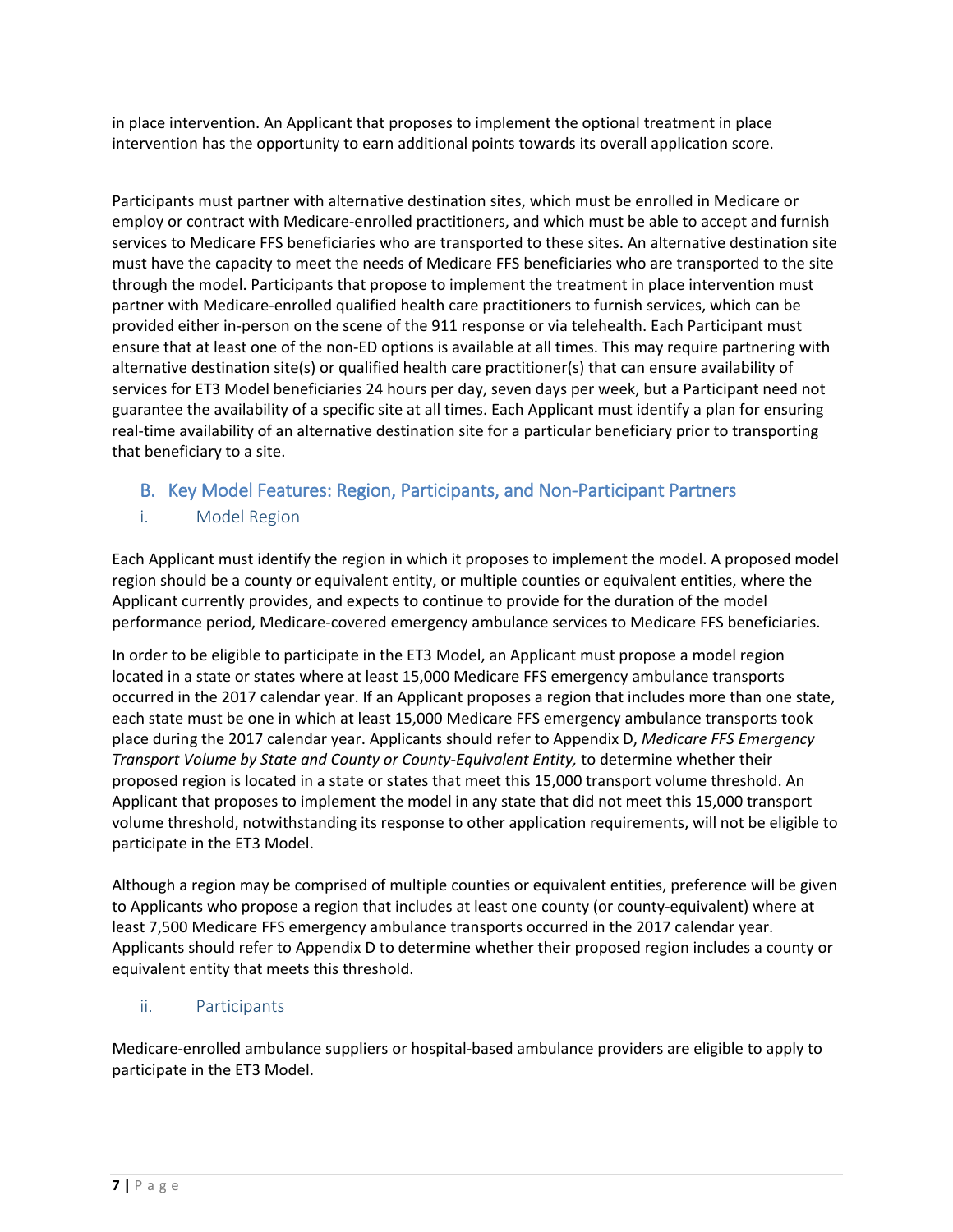### <span id="page-7-0"></span>iii. Non-Participant Partners

All Participants must partner with alternative destination sites, and those that seek to implement the treatment in place intervention must partner with Medicare-enrolled qualified health care practitioners. These alternative destination sites and Medicare-enrolled qualified health care practitioners are referred to as "Non-Participant Partners." Non-Participant Partners will furnish non-ambulance services to Medicare FFS beneficiaries through the model. For the alternative destination transport intervention, a Participant may partner with alternative destination sites that include: a Medicare-enrolled institutional provider; a group practice that includes Medicare-enrolled qualified health care practitioners; a solo practitioner; or, a non-Medicare-enrolled entity that employs or contracts with Medicare-enrolled qualified health care practitioners that can furnish covered services to Medicare FFS beneficiaries ("downstream practitioners"). Alternative destination sites will bill Medicare as usual for services furnished at the site. For the treatment in place intervention, a Participant must partner with individual Medicare-enrolled qualified health care practitioners or a Medicare-enrolled group practice that includes such practitioners. <sup>[4](#page-7-2)</sup> Non-Participant Partners that are involved in the treatment in place intervention must be enrolled in Medicare and would bill Medicare as usual for services rendered through the ET3 Model, with the addition of a non-paying G-code to identify services as part of an ET3 treatment in place intervention. See Section II.G for additional information about potential payment adjustments for Non-Participant Partners. Applicants will be required to demonstrate that each proposed Non-Participant Partner has the capacity to serve Medicare FFS beneficiaries through this model, including the capacity to ensure that Medicare is billed for services rendered to Medicare FFS beneficiaries.

Participants must notify and educate each proposed Non-Participant Partner with which an Applicant seeks to partner about the ET3 Model such that they are able to make an informed decision about whether to participate in the model as a Non-Participant Partner. Each Participant must obtain and submit to the Innovation Center written confirmation of the consent of each Non-Participant Partner to participate as such in the ET3 Model. Each Non-Participant Partner will be subject to approval by the Innovation Center, including a program integrity vetting process (See Section VII.C, Applicant Vetting).

Each Applicant must describe its relationship to each of its proposed Non-Participant Partners in response to this RFA, including a description of any and all legal and financial relationships. The relationship between each Participant and each qualified health care practitioner or alternative destination site would be governed by independent agreements between those parties and subject to existing laws, including fraud and abuse laws.

# C. Model Population

<span id="page-7-1"></span>The model population for the ET3 Model includes all Medicare FFS beneficiaries enrolled in Part B who seek unscheduled, emergency ambulance services in regions where Model Participants are implementing the model. The ET3 Model is designed to increase care choices for beneficiaries who can be treated safely in lower-acuity settings or at the scene of the 911 emergency response. Transport to an alternative destination or treatment in place may only be offered to a beneficiary eligible for these model interventions, based on a Participant's established protocols. A beneficiary who is experiencing an acute medical emergency that requires medically necessary treatment in a hospital setting should be transported to a hospital ED, pursuant to applicable laws and EMS protocols in the location where the Participant operates. Participants will be required to attest that clinical protocols and other protocol guidelines relevant to the ET3 model are compliant with state and local requirements and clinical best

l

<span id="page-7-2"></span><sup>&</sup>lt;sup>4</sup> If a Participant partners with a group practice to implement the treatment in place intervention, the Participant's agreement with the group practice must be with the TIN-Level Entity.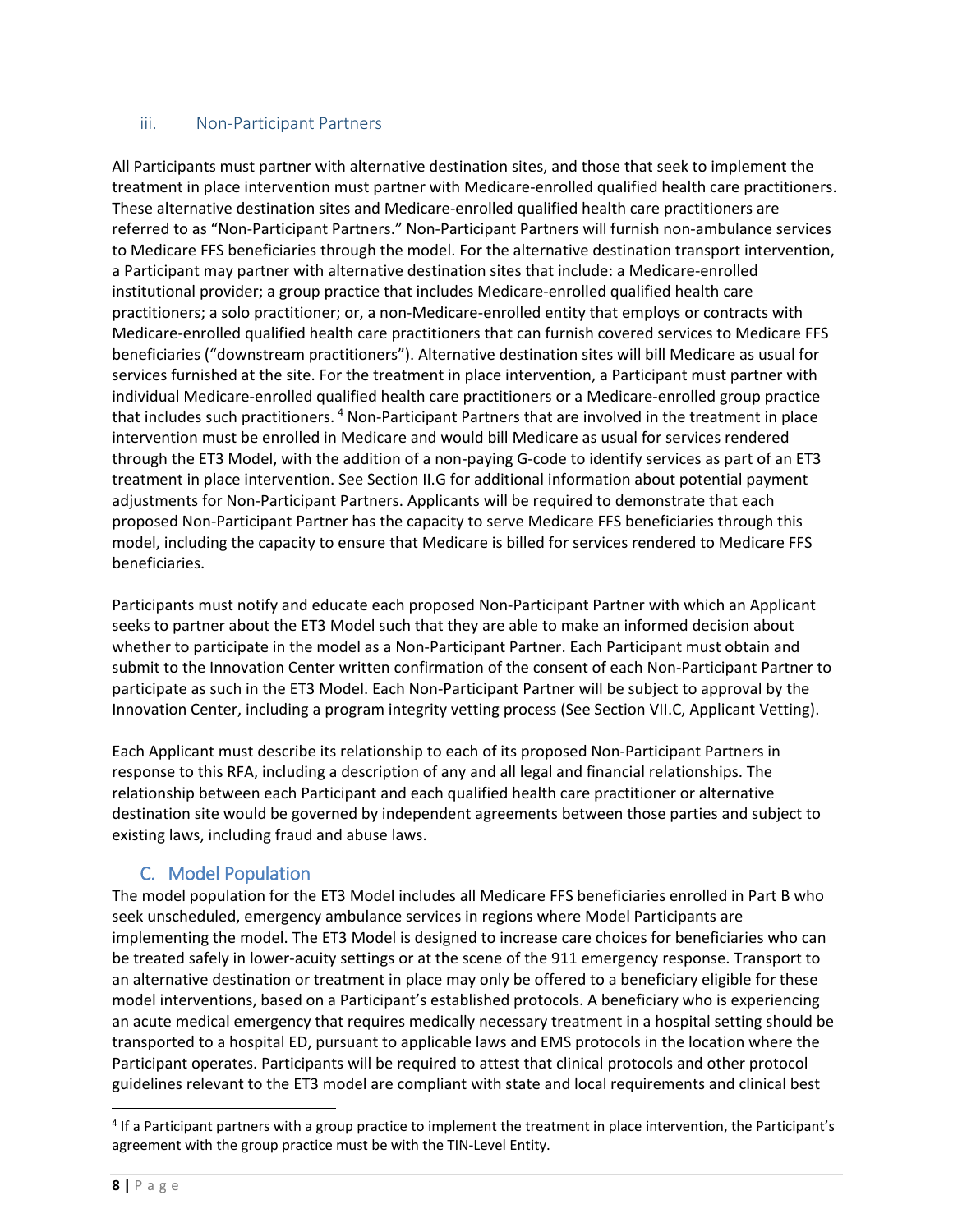practices, and are subject to internal quality improvement processes to ensure that quality and safety practices are implemented and tracked.

Additionally, beneficiaries who may be eligible for model interventions would continue to be able to choose to access treatment via transportation to a hospital ED or another covered destination, subject to existing Medicare rules, if they prefer such options to receiving care at an alternative destination or treatment in place through the model. A beneficiary is also free to decline transport to a specific alternative destination; for example, a beneficiary who expresses interest in alternative destinations generally may choose ultimately to be transported to an ED or other covered destination if the Participant does not have an agreement with the specific site the beneficiary prefers.

The ET3 Model does not allow beneficiaries to "opt out" of the model's payment methodology. That is, a beneficiary who receives an item or service through the model cannot receive such care without being subject to the model's Medicare payment methodology for as long as the Participant or its Non-Participant Partner is participating in the model and the beneficiary is receiving such items and services.

- <span id="page-8-0"></span>D. Medical Necessity Requirements
- <span id="page-8-1"></span>i. Transport to Alternative Destinations

The ET3 Model will apply Medicare's medical necessity requirements for Part B ambulance services to transportation by ambulance to an alternative destination under the model. Ambulance transportation is covered under Medicare Part B only to the extent that other means of transportation are contraindicated by the beneficiary's medical condition. [5](#page-8-3) In any case in which some means of transportation other than an ambulance could be used without endangering the individual's health, no payment may be made for ambulance services. As in the current ambulance services benefit under Part B, Medicare payment may be made for transportation by ambulance to an alternative destination only when other means of transportation are contraindicated by the beneficiary's medical condition.

Participants may not receive Medicare payment for transports to alternative destinations that do not meet medical necessity requirements. Participants may suggest to a beneficiary non-ambulance transport to the appropriate care setting based on the individual's presenting needs, subject to state and local requirements.

### <span id="page-8-2"></span>ii. Treatment in Place

A beneficiary who does not meet medical necessity requirements for ambulance transport may still meet medical necessity requirements for a Medicare-covered item or service that is furnished by a qualified health care practitioner in-person or via telehealth, subject to existing Medicare rules. Medicare Part B pays for covered telehealth services included on the telehealth list only when furnished by an interactive telecommunications system, defined as a "multimedia communications equipment that includes, at a minimum, audio and video equipment permitting two-way, real-time interactive communication between the patient and distant site physician or practitioner. Telephones, facsimile machines, and electronic mail systems do not meet the definition of an interactive telecommunications

 $\overline{a}$ 

<span id="page-8-3"></span><sup>5</sup> *See* Medicare Benefit Policy Manual, Chapter 10, section 10.2.1, Ambulance Services, Necessity for the Service, available a[t https://www.cms.gov/Regulations-and-Guidance/Guidance/Manuals/Downloads/bp102c10.pdf.](https://www.cms.gov/Regulations-and-Guidance/Guidance/Manuals/Downloads/bp102c10.pdf)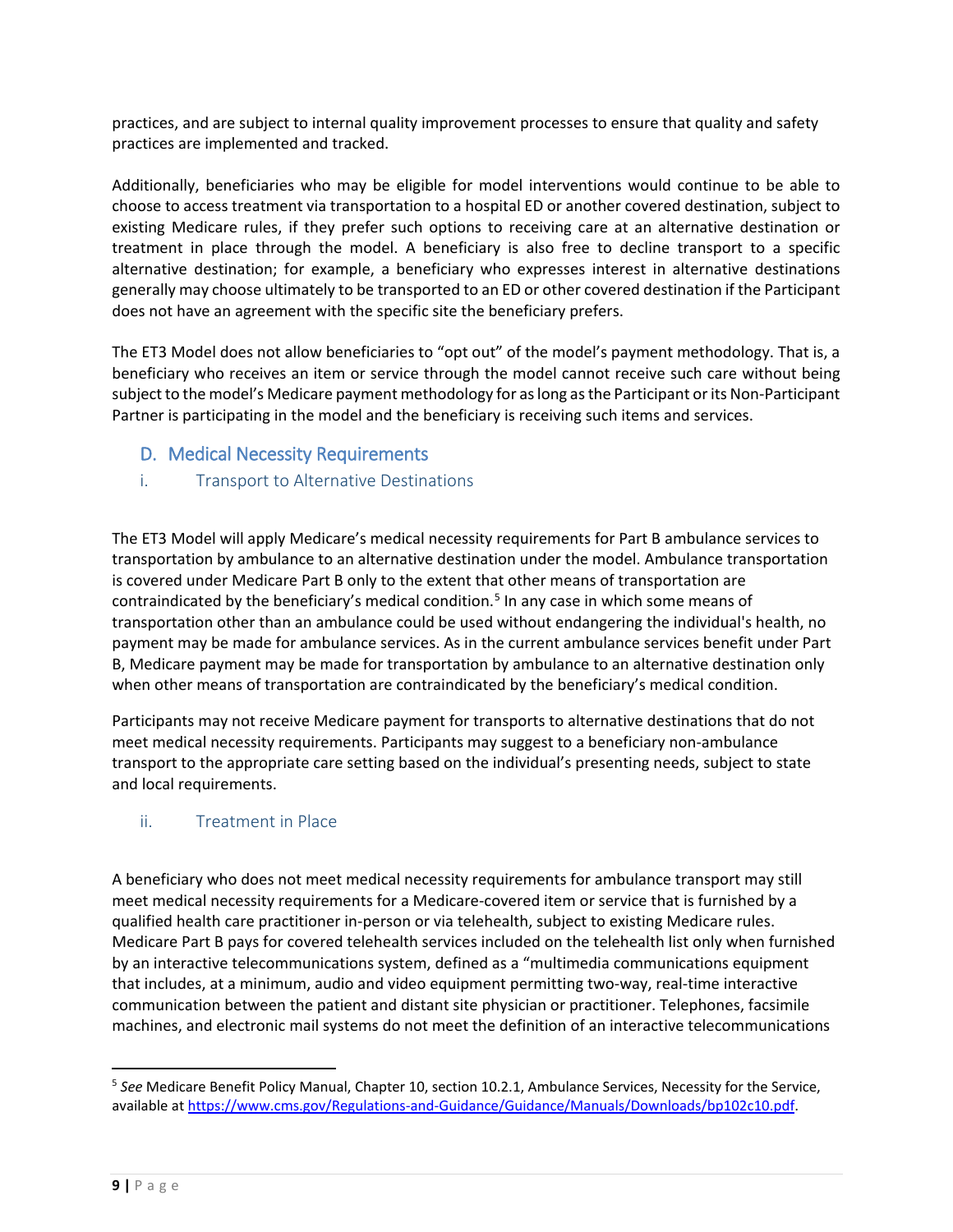system." <sup>[6](#page-9-3)</sup> Neither Participants nor Non-Participant Partners may receive payment for services that are not medically necessary.

# A. Advanced APM and MIPS APM Determination

<span id="page-9-0"></span>The ET3 Model is neither an Advanced APM nor a MIPS APM. The model does not meet Advanced APM financial risk criterion at 42 C.F.R § 414.1415(c). The model is not a MIPS APM because ambulance suppliers and providers do not meet the definition of "MIPS eligible clinician" at 42 C.F.R. § 414.1305. Therefore, Participants would not include at least one MIPS eligible clinician on a participation list as required by 42 C.F.R § 414.1370(a)(2) to be a MIPS APM.

# F. ET3 Model Payments

<span id="page-9-1"></span>The ET3 Model is designed to improve alignment between the health care needs of Medicare FFS beneficiaries and the covered transport and treatment options available to the ambulance suppliers and providers that serve them. To accomplish this goal, the ET3 Model will create two new Medicare payments available to Participants:

- 1) A payment for transport to alternative destinations; and,
- 2) A payment for treatment in place.

Participants are not required to implement treatment in place interventions. Equalizing payments for Participants across transport and treatment in place options, however, will permit the model to test whether treatment in place via telehealth or through in-person services are feasible alternatives to transport to an ED. Furthermore, this approach to neutralize the payment levels across each intervention under the model encourages the ambulance supplier or provider to triage beneficiaries based on their presenting health care needs, without regard to the payment they would receive.

### <span id="page-9-2"></span>i. Payments to Participants

### *a. Transport to Alternative Destinations*

A Participant that transports a beneficiary to an approved alternative destination through the model must bill for and will receive payment at a rate equivalent to the appropriate Medicare Part B ambulance fee schedule (AFS) base rate for emergency Basic Life Support (BLS-E) ground ambulance (HCPCS code A0429) or emergency Advanced Life Support, Level 1 (ALS1-E) ground ambulance (HCPCS code A0427) in addition to mileage (HCPCS A0425). The appropriate payment rate is based on the existing Medicare definitions of BLS-E and ALS1-E services. In order to bill at the ALS1-E level, a Participant must render services that meet the Medicare definition of Advanced Life Support, including transportation by ground ambulance vehicle and the provision of medically necessary supplies and services including the provision of an ALS assessment by ALS personnel or at least one ALS intervention.<sup>[7](#page-9-4)</sup>

Payment for transport to an alternative destination will include the same mileage rates and adjustments as current BLS-E or ALS1-E Medicare-covered transports to the ED.<sup>[8](#page-9-5)</sup> Aligning Participant payments with the BLS-E or ALS1-E base rate payment for transport to the ED will align incentives to promote interventions that most appropriately address beneficiary needs. Over the life of the model, payments will be updated annually to match the BLS-E and ALS1-E base rates in the Medicare AFS.

 $\overline{\phantom{a}}$ 

<span id="page-9-3"></span><sup>6</sup> See 42 C.F.R.410.78, Telehealth services.

<span id="page-9-4"></span><sup>&</sup>lt;sup>7</sup> 42 C.F.R. 414.605, Fee Schedule for Ambulance Services, Definitions.

<span id="page-9-5"></span><sup>&</sup>lt;sup>8</sup> Adjustments include the geographic adjustment factor (§ 414.610(c)(4)), the rural adjustment factors(§ 1834(l)(12), 42 C.F.R. § 414.610(c)(5)(i) and (ii)), rural and urban add-ons (§1834(l)(13), 42 C.F.R. § 414.610(c)(1)(ii), and the multiple patient rule, if applicable (§ 414.610(c)(6)).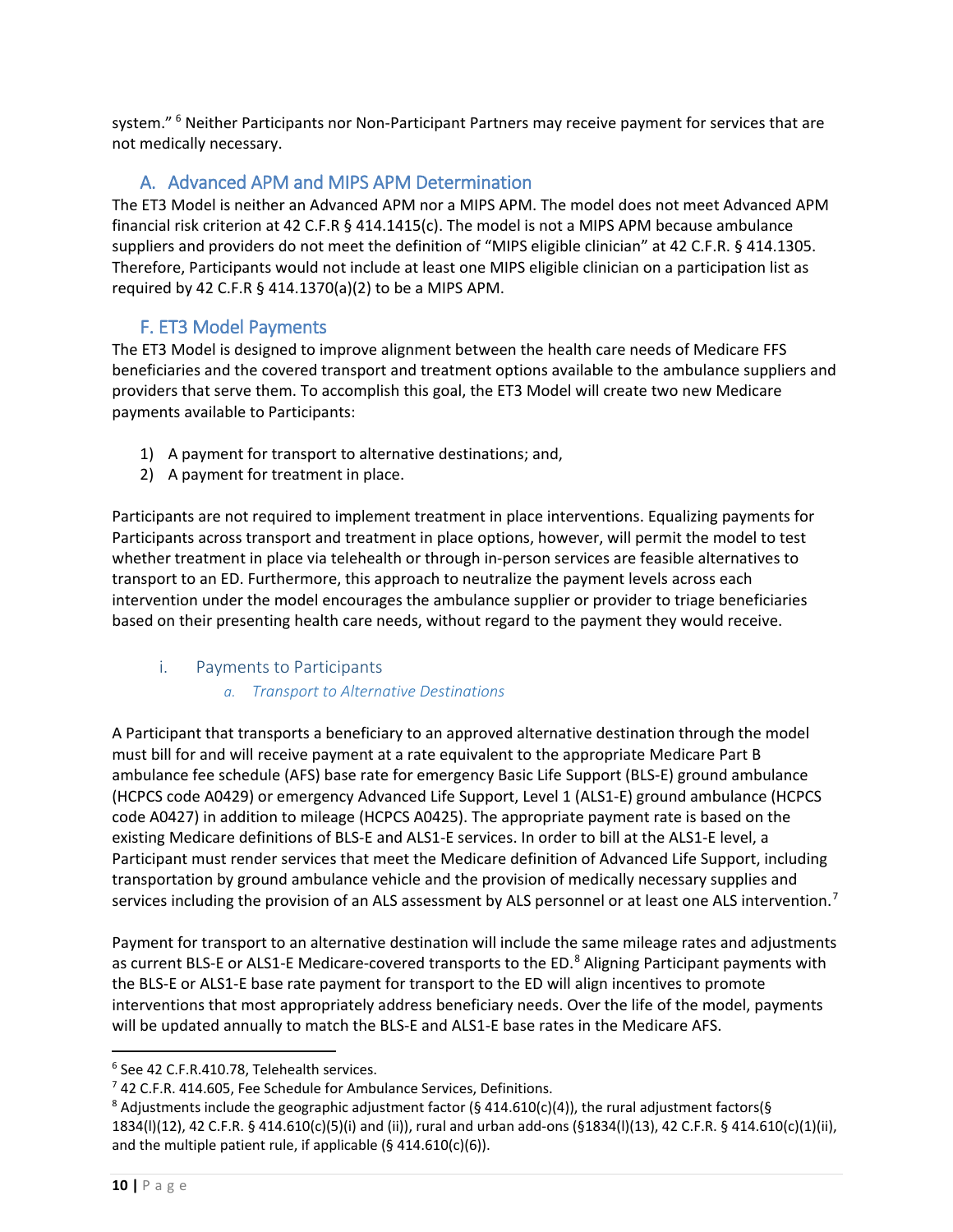#### *b. Treatment in Place*

A Participant that facilitates in-person treatment in place will be paid an amount equivalent to the BLS-E or ALS1-E base rate. In order to bill at the ALS1-E base rate, a Participant must provide medically necessary supplies and services and either an ALS assessment by ALS personnel or the provision of at least one ALS intervention.<sup>[9](#page-10-1)</sup>A Participant that facilitates treatment in place via telehealth will be paid a modified telehealth originating site facility fee equivalent to the BLS-E or ALS1-E base rate, depending on the level of service provided. A Participant that facilitates in-person or telehealth treatment in place must separately bill Medicare using a model-specific code for an amount equal to the BLS-E base rate under HCPCS A0429 or, if the Participant meets the requirements for billing at an ALS1-E rate, under HCPCS A0427. Similar to the payments for transport to alternative destinations, aligning Participant payments for treatment in place with the appropriate BLS-E or ALS1-E base rate payment will align incentives to promote interventions that most appropriately address beneficiary needs. Over the life of the model, payments will be updated annually to match the emergency BLS-E or ALS1-E base rates in the Medicare AFS.

See Section II.F.ii.b, ET3 Model Payments – Payments to Non-Participant Partners – Treatment in Place, for information about payments to Non-Participant Partners who furnish treatment in place services in person or via telehealth through the model.

#### *c. Performance-Based Payment Adjustment*

See Section II.G, Accountability for Quality Performance, for information related to the potential performance-based payment adjustments for Participants.

### <span id="page-10-0"></span>ii. Payments to Non-Participant Partners

The legal and financial relationship between a Participant and an alternative destination site or qualified health care practitioner would be governed by independent agreements between those parties and subject to existing laws, including federal fraud and abuse laws. CMS is unable to provide legal advice to Applicants, Participants, and Non-Participant Partners, and encourages these individuals and entities to obtain advice from their own legal counsel as needed.

### *a. Treatment Following Transport to an Alternative Destination*

An alternative destination site will bill Medicare as usual for services rendered to a beneficiary following transport through the ET3 Model. See Section B.3, Non-Participant Partners, for additional information..

### *b. Treatment in Place*

A qualified health care practitioner who partners with a Participant and furnishes a Medicare-covered service to a beneficiary through in-person treatment in place or via telehealth must bill Medicare using the applicable HCPCS code for the service furnished pursuant to existing Medicare FFS rules. If the service is furnished via telehealth, the practitioner must submit to Medicare the appropriate claim for the telehealth service furnished to the beneficiary from the distant site in order to receive Medicare FFS payment for the service.

 $\overline{\phantom{a}}$ 

<span id="page-10-1"></span><sup>&</sup>lt;sup>9</sup> 42 C.F.R. § 414.605, Fee Schedule for Ambulance Services, Definitions.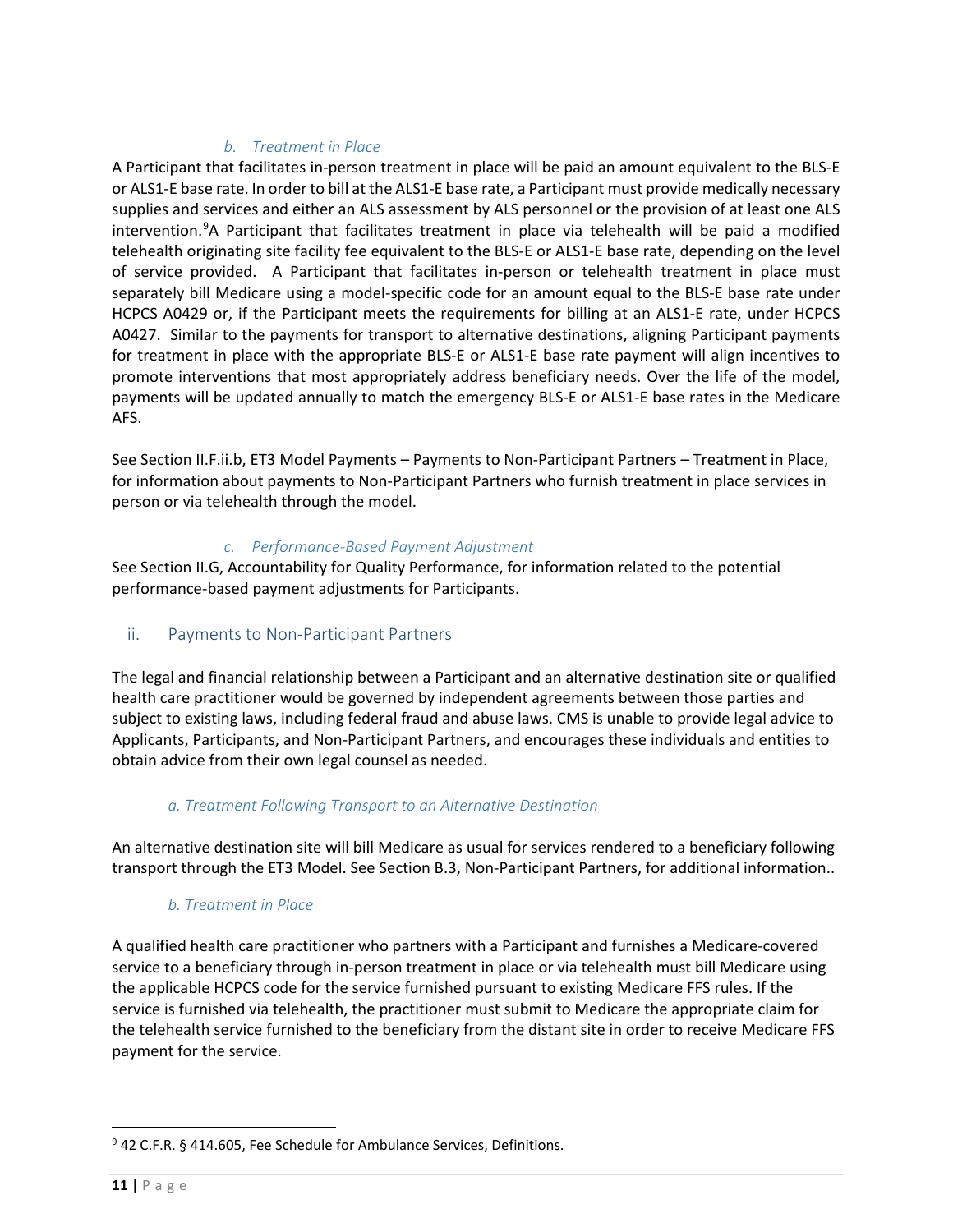#### *c. After-Hours Payment Adjustment*

See Section II.G, Accountability for Quality Performance, for information related to the potential payment adjustments for qualified health care practitioners furnishing services through the model as Non-Participant Partners.

<span id="page-11-0"></span>

| <b>INTERVENTION</b>                                                                     | <b>PAYMENT TO</b><br>PARTICIPANT <sup>10</sup>                                                                                            | <b>PAYMENT TO NON-PARTICIPANT</b><br><b>PARTNER</b>                                                                                                                  |
|-----------------------------------------------------------------------------------------|-------------------------------------------------------------------------------------------------------------------------------------------|----------------------------------------------------------------------------------------------------------------------------------------------------------------------|
| <b>TRANSPORT TO</b><br><b>ALTERNATIVE DESTINATION</b>                                   | BLS-E or ALS1-E base rate +<br>mileage and adjustments <sup>11</sup>                                                                      | Medicare billed for services furnished<br>under the applicable FFS rules.                                                                                            |
| <b>TREATMENT IN PLACE</b><br>(QUALIFIED HEALTH CARE<br>PRACTITIONER, VIA<br>TELEHEALTH) | Payment equal to BLS-E or<br>ALS1-E base rate $=$<br>Telehealth originating site<br>fee + modifier to equal BLS-<br>F or ALS1-F base rate | Medicare billed under Physician Fee<br>Schedule for telehealth services<br>furnished<br>Payment = Medicare Physician Fee<br>Schedule amount for furnished<br>service |
| <b>TREATMENT IN PLACE</b><br>(QUALIFIED HEALTH CARE<br>PRACTITIONER, IN -PERSON)        | Payment = BLS-E or ALS1-E<br>base rate                                                                                                    | Medicare billed under Physician Fee<br>Schedule for services furnished<br>Payment = Medicare Physician Fee<br>Schedule amount for furnished<br>service               |

### iii. Table 2. Illustrative Table of Possible ET3 Payment Scenarios

# <span id="page-11-1"></span>G. Accountability for Quality Performance

The ET3 Model intends to preserve or enhance the quality of care furnished to beneficiaries. To that effect, the model expects to use patient experience of care measures, utilization measures, and outcome measures to track experience and quality of care, identify gaps in care, and focus quality improvement activities. Delivery of high-quality care may be eligible for performance-based payment adjustments, pending the availability of valid and reliable performance metrics.

i. **Required Monitoring Measures:** Each Participant will be required to report data on monitoring measures not tied to a specific payment. See Section III, Model Monitoring & Reporting for additional information about the ET3 Model monitoring strategy.

<span id="page-11-2"></span><sup>&</sup>lt;sup>10</sup> The ET3 Model retains the distinction between BLS-E and ALS1-E services captured in current Medicare requirements. In order to bill at the higher ALS1-E rate for the alternative destination transport intervention, a Participant must render services that meet the ALS1-E definition at 42 C.F.R. 414.605 and in the Medicare Benefit Policy Manual, Chapter 10, section 30.1.1 (Ground Ambulance Services), including transportation by ground ambulance vehicle, medically necessary supplies and services and either an ALS assessment by ALS personnel or the provision of at least one ALS intervention. In order to bill at the higher ALS1-E rate for facilitating treatment in place, the Participant must provide medically necessary supplies and services and either an ALS assessment by ALS personnel or the provision of at least one ALS intervention.

<span id="page-11-3"></span><sup>&</sup>lt;sup>11</sup> Adjustments include the geographic adjustment factor (§ 414.610(c)(4)), the rural adjustment factors (§ 1834(l)(12), 42 C.F.R. § 414.610(c)(5)(i) and (ii)), and and rural and urban add-ons (§ 1834(l)(13), 42 C.F.R. §  $414.610(c)(1)(ii)$ , and the multiple patient rule, if applicable (§ 414.610(c)(6)).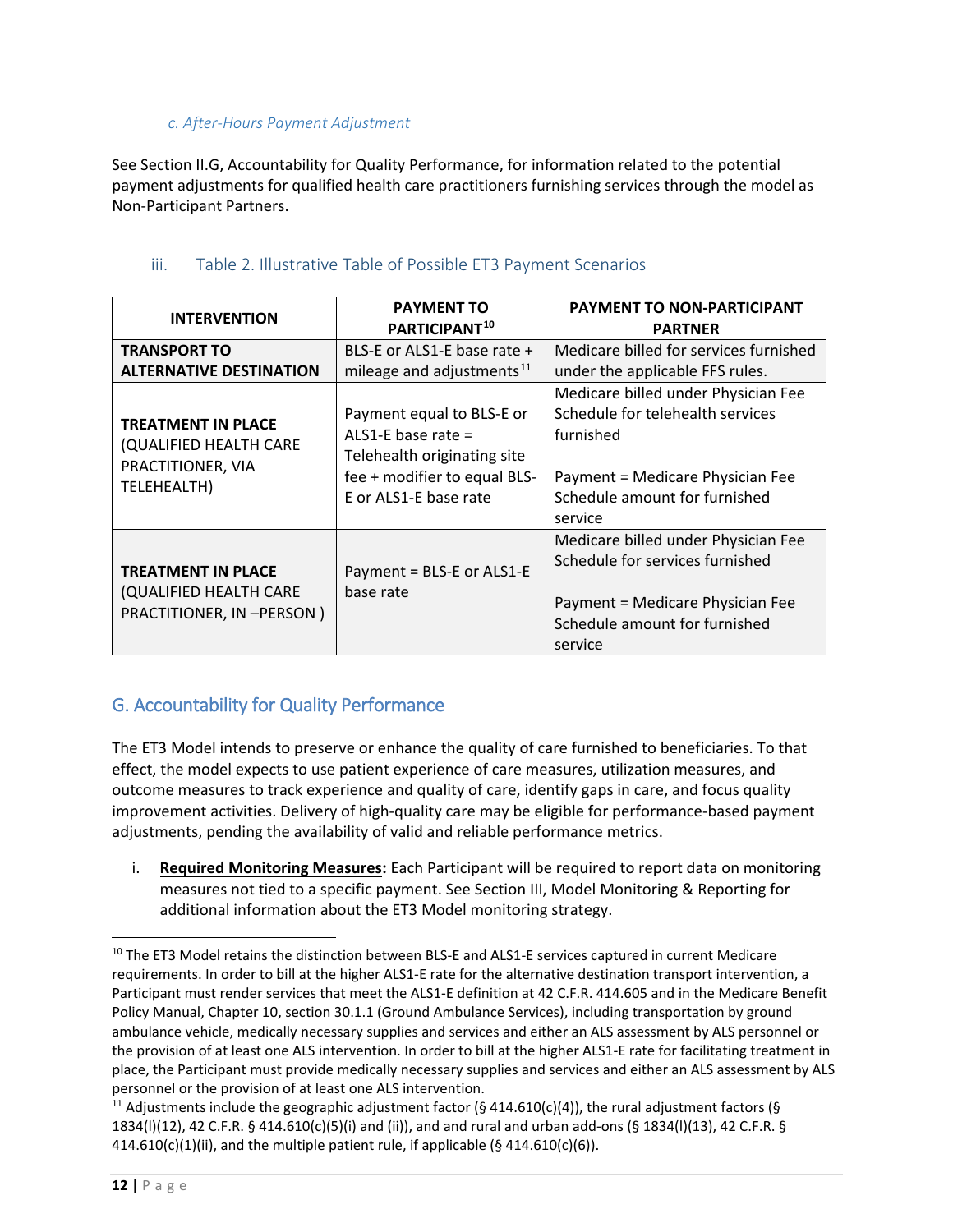### ii. **Payment Adjustments Under the Model**:

- a. **Payment Adjustment Qualified health care practitioner**: A qualified health care practitioner who is a Non-Participant Partner and treats an ET3 Model beneficiary during non-business hours, defined under the ET3 Model as 8:00pm-8:00am local time, as part of the model's treatment in place intervention, including services furnished via telehealth or in-person, will be subject to a 15% increase in the rate for that billed service. In order to receive the 15% increase, eligible qualified health care practitioners will submit claims with a model-specific modifier associated with the after-hours payment adjustment.
- b. **Performance-Based Payment Adjustment Model Participants:** Participants may be eligible for performance-based payment adjustments. The availability of these adjustments is conditioned upon CMS's ability to validate potential measures using data reported by Participants during early years of the ET3 Model, and is not guaranteed. If and when valid and reliable measures are available, and no sooner than Year 3 of the Model, Participants may be eligible for up to a 5% upward adjustment to their payments for treatment in place and transport to alternative destinations. The payment adjustment would be based on performance during the previous year; for example, if valid and reliable measures are available for implementation in Year 3, the adjustment applied to payments in Year 4 would be based on quality measure performance during Year 3. The adjustment would apply only to the payments billed by the Participant for transport to alternative destinations and for treatment in place.

The final quality measure list for Year 1 will be communicated to Participants in advance of Year 1. Participants will be required to report on all model quality measures, and failure to meet reporting requirements may result in corrective action or termination. The list of required measures may be updated by CMS on an annual basis thereafter. In subsequent model years beginning with Year 2, CMS may allow Participants to report on various additional quality measures on a voluntary basis. Appendix C, Potential Measures for Performance-Based Payment, includes two measures under consideration for the potential performance-based payment adjustments for Participants described in Section G.ii.b, above.

Claims-based quality measures will be collected by CMS directly. The Model Participation Agreement will set forth reporting requirements for all applicable non-claims based quality measures.

# <span id="page-12-0"></span>H. Term of ET3 Model Participation Agreement

As noted in the Model Overview, the Innovation Center anticipates up to three rounds of applications for potential model Participants, including this RFA. We anticipate that the Performance Period of the Model will begin on January 1, 2020 for Participants selected to participate based on this RFA. The Performance Period for Participants who continue throughout the duration of the model is expected to conclude on December 31, 2024.

### i. Fraud and Abuse Waivers

<span id="page-12-1"></span>The authority for this initiative is section 1115A of the Act. Under section 1115A(d)(1) of the Act, the Secretary of Health and Human Services may waive such requirements of Titles XI and XVIII, and of sections 1902(a)(1), 1902(a)(13), 1903(m)(2)(A)(iii), and 1934 (other than subsections (b)(1)(A) and (c)(5) of such subsection) of the Act as may be necessary solely for purposes of testing models described in section 1115A(b). For purposes of this model and consistent with this standard, the Secretary may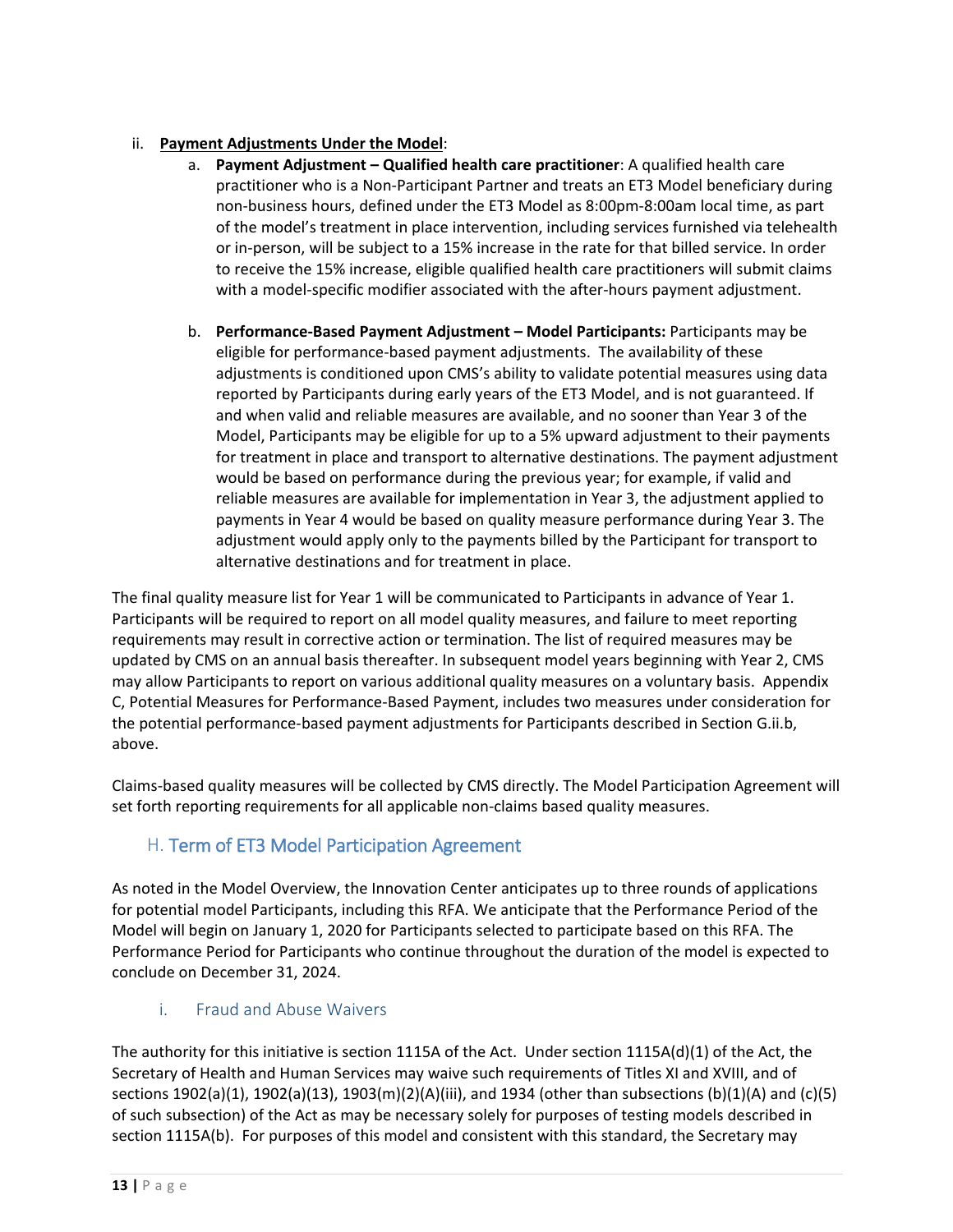consider exercising such waiver authority with respect to the fraud and abuse provisions in sections 1128A, 1128B, and 1877 of the Act as may be necessary to develop and implement the model, pursuant to section 1115A(b). Waivers are not being issued in this document; waivers, if any, would be set forth in separately issued documentation. Thus, notwithstanding any other provision of this RFA, individuals and entities must comply with all applicable laws and regulations, except as explicitly provided in any such separately documented waiver or waivers issued specifically for ET3 pursuant to section 1115A(d)(1). Any such waiver would apply solely to ET3 and could differ in scope and design from waivers granted for other programs or models.

### <span id="page-13-0"></span>ii. Program and Payment Policy Waivers

CMS expects to make available conditional waivers of certain requirements of the Medicare program as authorized under section 1115A(d)(1) of the Act, referred to as Program and Payment Policy Waivers, as may be necessary solely for purposes of testing the ET3 Model.<sup>[12](#page-13-1)</sup> These Program and Payment Policy Waivers may include, without limitation, the requirements described in Table 3:

### *Table 3. ET3 Medicare Program and Payment Policy Waivers*

| <b>Citation to Current</b><br>Requirement                                                                        | <b>Summary of Current Requirement</b>                                                                                                                                                                                                                                                                                                       | <b>Model Impact/Justification</b>                                                                                                                                                             |
|------------------------------------------------------------------------------------------------------------------|---------------------------------------------------------------------------------------------------------------------------------------------------------------------------------------------------------------------------------------------------------------------------------------------------------------------------------------------|-----------------------------------------------------------------------------------------------------------------------------------------------------------------------------------------------|
| 42 C.F.R §410.40(e):<br>Origin and<br><b>Destination</b><br><b>Requirements for</b><br><b>Ambulance Services</b> | Limits destinations for ambulance<br>transports to particular settings and<br>requires that a beneficiary be<br>transported to the nearest covered<br>facility that is capable of furnishing<br>the required level and type of care.<br>(See FN 1 for additional information<br>regarding Medicare origin and<br>destination requirements.) | To broaden the list of acceptable<br>destination sites and remove the<br>proximity requirement in order to<br>allow Participants to transport<br>beneficiaries to alternative<br>destinations |

 $\overline{a}$ 

<span id="page-13-1"></span><sup>&</sup>lt;sup>12</sup> Note that CMS does not expect to waive the Emergency Medical Treatment and Active Labor Act (EMTALA). Each applicant must address how it will implement its proposed intervention design in compliance with the Emergency Medical Treatment & Labor Act (EMTALA), See Section VII.B, Selection Criteria, Application Review Criteria.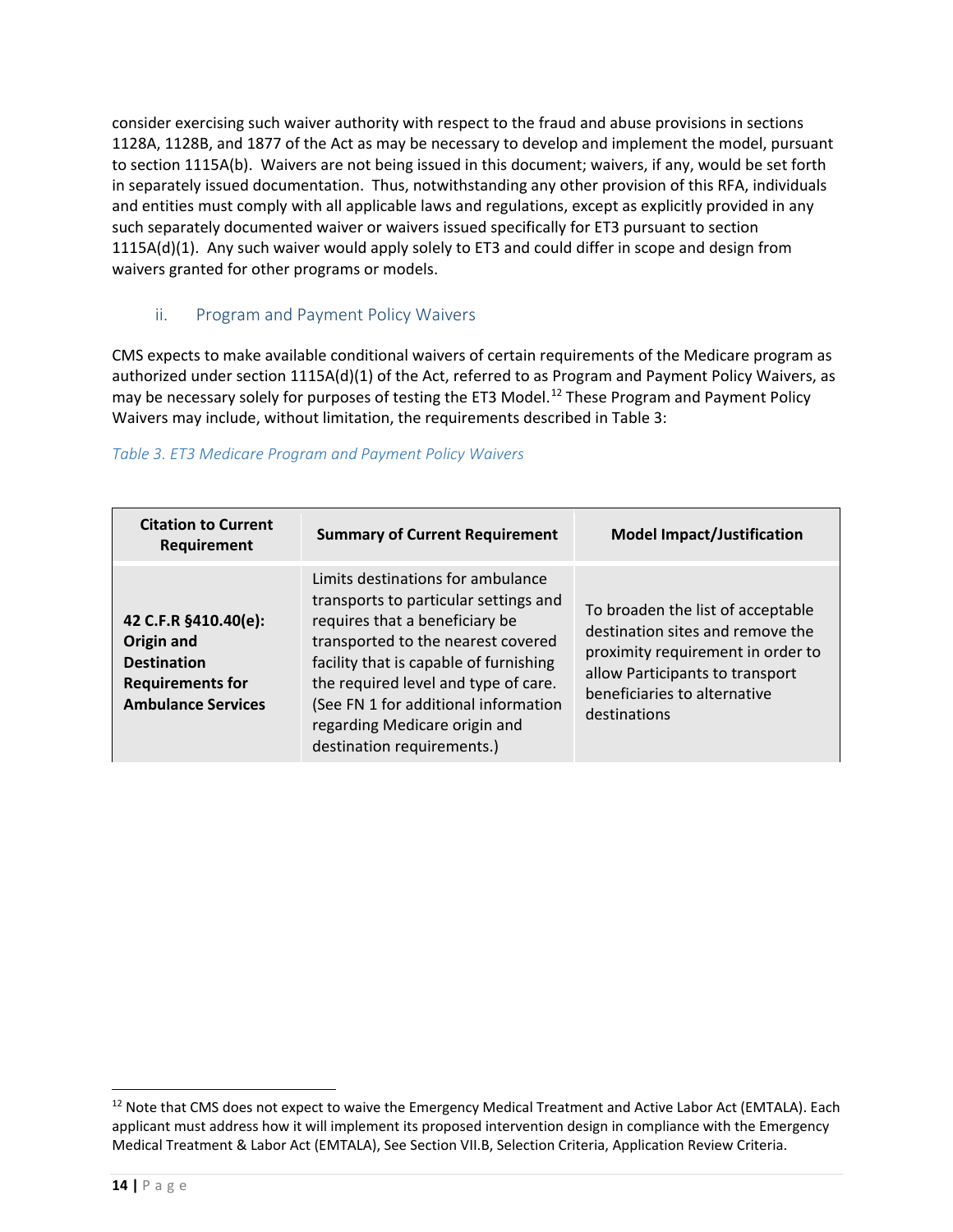| <b>Citation to Current</b><br>Requirement                                                                     | <b>Summary of Current Requirement</b>                                                                                                                                                                         | <b>Model Impact/Justification</b>                                                                                                                                                                                                                                                                                                                                                                                                            |
|---------------------------------------------------------------------------------------------------------------|---------------------------------------------------------------------------------------------------------------------------------------------------------------------------------------------------------------|----------------------------------------------------------------------------------------------------------------------------------------------------------------------------------------------------------------------------------------------------------------------------------------------------------------------------------------------------------------------------------------------------------------------------------------------|
| 42 C.F.R. § 414.605,<br>Fee Schedule for<br>Ambulance Services,<br><b>Definitions</b>                         | Defines Advanced Life Support,<br>Level 1 (ALS1) and Basic Life<br>Support (BLS)                                                                                                                              | To allow for a payment to a<br>Participant that engages in<br>treatment in place that is<br>equivalent to the emergency BLS-<br>E or ALS1-E rate, determined by<br>the level of service rendered by<br>the Participant, without requiring<br>the Participant to transport the<br>patient from the scene of the<br>ambulance response, in order to<br>test whether treatment in place is<br>a feasible alternative to transport<br>to the ED. |
| §1834(m)(2)(B) of the<br>Act, Payment for<br><b>Telehealth Services</b>                                       | Establishes the telehealth<br>originating site facility fee<br>(approximately \$26 in 2018)                                                                                                                   | To allow for a payment to<br>Participants of a modified<br>originating site facility fee equal to<br>either the BLS-E or ALS1-E rate,<br>determined by the level of service<br>rendered by the Participant, in<br>order to test whether treatment in<br>place via telehealth is a feasible<br>alternative to transport to the ED.                                                                                                            |
| §§1832(a)(2)(B), Scope<br>of Benefits;<br>$1861(s)(2)(B)$ ,<br>Definitions of services,<br>institutions, etc. | Establishes the Part B benefit for<br>medical and other health services<br>furnished by a provider of services.<br>Defines "medical and other health<br>services" to include outpatient<br>hospital services. | To allow medical and other health<br>services that otherwise would be<br>furnished in a hospital outpatient<br>setting to be furnished by, and<br>paid to, the Participant (payment<br>equal to BLS-E or ALS1-E base<br>rate, determined by the level of<br>service rendered by the<br>Participant), to test whether<br>treatment in place is a feasible<br>alternative to transport to the ED                                               |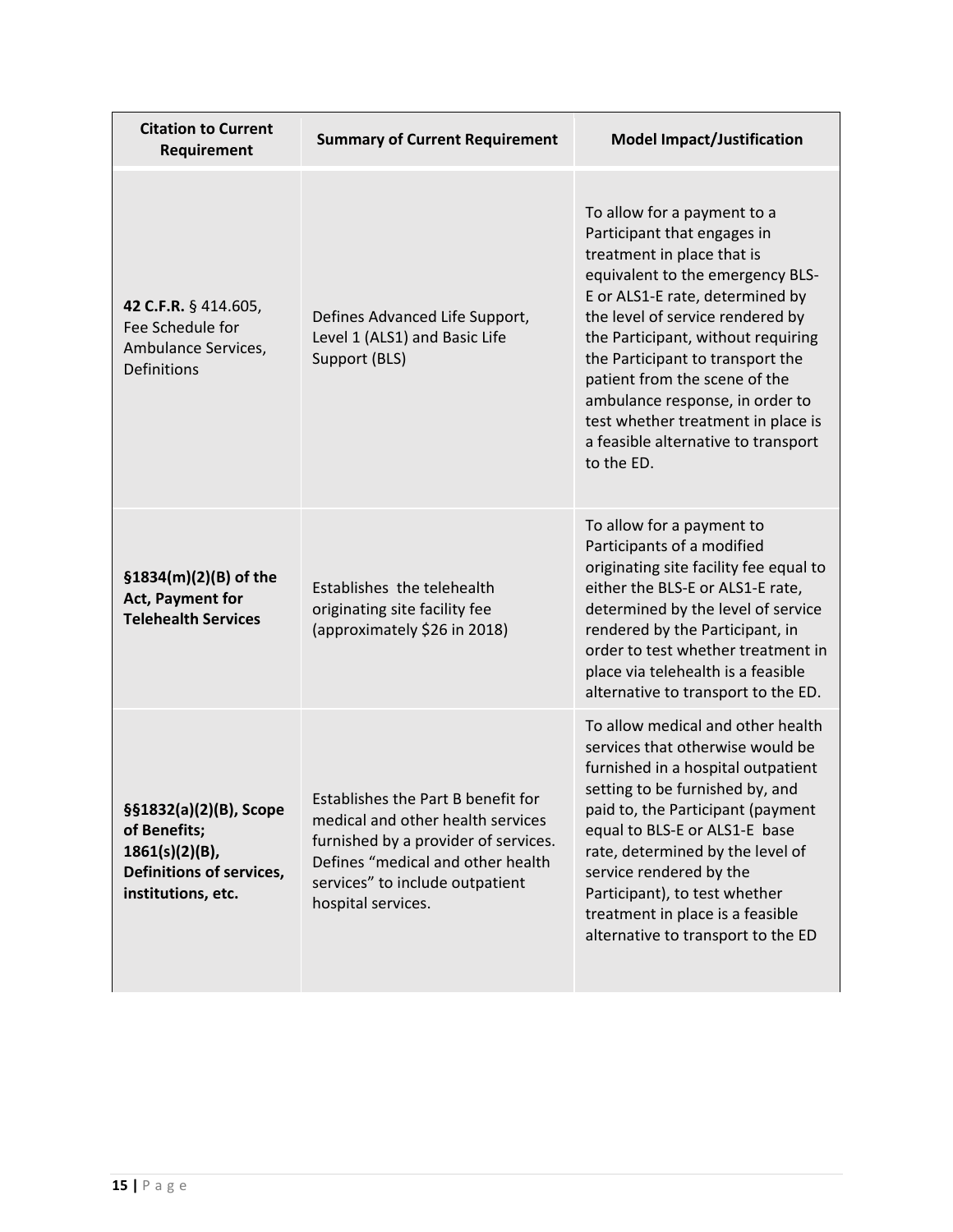| <b>Citation to Current</b><br>Requirement                                                                                                              | <b>Summary of Current Requirement</b>                                                                                                                                                                                                                                                                                                                                   | <b>Model Impact/Justification</b>                                                                                                                                                                                                                                                                                                                                                                                      |
|--------------------------------------------------------------------------------------------------------------------------------------------------------|-------------------------------------------------------------------------------------------------------------------------------------------------------------------------------------------------------------------------------------------------------------------------------------------------------------------------------------------------------------------------|------------------------------------------------------------------------------------------------------------------------------------------------------------------------------------------------------------------------------------------------------------------------------------------------------------------------------------------------------------------------------------------------------------------------|
| 1834(I) of the Act; 42<br>C.F.R. §414.610,<br><b>Ambulance Fee</b><br>Schedule, Basis of<br>Payment                                                    | Establishes the fee schedule for<br>Medicare payment of ambulance<br>services                                                                                                                                                                                                                                                                                           | To allow Participants who meet<br>certain performance criteria to<br>receive up to a 5% upward<br>adjustment to their payment rate<br>under the Medicare Ambulance<br>Fee Schedule for transports to<br>alternative destinations in years 3-<br>5 of the model to incentivize high-<br>quality care and test the impact of<br>quality-adjusted payments on key<br>performance metrics.                                 |
| §1848(a)(1) of the Act,<br><b>Payment of Benefits</b>                                                                                                  | Requires that payment amounts for<br>physicians' services be determined<br>under the Physician Fee Schedule<br>(PFS).                                                                                                                                                                                                                                                   | To allow Non-Participant Partners<br>who render services to<br>beneficiaries through the ET3<br>model treatment in place<br>intervention via telehealth or in-<br>person after business hours to<br>receive a 15% increase to the rate<br>for their billed service, in order to<br>increase the availability of the ET3<br>treatment in place interventions<br>after hours as an alternative to<br>treatment in the ED |
| 1834(m)(2)(A),<br><b>Payment for</b><br><b>Telehealth Services,</b><br><b>Payment Amount,</b><br><b>Distant Site</b>                                   | Requires that a physician or<br>practitioner located at a distant site<br>that furnishes a telehealth service<br>to an eligible telehealth individual<br>be paid an amount equal to the<br>amount that such physician or<br>practitioner would have been paid<br>under this title had such service<br>been furnished without the use of a<br>telecommunications system. | To allow Non-Participant Partners<br>who render services to<br>beneficiaries through the ET3<br>model treatment in place<br>intervention via telehealth after<br>business hours to receive a 15%<br>increase to the rate for their billed<br>service, in order to increase the<br>availability of ET3 model<br>interventions after hours as an<br>alternative to treatment in the ED                                   |
| $1834(m)(2)(B)$ and<br>(m)(4)(C) of the Act; 42<br>C.F.R. §410.78(b)(3)<br>and (b)(4): Telehealth<br>originating site and<br>geographic<br>reuirements | Limits telehealth services to those<br>furnished in specific types of<br>originating sites located in certain<br>(mostly rural) areas                                                                                                                                                                                                                                   | To allow beneficiaries to receive<br>telehealth services in originating<br>sites other than those listed in the<br>regulations and in non-rural areas,<br>in order to test whether treatment<br>in place via telehealth originating<br>at the scene of an ambulance<br>response is a feasible alternative<br>to transport to the ED                                                                                    |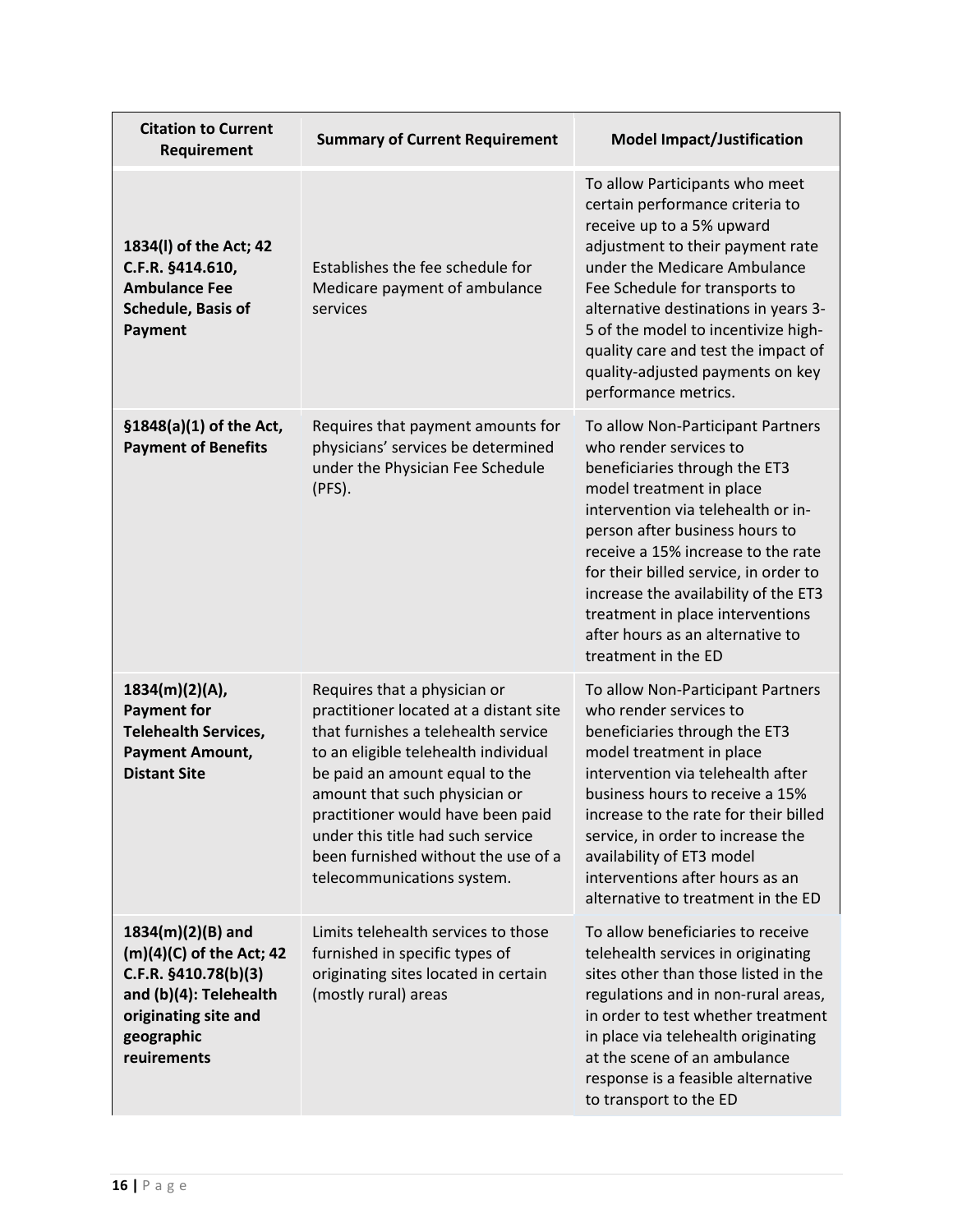# <span id="page-16-1"></span><span id="page-16-0"></span>III. MODEL MONITORING & REPORTING

# A. Monitoring: Program Integrity

CMS is committed to strict penalties for Participants that violate the terms of the agreement or engage in non-compliance, fraud, abuse, or misuse. The Innovation Center will vet and continuously monitor ET3 Participants to prevent, identify, and respond to fraud and abuse related to the model, including monitoring for overutilization of services associated with the model. Participants that do not meet the model requirements outlined in their Model Participant Agreement will be considered for corrective action, including funding restrictions, and/or other sanctions, including possible termination from the model. The Innovation Center and its contractors will work with the CMS Center for Program Integrity and the HHS Office of the Inspector General to report and refer any suspected non-compliance, fraud, abuse, or misuse for further investigative or administrative action as appropriate under existing law. These actions may include overpayment recovery, exclusion from federal health care programs, imposition of civil monetary penalties, and/or referral to law enforcement (See also, III.C, Monitoring: Corrective Action).

Each Applicant will be required to provide information about current compliance programs and describe plans to ensure compliance with all relevant Medicare and federal fraud and abuse laws in their implementation of the ET3 Model, including a plan for avoiding inappropriate utilization of services available under the ET3 Model. Applicants should consult the OIG's voluntary [Compliance Program](https://oig.hhs.gov/fraud/docs/complianceguidance/032403ambulancecpgfr.pdf)  [Guidance for Ambulance Suppliers](https://oig.hhs.gov/fraud/docs/complianceguidance/032403ambulancecpgfr.pdf) as they develop their responses to this RFA.

See Section VII.C, Applicant Vetting, for additional information about the program integrity and law enforcement vetting process for Applicants, Participants, and Non-Participant Partners. CMS will also vet each alternative destination site and qualified health care practitioner proposed by an Applicant or Participant as a Non-Participant Partner.

### **B.** Monitoring: Beneficiary Protections and EMS Systems Impact

<span id="page-16-2"></span>CMS will monitor the impact of the model on quality of care to ensure that the model upholds the highest standards of beneficiary safety. Participants may neither restrict beneficiary access to medically necessary care, nor misuse their participation in the ET3 Model to bill for medically unnecessary care. To safeguard against inappropriate provision of care, including overutilization of services associated with the model, CMS and its contractors will routinely monitor and analyze data on service utilization, and may review utilization and referral patterns. CMS and its contractors will also conduct medical record audits, track patient complaints and appeals, and monitor patient outcome measures to assess improvement, deterioration, or any deficiencies in quality of care under the Model.

In addition to CMS monitoring for measures of beneficiary safety, CMS contractors will work together to ensure that Participants receive information on the safety of their triage decisions to foster continuous quality improvement under the model. Further, the model will monitor its impact on the broader EMS system in the communities where it is implemented to ensure that the innovations transform care delivery appropriately, without promoting negative unintended consequences, such as increases in 911 calls as a means to utilize the model for ambulance-led home care visits.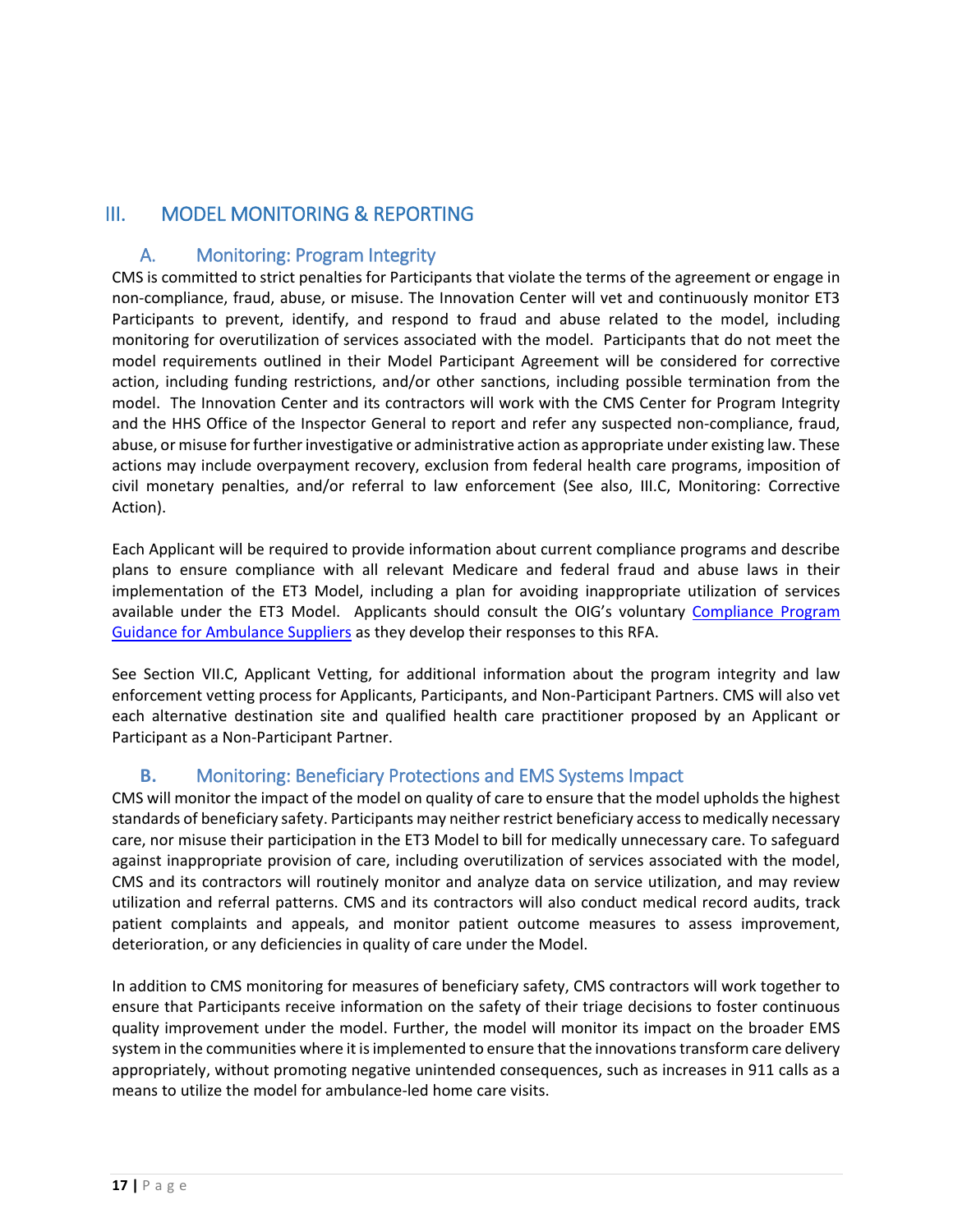All Participants will be required to comply fully with requests by CMS and its contractors related to provide data related to the ET3 initiative for monitoring and quality assessment, including: providing data related to Participants, Non-Participant Partners, and beneficiaries; being available for site visits by CMS staff and its contractors at the Participant's facilities, in accordance with the terms of the ET3 Model Participation Agreement; requiring its Non-Participant Partners to be available for site visits at their respective facilities by CMS staff and its contractors; and, participating in surveys and interviews. Participants will be expected to provide CMS and its contractors with ongoing monitoring information by tracking and reporting various measures of performance improvement efforts and operational metrics. Examples of such monitoring efforts may include, but are not limited to, measurements of:

- proportion of dispatches that result in transport;
- adherence to triage protocols; and,
- EMS response time from dispatch to arrive on scene for critical illness

CMS and its contractors may also monitor metrics such as:

- overall 911 call volume;
- proportion of calls that result in dispatch;
- patterns of frequent utilization of services by beneficiaries, Participants, Non-Participant Partners, and downstream practitioners, including multiple events for the same beneficiary in the same day and overutilization of model services including services associated with treatment in place; and
- diagnostic codes for services furnished by Non-Participant Partners and downstream practitioners through treatment in place or at alternative destination sites

Data to support these efforts will draw from claims and reporting requirements from either model Participants or cooperative agreement awardees, as appropriate. Participants' performance will be assessed against their own historical performance, as well as against a comparison group.

# <span id="page-17-0"></span>C. Monitoring: Corrective Action

When it is determined, through monitoring or otherwise, that a Participant or Non-Participant Partner is not in compliance with Model requirements, CMS may send a Participant a warning letter; terminate the Participant's ET3 Model Participation Agreement; require the Participant to terminate arrangements with one or more Non-Participant Partners; require Participants to implement a corrective action plan (CAP); and/or take other corrective action. Any CAP implemented for purposes of the ET3 Model must require the Participant to propose a plan for achieving compliance and allow CMS to determine whether such changes were made. Failure to comply with the requirements of the CAP, or with the ET3 Model Participation Agreement itself, may result in termination of the Participant's ET3 Model Participation Agreement or referral to law enforcement, or both, if necessary.

# <span id="page-17-1"></span>IV. MODEL EVALUATION

CMS will contract with an independent evaluator to conduct the Model evaluation pursuant to section 1115A(b)(4) of the Act. Each Participant will be required to cooperate with the independent evaluator to track and provide any and all relevant data, as may be needed for the Model evaluation, and must require their Non-Participant Partners to do the same. Evaluation activities may include, but are not limited to, supplying data to measure quality, patient characteristics, utilization, etc.; participating in surveys, interviews, and site visits; and participating in other activities deemed necessary to conduct a comprehensive formative and summative evaluation. CMS will seek to align measures in these areas and those related to other programs and initiatives to reduce Participant burden.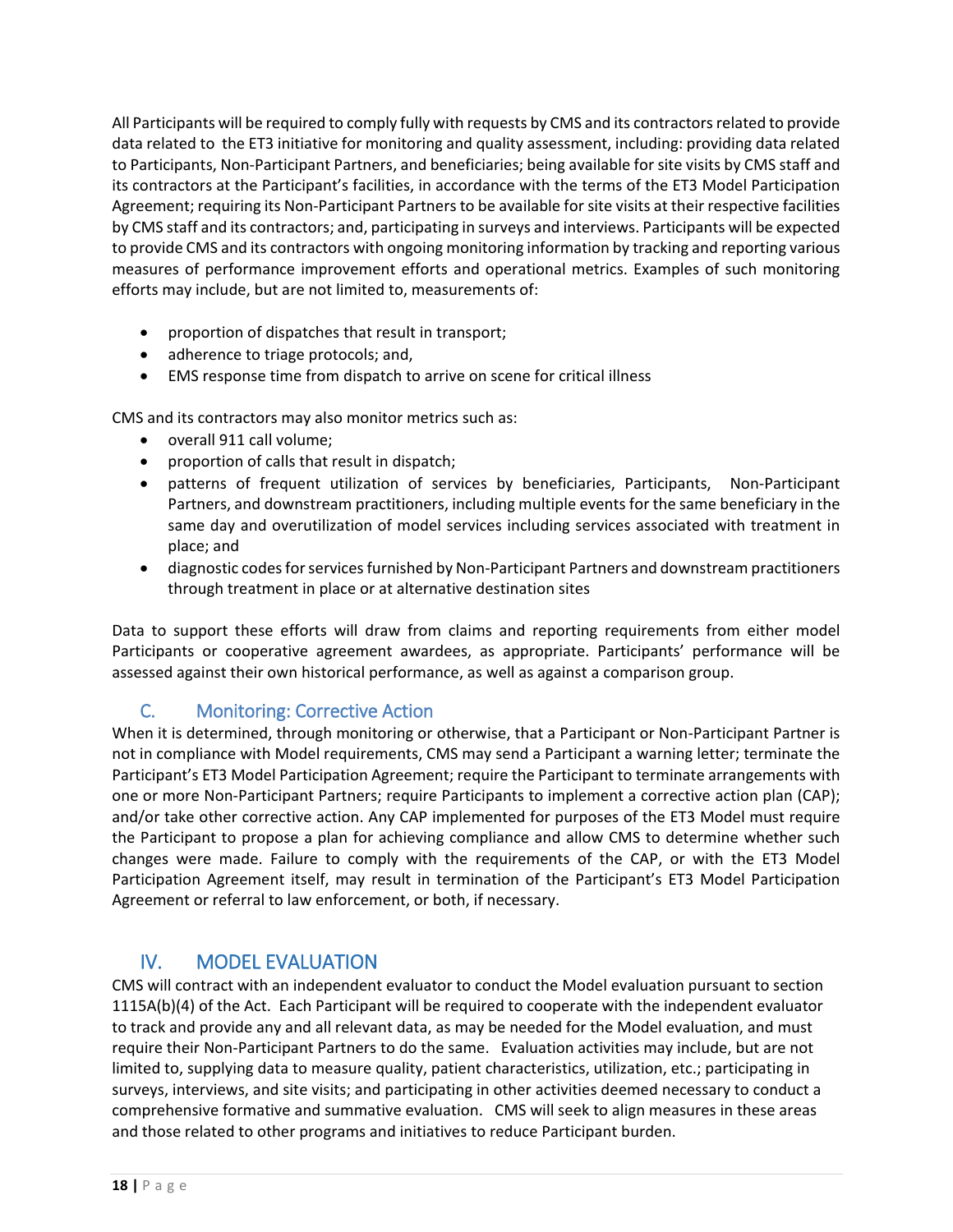# <span id="page-18-0"></span>V. LEARNING SYSTEM ACTIVITIES

A Learning System is a structured approach to sharing, integrating, and actively applying quality improvement concepts, tactics, and lessons learned, all aimed at improving the likelihood of success of the model. CMMI will design, implement, and manage an ET3 learning system, and tailor it to the needs of model Participants and their Non-Participant Partners. The learning system functions by: 1) identifying and packaging new knowledge and practice; 2) leveraging data and Participant input to guide change/improvement; and 3) building learning communities and networks to share and spread new knowledge and practice.

# <span id="page-18-1"></span>A. Learning System Activities for Participants

Model Participants will be required, under the terms of the ET3 Model Participation Agreement, to actively participate in and shape this learning system and related activities as a condition of participation in ET3. The learning system will facilitate peer learning and information-sharing around how best to achieve quick and effective performance improvement. The learning system will allow Participants to share experiences, glean promising practices from their peers, and further develop and improve their own programs throughout the term of their ET3 Model Participation Agreement. The Innovation Center will undertake various approaches to group learning and exchange, helping Participants to effectively share their experiences, track their progress, and rapidly adopt new ways of achieving improvements in care quality, as well as reductions in Medicare FFS expenditures. The learning system will encourage Non-Participant Partners (e.g. alternative destination sites), as well as state Medicaid agencies to join this robust learning network to ensure rapid diffusion of promising practices across all partners.

Potential learning system activities for this initiative include learning sessions; topic-specific webinars; group-specific virtual collaborations and affinity groups; interactive discussions; vignettes; case studies; virtual or in-person site visits by CMS and CMS contractors to Participants, and Non-Participant Partners by request or at CMS' discretion; interviews to assist with identifying, acknowledging and studying high performers, variation in performance as well as lessons learned from performance-improvement efforts; and other opportunities for Participants to share their best practices, challenges, and lessons learned.

For state Medicaid agencies that are interested in working with ET3 Model Participants to pilot multipayer alignment in states or sub-state regions, the learning system may offer activities, such as: technical assistance for state plan amendment creation and other relevant needs; training to promote spread and scale; and activities that address barriers to payment development and implementation. Further, peer-to-peer learning among states is a key activity because state-to-state knowledge transfer about medical triage line implementation in unique state environments is crucial to successful multipayer alignment and model adoption by other states.

### The Participant shall:

- 1. Participate in learnings throughout the course of the ET3 Model, including the period after Participant selection but prior to performance start date. One of these activities includes driver diagram development. Within the first year of the model, Participants will develop and submit to CMS, or its contractor(s), an individualized Participant driver diagram (after submission to CMS, the Participant driver diagram should be maintained and updated by the Participant throughout the life of the model as a framework to guide and align intervention design and implementation activities and shared with CMS upon request);
- 2. Respond to CMS and its contractors and staff to surveys or interviews (or other mechanism) to assist CMS in identifying Participant learning needs;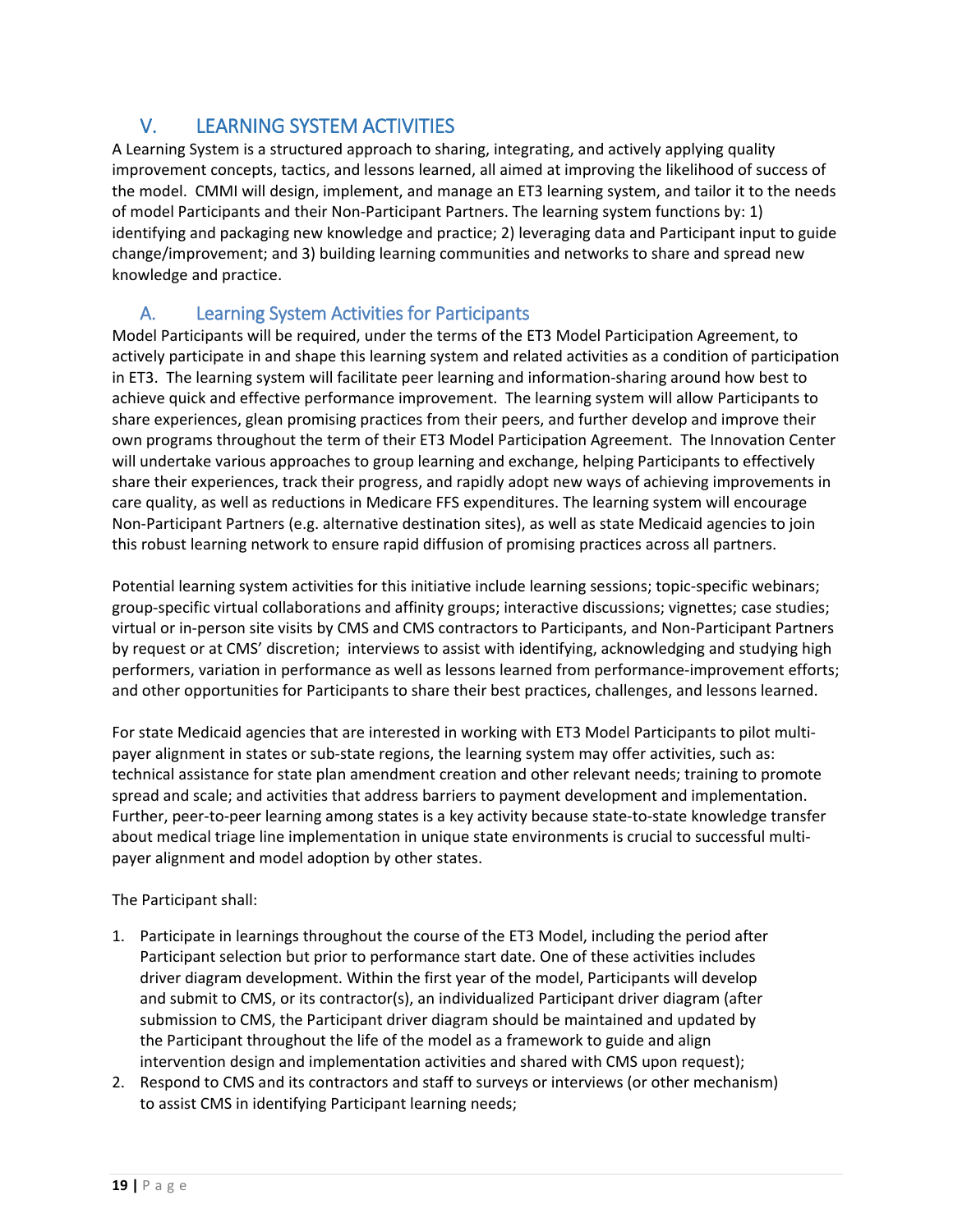- 3. Participate in the identification and dissemination of promising practices which may involve sharing lessons learned with other ET3 Model Participants (i.e. presenting on webinars, etc.);
- 4. Consistent participation in monthly ET3 Model learning activities during the 5-year model period is required. Repeated failure to actively participate in learning events could result in corrective action and/or termination from the model;
- 5. Develop, track and report to CMS on quality improvement efforts, activities, and program measures, at regular intervals; and
- 6. Participate in at least one in-person event (TBD). The location of each in-person event will be made at CMS's sole discretion. In-person events may be held in the Baltimore/District of Columbia area, or in another location. These events will be geared towards Participant learning, collaboration, dissemination of ET3 Model promising practices, and other Participant needs.

For a discussion of the activities that are expected to comprise the learning system, see the Learning System Strategy and Structure in Appendix B of this RFA. Applications should describe, in their ET3 application, how they plan to participate in the ET3 learning system, as well as how they plan to engage and involve their additional partners in learning system activities.

# <span id="page-19-0"></span>VI. CONDITIONS OF MODEL PARTICIPATION

# <span id="page-19-1"></span>A. Eligible Applicants

An Applicant may be any entity eligible to participate in ET3 as an ambulance supplier or provider prior to the final determination by CMS of the Applicant's selection status.

Each application must identify a single entity that seeks to participate in ET3 and will accept and bear financial responsibility to Medicare under the ET3 Model. Each Participant must continue to offer its services as a Medicare provider or supplier as a condition of continuing participation in the ET3 Model. Participants must obtain approval from CMS prior to finalizing partnerships with Non-Participant Partners, and must notify CMS if the terms of an agreement with a Non-Participant Partner materially change during the course of the Model Performance Period, including termination of services.

CMS's general policies for addressing overlap with other CMS initiatives are described in Section VI.C. If an Applicant is selected, CMS will address Participant-specific issues pertaining to overlapping participation in other CMS initiatives (e.g., related to transition timing) in CMS's sole discretion, as necessary.

# <span id="page-19-2"></span>B. Participation in Other CMS Quality Initiatives

Participants and Non-Participant Partners must continue to participate in all applicable CMS quality reporting initiatives for the duration of the Model.

# <span id="page-19-3"></span>C. Overlap with Other CMS Initiatives

An entity may concurrently participate in ET3 and other CMS initiatives, including shared savings, total cost of care, and medical home initiatives. However, for entities that simultaneously participate in these initiatives, CMS reserves the right to potentially include additional requirements, revise initiative parameters, or ultimately prohibit simultaneous participation in multiple initiatives, based on a number of factors, including CMS's capacity to avoid counting savings twice in interacting initiatives and to conduct a robust evaluation of each such initiative.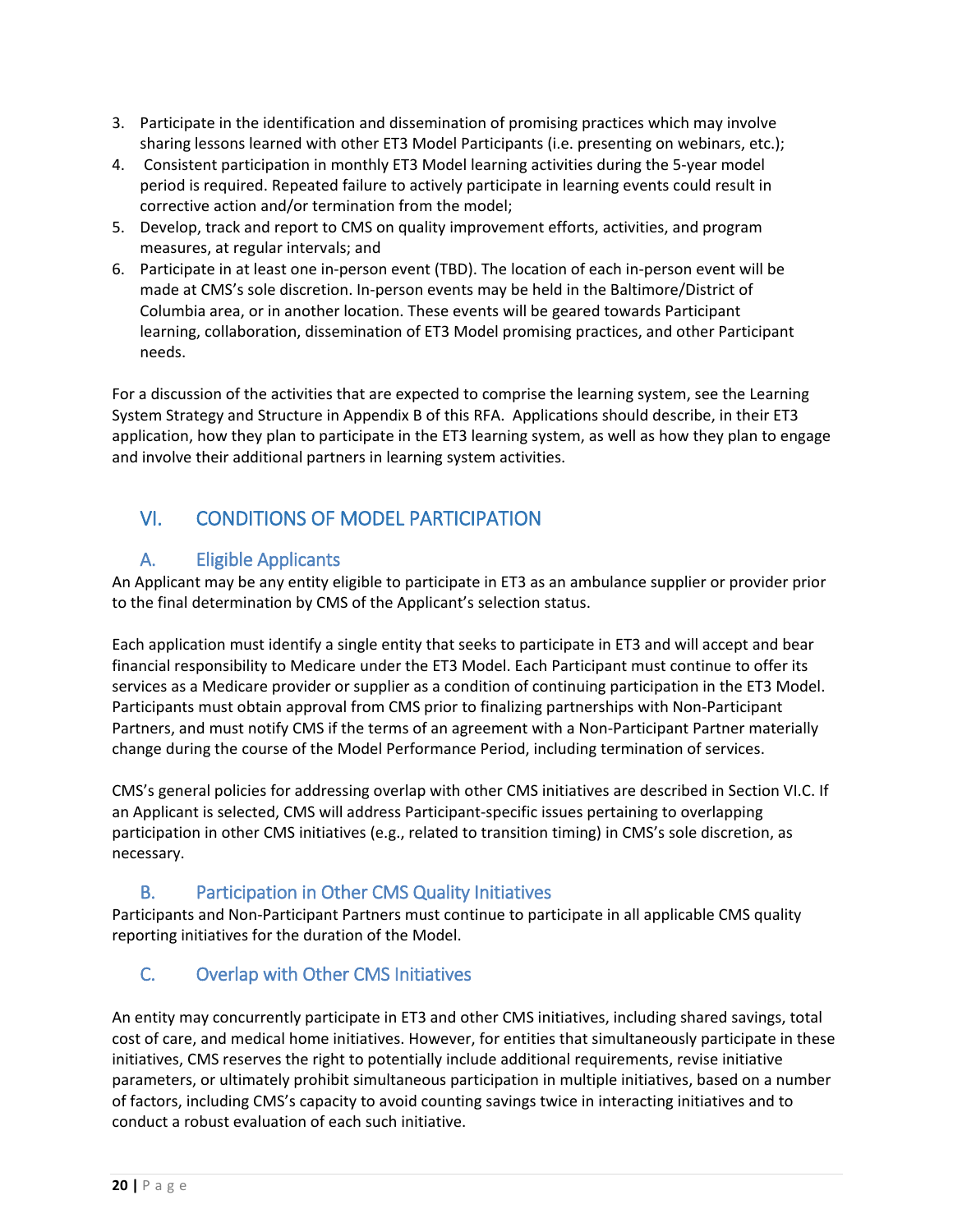With respect to the Medicare Prior Authorization of Repetitive, Scheduled Non-Emergent Ambulance Transport model, because this initiative focuses on non-emergent ambulance transport and the ET3 Model would focus on 911-initiated, pre-hospital emergency transportation, opportunity for overlap is low; however, ambulance suppliers and providers participating in this initiative may overlap with those eligible to participate in the ET3 Model.

# <span id="page-20-0"></span>VII. APPLICATION SUBMISSION PROCESS

# <span id="page-20-1"></span>A. Overview of the Application Submission Process

*CMS is not currently accepting applications. Round 1 applications will be accepted via a separate application platform only.* Information about the application process, including the date that the application portal will open and a link to the application portal when it becomes available, will be posted on the ET3 Model Website a[t https://innovation.cms.gov/initiatives/et3.](https://innovation.cms.gov/initiatives/et3)

As described in the Model Overview, the ET3 model anticipates up to three application rounds. Each application round has its own respective application processes. Applicants that completed the round one process and were not selected for participation may apply for participation in subsequent rounds, but round one application materials will not be held for reevaluation in subsequent rounds. Therefore, an Applicant that completed the round one process and was not selected for participation must submit a unique Application for consideration in round two and/or round three. An Applicant selected for the model in round one who chooses not to participate in round one must submit a unique Application for consideration to apply for a subsequent round.

CMS reserves the right to request interviews, site visits, or additional information related to application responses from Applicants in order to assess their applications.

Any questions that arise during the application process may be directed to the ET3 Model mailbox: [ET3Model@cms.hhs.gov](mailto:ET3Model@cms.hhs.gov) 

# <span id="page-20-2"></span>B. Requests to Withdraw a Pending Application

Applicants seeking to withdraw an entire application or to remove one or more specific proposed non-Participant partners from an application after it has been submitted on the application portal, but prior to the execution of the ET3 Model Participation Agreement for Applicants selected to participate in the Model, should submit a written request on the Applicant organization's letterhead, signed by an official authorized to act on behalf of the organization, via email to: ET3Model@cms.hhs.gov

The following Applicant information must be included in any such request:

- Applicant Organization's Legal Name, as it appears in the application, as well as any "Doing Business As" name;
- Applicant Identification Number provided by CMS at the time the application is created;
- Address and Point of Contact information for the Applicant organization; and
- Exact Description of the Nature of the Withdrawal/Removal, e.g., withdrawal of the entire application or removal of an individual Non-Participant Partner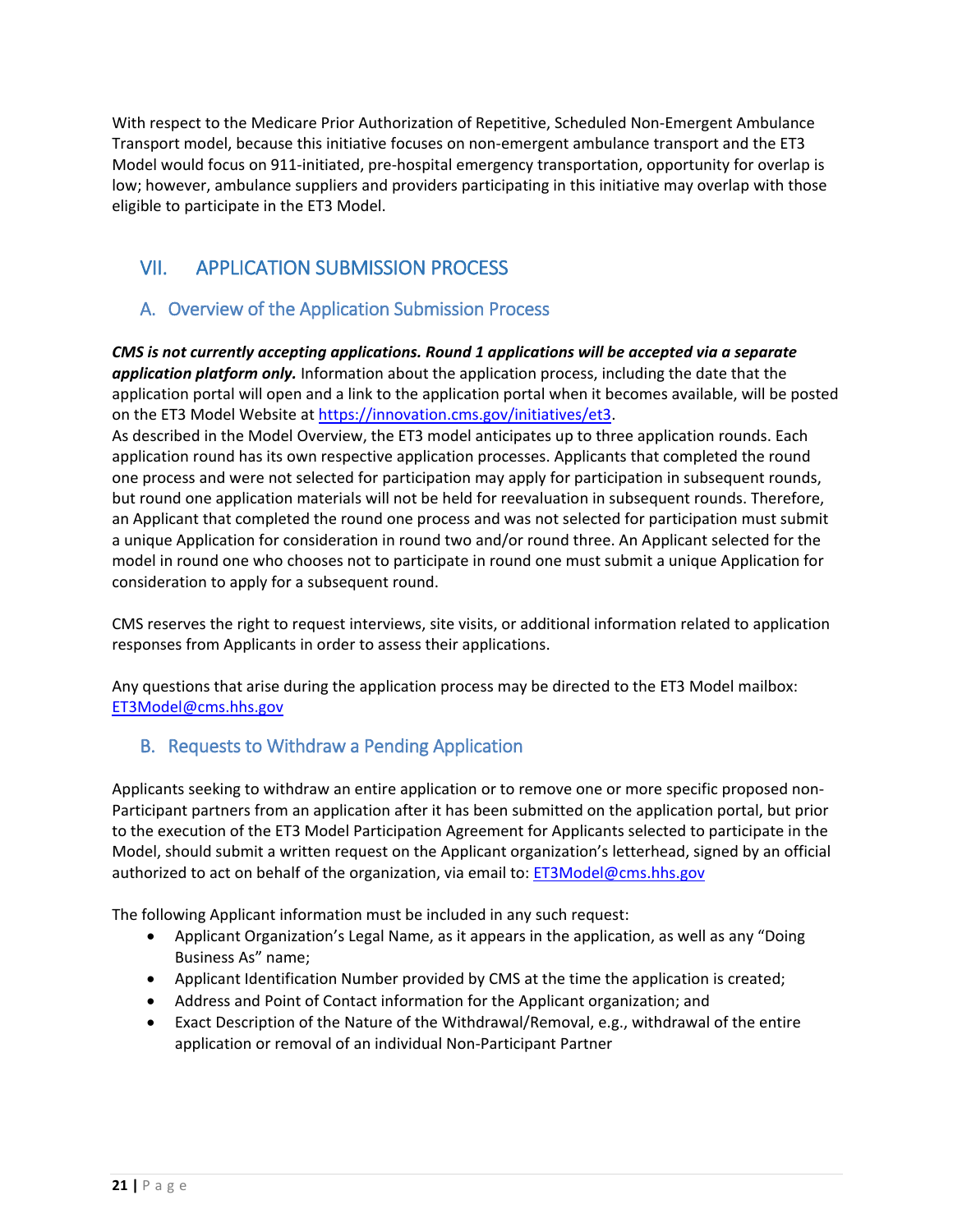# C. Applicant Vetting

<span id="page-21-0"></span>Participants will apply and be accepted into the ET3 Model based on the content of their application and ability to pass program integrity and law enforcement vetting. All applications will be assessed to first determine eligibility to participate in this model.

CMS may deny an application on the basis of information found during a program integrity screen regarding the Applicant, any proposed Non-Participant Partner, or any other relevant individuals or entities. Applicants must disclose all present or past history of any sanctions or other actions of an accrediting organization or a federal, state, or local governmental agency; investigations including being subject to the filing of a complaint, filing of a criminal charge, being subject to an indictment, or being named as a defendant in a False Claims Act qui tam matter in which the government has intervened, or similar action; probations; corrective action plans; or any other administrative enforcement actions; each related to the Applicant, its affiliates or any other relevant persons and entities. Applicants must also disclose all debts currently due and owing to CMS by the Applicant, its affiliates, or any other relevant persons or entities. If selected, each Participant will continue to be subject to periodic screening throughout the Model Performance Period, at CMS's discretion.

The Participant will also be required to identify to CMS all proposed Non-Participant Partners throughout the Model Performance Period to allow CMS to vet each such provider or supplier before approving the Non-Participant Partner to furnish services through the model. Proposed alternative destination sites that are not enrolled in Medicare will be required to provide more information than Medicare-enrolled counterparts as part of the vetting process.

In addition to the vetting process outlined above, the ET3 Model will employ an implementation contractor to confirm any financial arrangements disclosed by each Participants and to identify the existence of any financial arrangements not disclosed (e.g., a single entity with ownership over both a participating ambulance service supplier and an alternative destination site with which the Participant partners.)

### <span id="page-21-1"></span>D. Exception Process

CMS will consider exception requests to the application criteria outlined in this RFA specific to participation in the ET3 Model and will reserve the right, in CMS's sole judgment, to admit an Applicant that does not strictly meet such criteria under limited circumstances. In addition, CMS may consider applications submitted by entities that do not meet the application criteria at the time of application, but that are anticipated to qualify by the application deadline for the applicable enrollment date. Applicants seeking an exception should do so in writing by submitting an exception request to: [ET3Model@cms.hhs.gov](mailto:ET3Model@cms.hhs.gov) , describing the specific application criteria for which an exception is sought and why the exception is needed under the Applicant's specific circumstances. Applicants are strongly encouraged to make such requests well in advance of the applicable application deadline.

In circumstances where an Applicant seeks an exception from the quality-related criteria outlined in the RFA, CMS will apply a high degree of scrutiny to the request, and is unlikely to approve such an exception without undertaking additional monitoring or imposing additional conditions through the ET3 Model Participation Agreement. CMS will not grant an exception to an Applicant that failed to pass the Applicant screening process described above, or that fails to demonstrate how their requested exception, if granted, will not undermine the integrity of the model test or the Medicare program generally.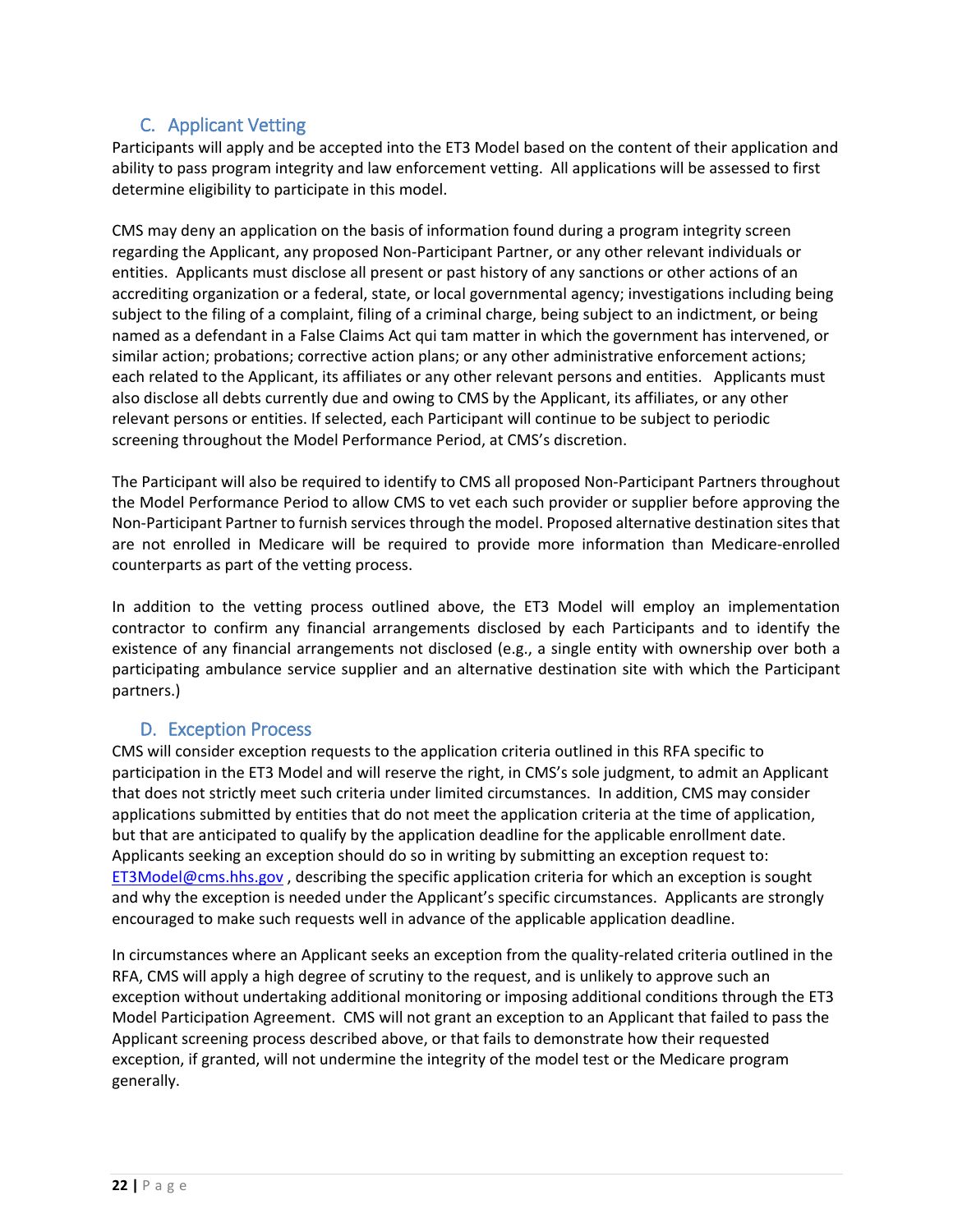# E. Termination of ET3 Model Participation Agreements

<span id="page-22-0"></span>CMS reserves the right to terminate an ET3 Model Participation Agreement with a Participant, or require a Participant to terminate its agreement with an alternative destination site or qualified health care practitioner, if required under section 1115A of the Act or for the reasons stated below, including, but not limited to:

- If the Participant consistently does not meet quality performance thresholds or benchmarks required under the ET3 Model Participation Agreement.
- If the Participant fails to meet reporting requirements specified in the Participation Agreement, including failure to report data on monitoring and quality measures
- If the Participant is subject to action by the Department of Health and Human Services (HHS) or the Department of Justice involving violations of applicable laws, statutes, and regulations, including but not limited to: federal criminal laws, the federal False Claims Act, antitrust laws, the federal anti-kickback statute, the federal civil monetary penalties law, the federal physician self-referral law or any other applicable Medicare laws, rules or regulations that are relevant to this Model.
- If the Participant consistently fails to participate in required ET3 Model learning system activities.
- If the Participant fails to execute agreements with sufficient alternative destination sites or qualified health care practitioners to implement the model as proposed in its responses to this RFA.
- If the Participant does not make at least one non-ED alternative available to beneficiaries 24 hours a day, 7 days a week.
- If the Participant, or any of the alternative destination sites or qualified health care practitioners that it has engaged, are identified as noncompliant through monitoring of the Model or otherwise, which includes but is not limited to restricting access to medically necessary care.
- If the Participant fails to pay back money owed to the Medicare program as specified in the ET3 Model Participation Agreement or any Audit issued pursuant thereto.
- If the Participant unreasonably interferes with or impedes CMS's and its designees' monitoring and evaluation activities.
- If the Participant is unable to implement the model due to state or local laws or scope of practice barriers.
- If the Participant is determined to not comply with any of the Federal requirements for participation as a Medicare provider or supplier, including the Conditions of Participation, Conditions for Coverage, or Requirements of Participation.

The ET3 Model Participation Agreement may detail additional reasons for termination.

CMS also reserves the right to end the initiative in whole or in part, at any time prior to the end of the Performance Period of the Model, if CMS determines, in CMS's sole discretion, that there are no longer sufficient funds to implement the model or that continuing the Model is no longer in the public interest. CMS also reserves the right to modify or terminate the Model if it no longer satisfies the requirements of section 1115A of the Act. In the event of any such conclusion, modification, or termination, CMS will promptly notify the Participants, in writing, of the reasons and the effective date thereof.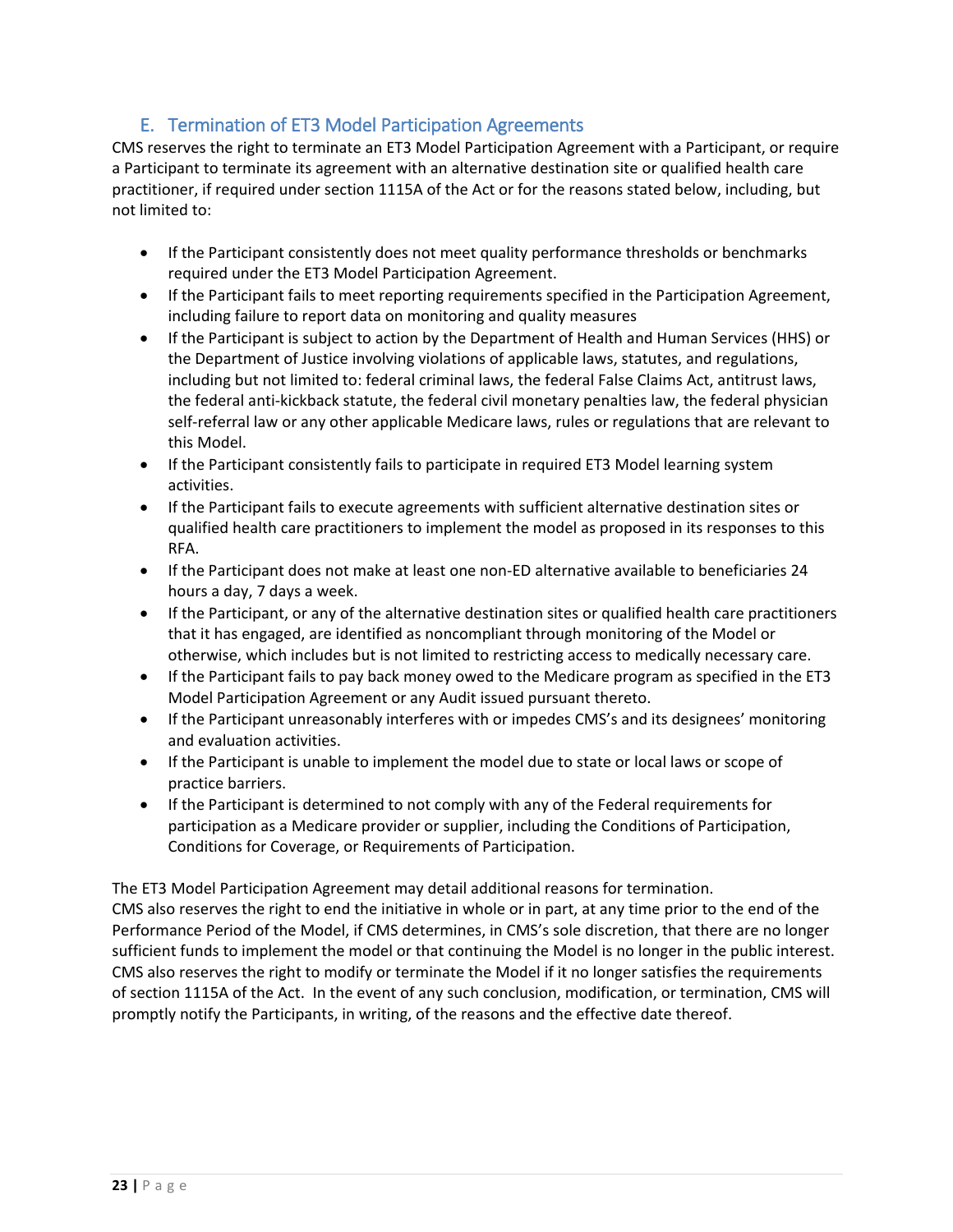# <span id="page-23-0"></span>VIII. SELECTION CRITERIA

<span id="page-23-1"></span>Please see Section VII of this RFA for further information regarding the application submission process.

# A. Ineligibility Criteria

CMS will consider the following criteria as potential reasons for Applicant disqualification for selection. This list is non-exhaustive and is intended only as a guide for Applicants. An Applicant whose responses to this RFA include these features, notwithstanding its response to other application requirements, may not be eligible to participate in the ET3 Model.

- a. **Incomplete application.** A non-exhaustive list of circumstances that constitute an incomplete application includes:
	- Failure to provide complete information in response to Appendix E, "ET3 Organizational Information"
	- Failure to specify a proposed ET3 Model region that meets requirements set out in Section II.B.1, Key Model Features, Model Region and Table 4, Application Review Criteria;
	- Failure to meet application requirements, including failure to fully respond to requests for data or failure to present sufficient detail in response to application criteria;
	- Omission of an Intervention Plan related to Alternative Destination transportation
	- Omission of a Compliance Plan
	- Omission of an Interoperability Plan
	- Omission of a Payer Strategy that identifies a plan to align ET3 innovations across multiple payers; or, explains how the Applicant will operationalize its proposed intervention design for Medicare FFS beneficiaries only.
- b. **Failure to demonstrate Medicare enrollment in good standing**.
- c. **24/7 Capability:** Failure to provide a plan to ensure the availability of one or more non-ED alternative destination options 24 hours per day, 7 days per week.
- d. **Duplication of another model**, **demonstration, or program**, including an Innovation Center model, which may result in duplicate payments for similar services or other waste of federal funds. A program overlap may include an overlap in service area, participating organizations or providers, or beneficiaries.
- e. **Insufficient supporting detail** provided in the application. CMS will not review applications that merely restate the text within the RFA. Applicants should detail their approach to achieving model goals and milestones. Reviewers will note evidence of how effectively the Applicant includes these elements in their application.
- f. **Inability or unwillingness to obtain and submit to the Innovation Center written confirmation of the consent of each alternative destination site and Medicare-enrolled qualified health care practitioner to participate in the model as a Non-Participant Partner**.
- g. **Inability or unwillingness to attest to clinical protocol quality improvement activities.**  Participants will be required to attest that clinical protocols and other protocol guidelines relevant to the ET3 Model adhere to state and local requirements and clinical best practices, and are subject to internal quality improvement processes to be detailed in the Model Participant Agreement.
- h. **Inability or unwillingness to collect and share monitoring, quality, and evaluation data** with CMS or its contractors.
- i. **Inability or unwillingness to ensure the participation of all model partners in qualitative evaluation activities and providing patient-level data**. These activities may include, but are not limited to, arranging site visits, observations, interviews and focus groups with providers and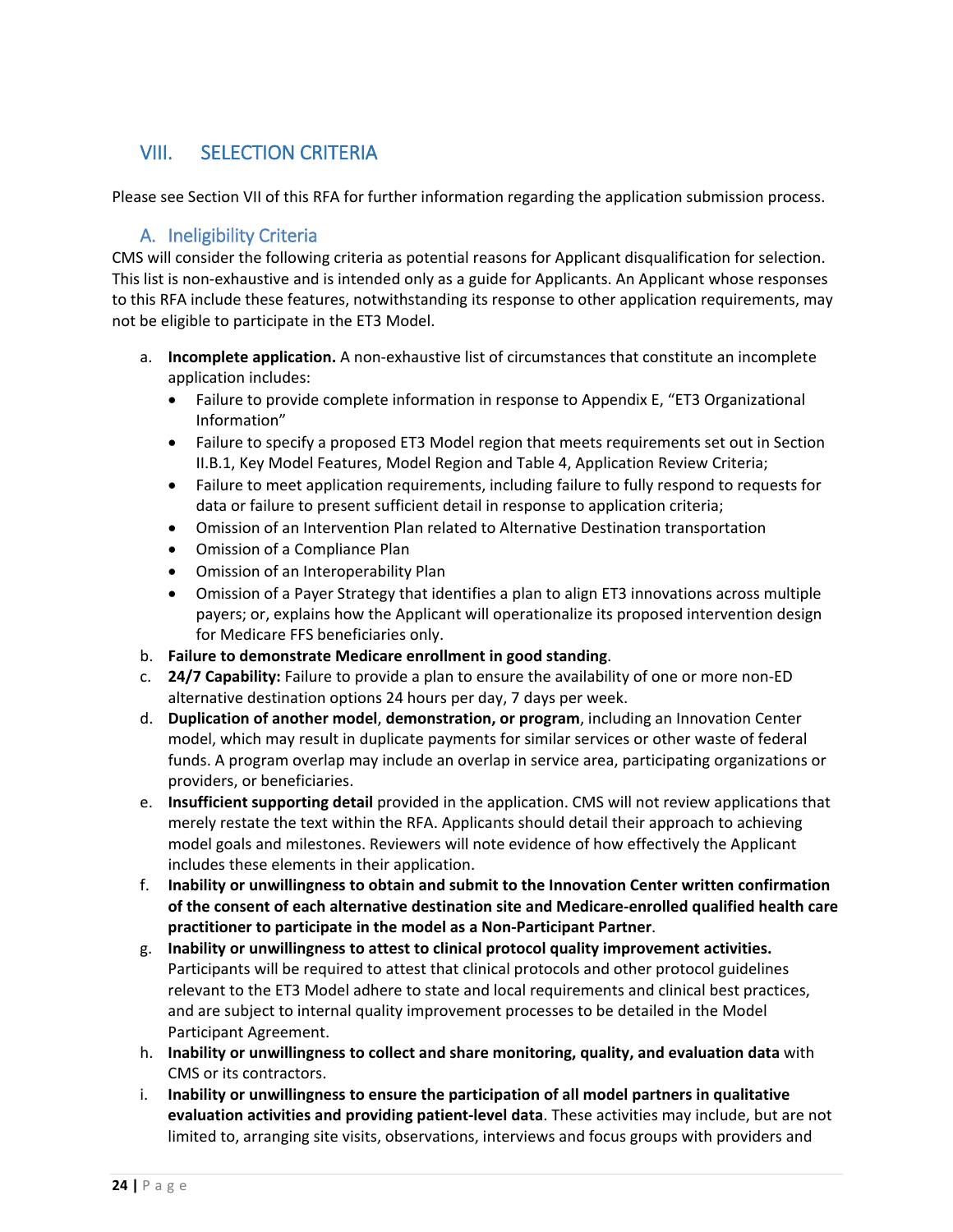patients as well as program staff, gathering any required consent, and other activities as needed.

- **j. Inability or unwillingness to participate in the model Learning System and engage Non-Participant Partners in the Learning System.**
- k. **Program integrity concerns**. CMS may deny selection to an otherwise qualified Applicant on the basis of information found during a program integrity review regarding an Applicant, Non-Participant Partner, or any other relevant individuals or entities.
- l. **Late submission** of an application (refer to Section VII).

### <span id="page-24-0"></span>B. Application Review Criteria

CMS will assess all applications for eligibility and conduct screening activities to ensure successful Applicants are eligible to receive Medicare payments. Each complete application will be reviewed by individuals at CMS with expertise in the areas of Medicare payment policy, emergency medical services, ambulance services, care improvement, and care coordination based on the Application Review Criteria listed in Table 4, below.

Applications will also be shared with contractors bidding for CMS's ET3 Model evaluation and/or implementation and monitoring contracts, and with the selected evaluation and/or implementation and monitoring contractors. Such contractors will be required to sign a non-disclosure agreement prohibiting re-disclosure of any information provided by Applicants under this RFA.

CMS will establish guidelines for reviewers and will prioritize applications based on the following components:

- A. Applicant Organizational Information
- B. Proposed Model Region
- C. Applicant Governance Structure and Capacity to Implement the ET3 Model
- D. Intervention Design: Alternative Destination Intervention
- E. Intervention Design: Treatment in Place Intervention (Optional)
- F. Interoperability Plan
- G. Compliance Analysis and Plan
- H. Payer Strategy, and
- I. Patient-Centered Design

Each Applicant that proposes to implement the optional Treatment in Place intervention has the opportunity to earn additional points towards its overall application score.

### Note to Applicants:

- CMS will consider the potential to maximize the total number of beneficiaries served when making final selection decisions.
- The application itself is not a legally binding agreement and does not require any Applicant or CMS to enter into a binding agreement.
- CMS will select Participants at CMS's sole discretion. Such selection will not be subject to administrative or judicial review, per section 1115A(d)(2) of the Act.

### <span id="page-24-1"></span>i. Table 4. Application Review Component Value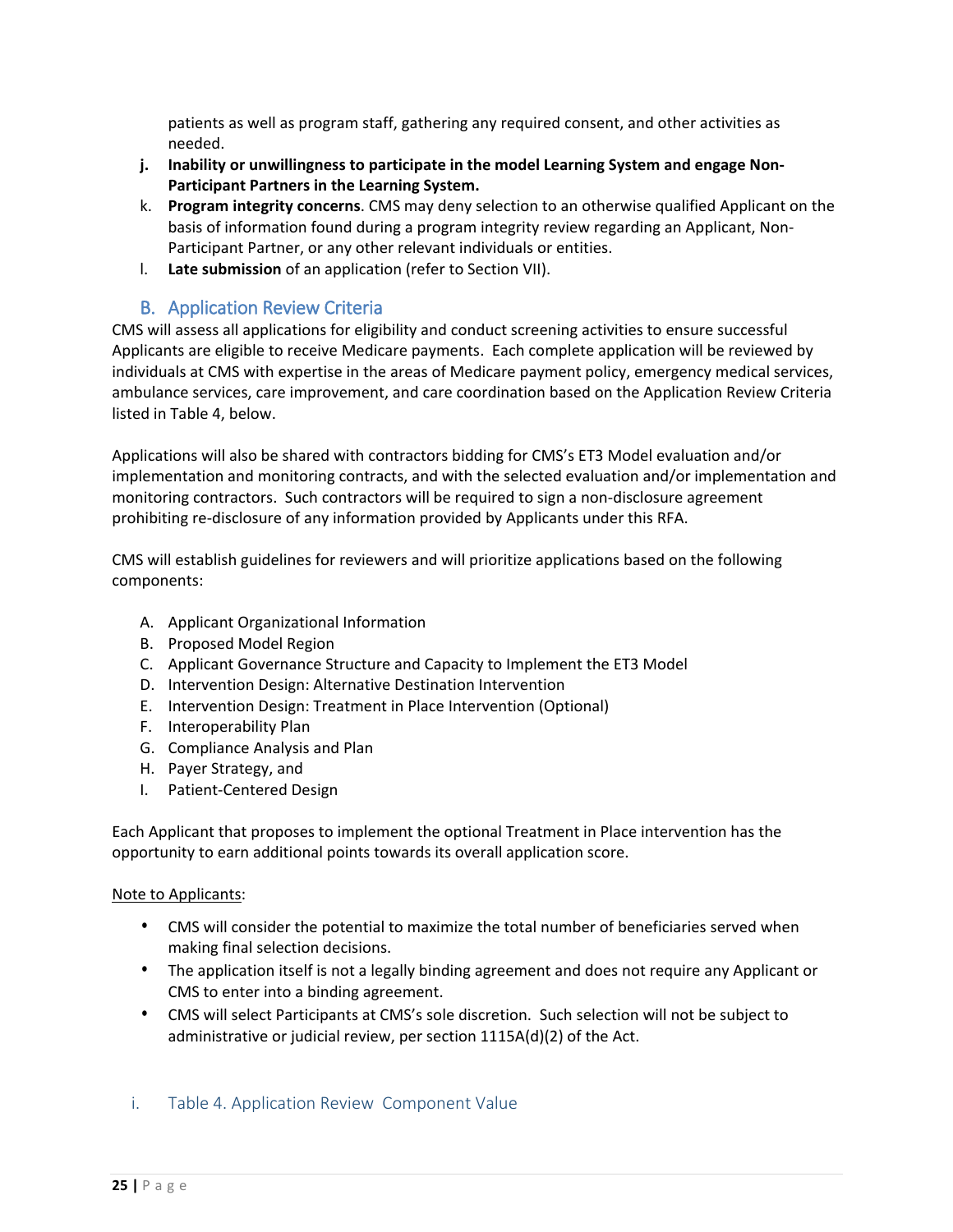| Component                                                              | Value                 |
|------------------------------------------------------------------------|-----------------------|
| Applicant Organizational Information                                   | 0                     |
| Proposed Model Region                                                  | 10                    |
| Applicant Governance Structure and Capacity to Implement the ET3 Model | 10                    |
| Intervention Design: Alternative Destination Intervention              | 35                    |
| Intervention Design: Treatment in Place Intervention (Optional)        | Up to 10 bonus points |
| Interoperability Plan                                                  | 10                    |
| <b>Compliance Analysis and Plan</b>                                    | 15                    |
| Payer Strategy                                                         | 20                    |
| Patient-Centered Design                                                | 10                    |

#### <span id="page-25-0"></span>ii. Application Review: Component Criteria

#### *Applicant Organizational Information*

1. Completed responses to information required in Appendix E, "ET3 Organizational Information."

#### *Proposed Model Region*

- 1. State: In order to be eligible to participate in the ET3 Model, an Applicant must propose a model region located in a state or states where at least 15,000 Medicare FFS emergency ambulance transports occurred in the 2017 calendar year. If an Applicant proposes a region that includes more than one state, each state must be one in which at least 15,000 Medicare FFS emergency ambulance transports took place during the 2017 calendar year. Applicants should refer to Appendix D, *Medicare FFS Emergency Transport Volume by State and County or Equivalent Entity,* to determine whether its proposed region is located in a state or states that meet this 15,000 transport volume threshold. An Applicant that proposes to implement the model in an ineligible state, notwithstanding its response to other application requirements, will not be eligible to participate in the ET3 Model.
- 2. Proposed Region: Each Applicant must identify the county or counties (or equivalent entity or entities) in which it proposes to implement the ET3 Model. The Applicant must demonstrate that it currently provides, and expects to continue to provide for the duration of the model performance period, Medicare-covered emergency ambulance services to Medicare FFS beneficiaries within all counties or county-equivalents in the proposed model region.
- 3. Transport Volume in the Proposed Region: Preference will be given to Applicants who propose a model region that includes at least one county or equivalent entity in which 7,500 Medicare FFS emergency ambulance transports occurred in the 2017 calendar year. Transport totals across multiple counties or equivalent entities cannot be combined to meet the 7,500 transport threshold. Applicants should refer to Appendix D, Medicare FFS Emergency Transport Volume by State and County or Equivalent Entity, to determine whether its proposed region includes a county or equivalent entity that meets this threshold.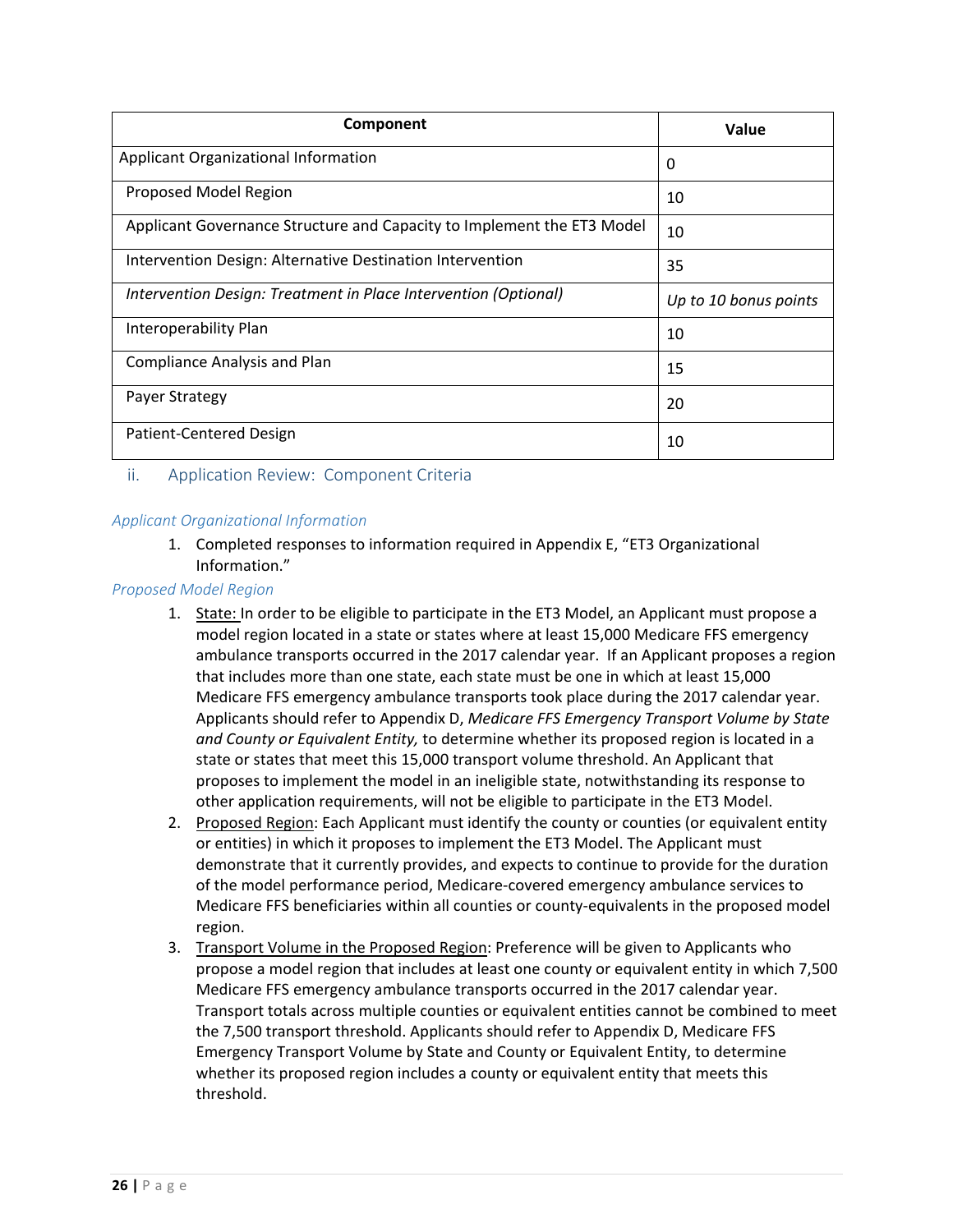#### *Applicant Governance Structure and Capacity to Implement the ET3 Model*

- 1. An explanation for how the Applicant's governing body or other organizational mechanisms would make and execute decisions related to the ET3 Model; develop, implement, and monitor clinical protocols relevant to ET3 Model innovations; and develop and oversee compliance with federal fraud and abuse requirements.
- 2. A description of the Applicant's current unscheduled, emergency ambulance services capacity, including the number of 911-dispatch generated ambulance transports conducted annually; the proportion of total transports per year that are in response to 911 dispatch (versus scheduled or unscheduled non-emergency transports); and, to the extent data are available, the number and percentage of emergency transports of Medicare FFS beneficiaries.
- 3. If applicable, demonstrate good conduct in prior CMS programs and/or demonstrations.

#### *Intervention Design: Alternative Destination Intervention*

- 1. Each Applicant must provide a full description of the Applicant's plan to implement the model's alternative destination transport innovation, including:
	- i. A description of the specific group or groups of Medicare FFS beneficiaries (identified by pertinent criteria, such as age range, presenting symptom or sign, key pertinent positives or negatives in past medical history or review of systems, or other criteria) the Applicant currently transports to hospital emergency departments (EDs) and that the Applicant believes would be appropriate for transport to alternative destinations.
	- ii. An estimate of the number of ED transports per year that the Applicant believes could be redirected to alternative destinations through the model.
	- iii. A strategy for ensuring patient safety and quality of care for beneficiaries who are transported to alternative destinations through the ET3 Model.
	- iv. A description of the process and timeline for obtaining approval for any new clinical protocols that would be required to implement the alternative destination intervention within the context of the Applicant's local and/or state EMS authorities;
	- v. A strategy for identifying and retaining alternative destination site partners that will furnish services to Medicare FFS beneficiaries who arrive by ambulance. An alternative destination site must have sufficient Medicare-enrolled physicians or other practitioners to meet the needs of Medicare FFS beneficiaries who require services through the model. Applicants should not propose alternative destination sites that are covered under Medicare's existing ambulance services benefit or sites that would provide scheduled, non-emergency services to beneficiaries receiving alternative destination transport services through the model. The strategy must include a description of the types of alternative destination sites with which the Applicant will seek to partner; an explanation for how such partners will promote ET3 Model goals of improving quality of care and reducing costs for Medicare FFS beneficiaries within the context of medically necessary, unscheduled emergency ambulance services only; a timeline for identifying and finalizing partnerships; and a description of the legal and financial relationship between the Applicant and each proposed alternative destination site.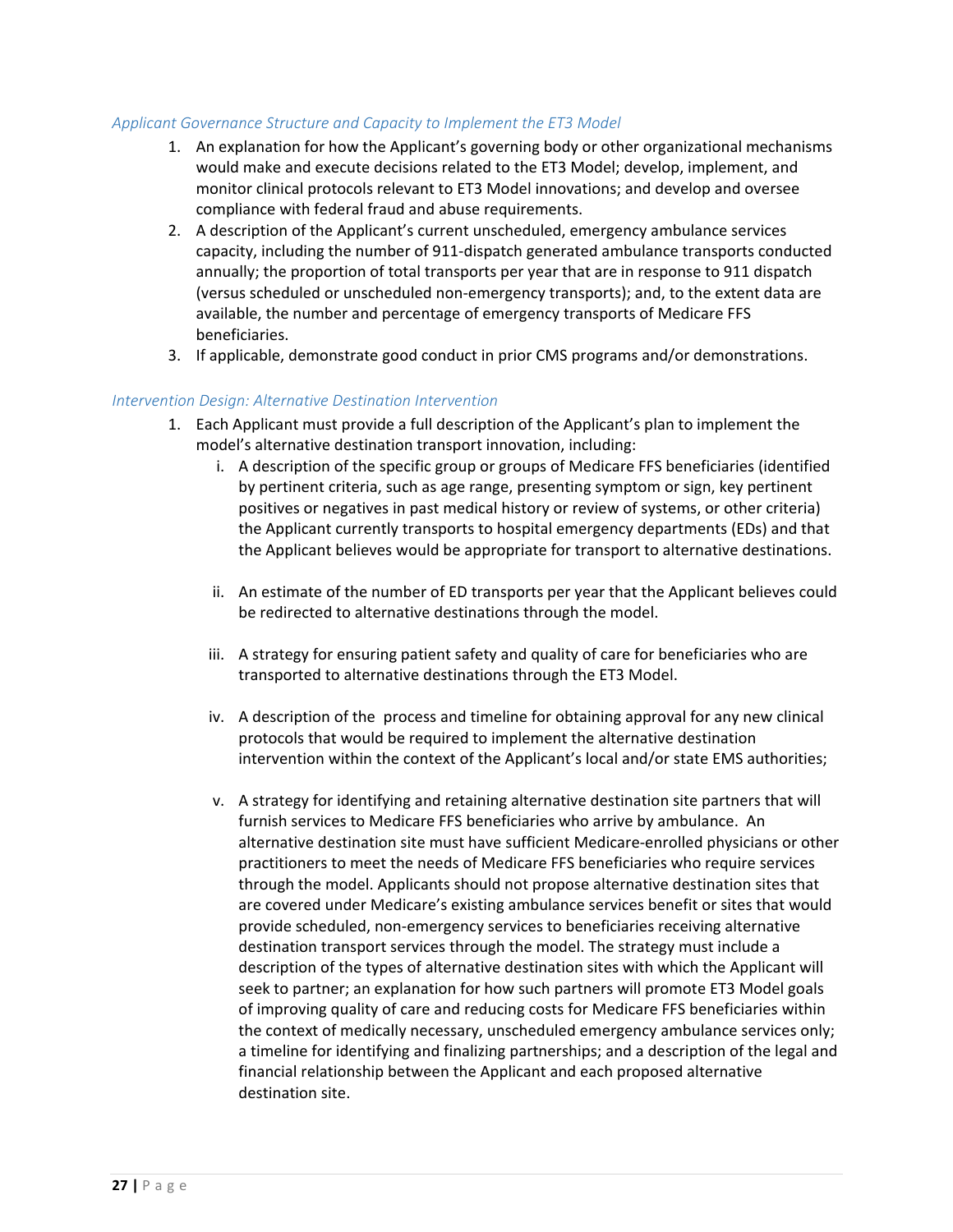- vi. To the extent that the Applicant has identified specific alternative destination sites at the time it submits its response to this RFA, the Applicant should include a letter of intent that identifies the following information for each proposed alternative destination site: a.) legal business name of proposed altnernative destination site; b.) other name(s), such as DBA(s); c.) correspondence address; d.) National Provider Identifier (NPI) number; d.) Medicare Provider Identification Number(s), if issued; and, e.) a description of the proposed alternative destination site's capacity to treat Medicare FFS beneficiaries who are transported to the alternative destination site through the ET3 model. If the Applicant has identified one or more alternative destination site(s) that is not a Medicare-enrolled provider or supplier, it must provide the additional information set out in Appendix E.II, Proposed Alternative Destination Sites – Non-Medicare Enrolled Entities in the letter of intent. Each letter of intent should be signed by an individual with the authority to bind the alternative destination site entity. The Applicant should also explain in its response to this RFA how each proposed partner will promote ET3 Model goals of improving quality of care and reducing costs for Medicare FFS beneficiaries within the context of unscheduled, emergency ambulance services only.
- vii. A plan to ensure sufficient alternative destination site capacity to serve the population(s) identified in D.1 taking into account the potential that more than one model Participant may be selected within a single region. The plan should identify a process for ensuring real-time capacity to serve a beneficiary prior to transporting that beneficiary to an alternative destination site.
- viii. A plan for notifying and educating each Medicare-enrolled alternative destination site with which an Applicant seeks to partner about the ET3 Model such that they are able to make an informed decision about whether to participate in the model as a Non-Participant Partner. If an Applicant is selected to participate in the model, each Participant must obtain and submit to the Innovation Center written confirmation of the consent of each alternative destination site to participate in the model as a Non-Participant Partner
- ix. A plan for ensuring the availability of one or more non-ED ET3 options 24 hours per day, 7 days per week, which may include one or more alternative destination sites or treatment in place options approved in advance by CMS, but not necessarily both.

#### *Intervention Design: Treatment in Place Intervention (Optional)*

- *1. Applicants are not required to propose to implement treatment in place. Applicants that plan to implement treatment in place are eligible for up to 10 additional points based on their responses to this criterion. If the Applicant proposes to implement treatment in place through telehealth or in-person services, the Applicant must provide a full description of the Applicant's plan to implement the model's treatment in place innovation, including:*
	- *i. A clear statement of intent to implement treatment in place through a) telehealth; and/or b) in-person services during the model performance period, including the proposed timeline for implementing treatment in place.*
	- *ii. A description of the specific group or groups of Medicare FFS beneficiaries (identified by pertinent criteria, such as age range, presenting symptom or sign, key pertinent positives or negatives in past medical history or review of systems, or other criteria)*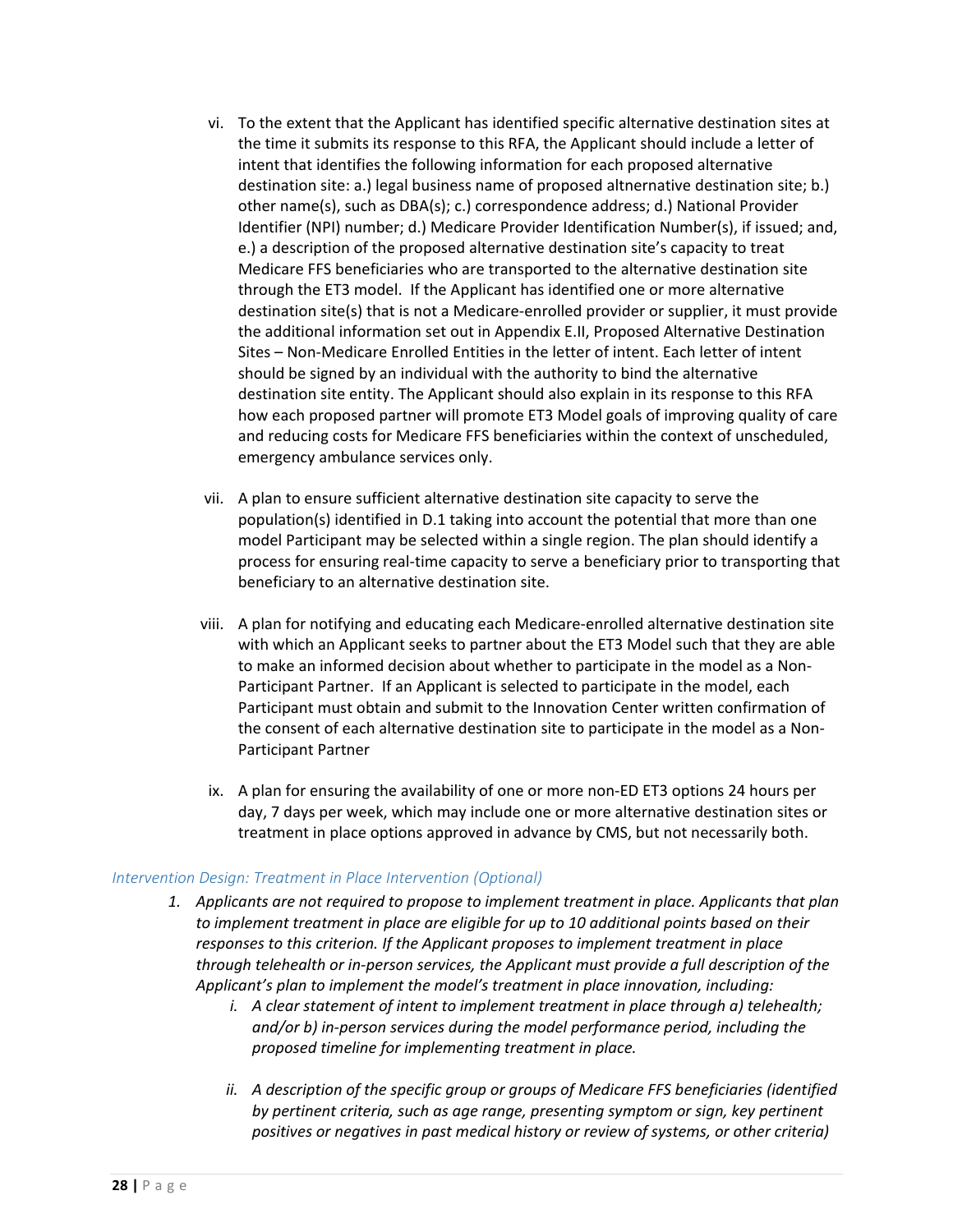*the Applicant a)currently transports to hospital EDs and that the Applicant believes would be appropriate for treatment in place via telehealth and/or in-person services; or, b) does not currently transport but that the Applicant believes would be appropriate for treatment in place as proposed in its response to this RFA, and an explanation for how this approach is aligned with ET3 Model goals of averting unnecessary emergency department transports and reducing Medicare FFS costs.*

- *iii. An estimate of the number of ED transports per year that the Applicant believes cou A strategy for ensuring patient safety and quality of care for beneficiaries who are treated in place through the ET3 Model.*
- *iv.* A description of the process and timeline for obtaining approval for any new clinical *protocols that would be required to implement the Treatment in Place intervention within the context of the Applicant's local and/or state EMS authorities;*
- *v. A strategy for identifying and retaining qualified health care practitioners that will furnish services to Medicare FFS beneficiaries who elect treatment in place through the model; a timeline for identifying and finalizing partnerships; a description of the proposed legal and financial relationship between the Applicant and each qualified health care practitioner or entity.*
- *vi. To the extent that the Applicant has identified one or more specific qualified health care practitioners at the time it submits its response to this RFA, the Applicant should include a letter of intent that identifies the following information for each proposed qualified health care practitioner: a.) Name (First, Last, Middle Initial and Titles, e.g., Sr., Jr., etc.); b.) Correspondence Address; c.) National Provider Identifier (NPI) number; d.) Medicare Identification Number(s), if issued; and e.) a description of the proposed practitioner's capacity to treat Medicare FFS beneficiaries via telehealth or in-person treatment in place. Each letter of intent should be signed by the proposed qualified health care practitioner. The Applicant should also explain in its response to this RFA how each proposed partner will promote ET3 Model goals of improving quality of care and reducing costs for Medicare FFS beneficiaries within the context of unscheduled, emergency ambulance services only.*
- *vii. A plan to ensure sufficient capacity through the proposed treatment in place intervention design to serve the population(s) identified in E.2, taking into account the potential that more than one model Participant may be selected within a single region.*
- *viii. A plan for notifying and educating each Medicare-enrolled qualified health care practitioner with which an Applicant seeks to partner about the ET3 Model such that they are able to make an informed decision about whether to participate in the model as a Non-Participant Partner. Each Participant must obtain and submit to the Innovation Center written confirmation of the consent of each Medicare-enrolled qualified health care practitioner to participate in the model as a Non-Participant Partner.*
- *ix. If an Applicant proposes to implement treatment in place using telehealth, a description of the interactive telecommunications system the Applicant will use to*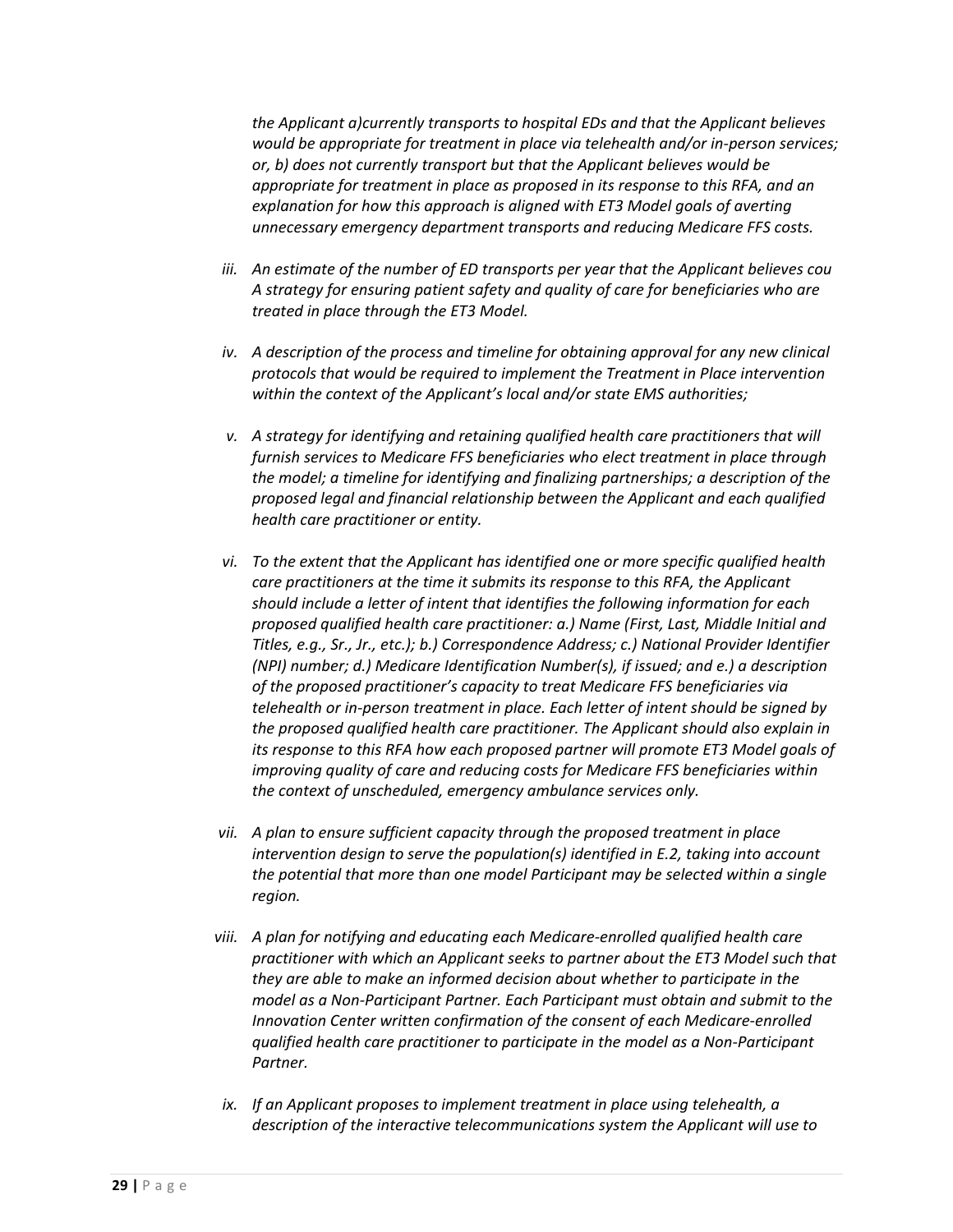*facilitate Medicare-covered telehealth services rendered by qualified health care practitioners.* 

*x. A plan for ensuring the availability of one or more non-ED ET3 options 24 hours per day, 7 days per week, which may include one or more alternative destination sites or treatment in place options, but not necessarily both. ld be avoided through its implementation of the treatment in place intervention.*

#### *Interoperability Plan*

- 1. An interoperability plan that demonstrates the Applicant's ability to share patient data, including protected health information if applicable, among key stakeholders such as those listed below:
	- i. Non-Exhaustive List of Data-Sharing Partners:
		- a. Applicant (ambulance supplier or provider);
		- b. Alternative destination sites;
		- c. Beneficiaries' self-identified routine health care provider (e.g., primary care physician);
		- d. Medicare-enrolled qualified health care practitioners partnering with the Applicant to furnish services through the ET3 Model;
		- e. Other payers, including Medicaid payers; and,
		- f. Any other entities, systems, or individuals that the Applicant believes will have access to data related to model activities, including but not limited to beneficiary-specific data
	- ii. In order to fulfill this requirement, Applicants should demonstrate current participation in a health information exchange (HIE) or set out a plan to participate in an HIE during the model performance period; or, should demonstrate their ability to use HIE standards such as Application Programing Interfaces (APIs), JavaScript Object Notation (JSON), FHIR, or Extensible Markup Language (XML) (see Appendix A, Glossary) or set out a plan to achieve this capability during the model performance period.
	- iii. The plan should also demonstrate an understanding of state and federal privacy laws and ensure compliance with these standards, including HIPAA privacy regulations and 42 C.F.R. Part 2. The plan should clearly identify when and how patient consent and authorization will be obtained, including written patient consent where required.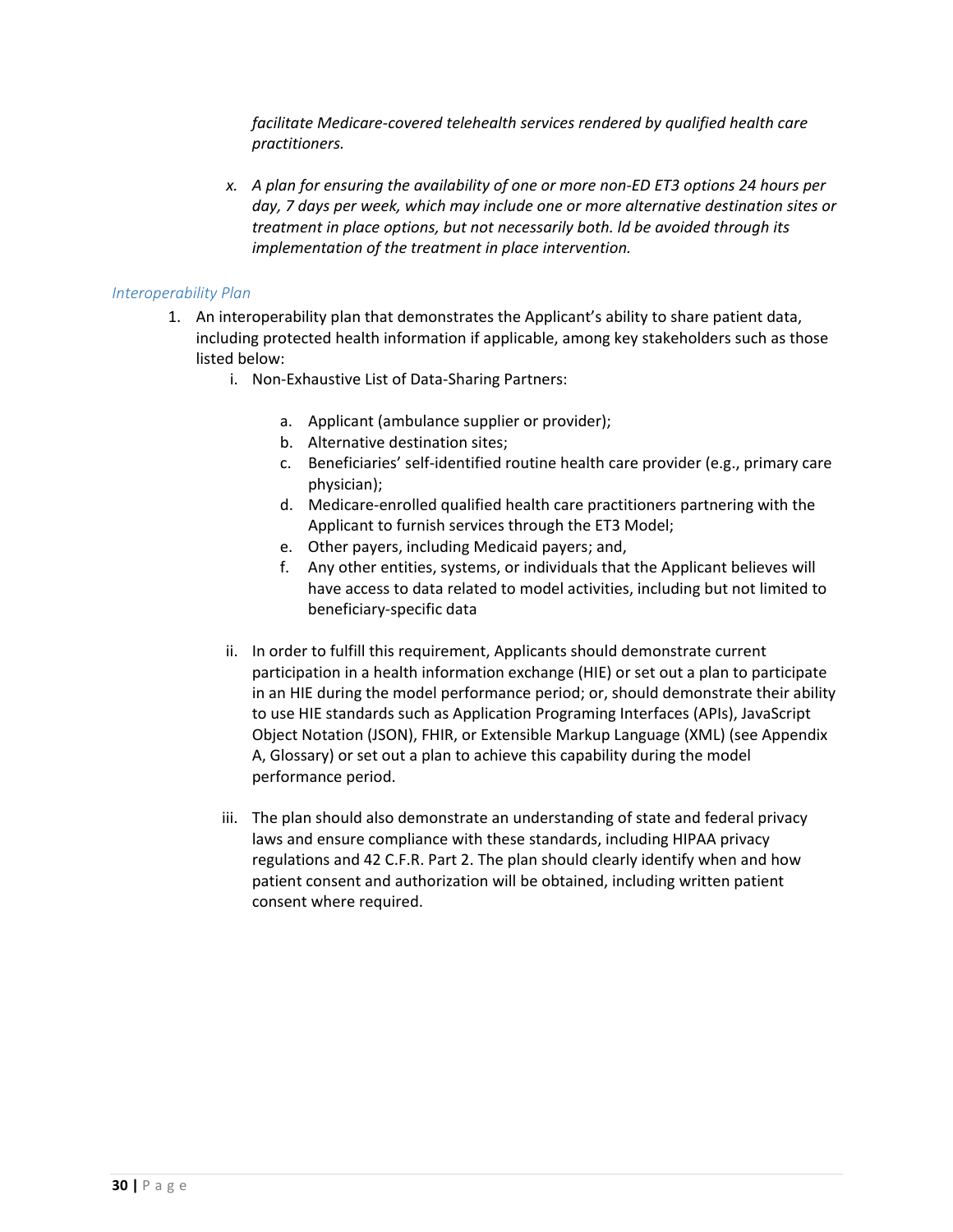#### *Compliance Analysis and Plan*

- 1. Analysis of Current Compliance Risks
	- i. An analysis of current compliance risks and readiness to implement the ET3 Model in compliance with Medicare program and payment rules and federal fraud and abuse laws. The risk analysis must be based on the HHS Office of the Inspector General's [Compliance Program Guidance for Ambulance Suppliers](https://oig.hhs.gov/fraud/docs/complianceguidance/032403ambulancecpgfr.pdf) and must include an evaluation of current processes for developing and updating policies and procedures governing daily operations and training/education; an assessment of the Applicant's claims submission process; a description of the Applicant's systems review processes; and a description of the Applicant's screening process for new employees or new contractors.
- 2. ET3 Compliance Plan
	- i. A plan to ensure compliance with federal fraud and abuse standards within the context of ET3 Model implementation. Proposed compliance plans must address each of the basic elements of a compliance program for ambulance suppliers identified in the HHS Office of the Inspector General'[s Compliance Program](https://oig.hhs.gov/fraud/docs/complianceguidance/032403ambulancecpgfr.pdf)  [Guidance for Ambulance Suppliers:](https://oig.hhs.gov/fraud/docs/complianceguidance/032403ambulancecpgfr.pdf) 1. Development of Compliance Policies and Procedures, 2. Designation of a Compliance Officer, 3. Education and Training Programs, 4. Internal Monitoring and Reviews, 5. Responding Appropriately to Detected Misconduct, and 6. Enforcing Disciplinary Standards Through Well-Publicized Guidelines.
	- ii. A plan for avoiding inappropriate utilization of ET3 Model services, including overutilization and under-triaging of patients who are transported to alternative destinations and, if applicable, receive services via treatment in place.
	- iii. A plan for successfully implementing the proposed intervention design within the context of relevant emergency medical services laws, regulations, and policies (including policies of individual Applicants, alternative destination sites, or qualified health care practitioners) in the region in which the Applicant proposes to implement the model. The Applicant should, at a minimum, address how it will implement its proposed intervention design in compliance with the Emergency Medical Treatment & Labor Act (EMTALA), including with respect to proposed alternative destination sites ; and laws and scope of practice rules governing the provision of emergency medical services by ambulance suppliers in the region in which the Applicant proposes to implement the model.

#### *Payer Strategy*

- 1. If the Applicant proposes to align ET3 Model implementation with ambulance innovations available through additional payers, the Applicant must provide:
	- i. A description of its multi-payer alignment strategy, including proposed payers, a timeline for implementing payment of EMS innovations aligned with the ET3 Model in each proposed payer, and a plan for identifying patient eligibility to receive services through the model. To the extent that the Applicant has identified specific payers with which it proposes to partner, the Applicant should provide copies of letters of intent signed by an individual with the authority to bind the proposed payer that identify the legal names, alternate names, if applicable (e.g., "Doing Business As" name); and correspondence addresses of each potential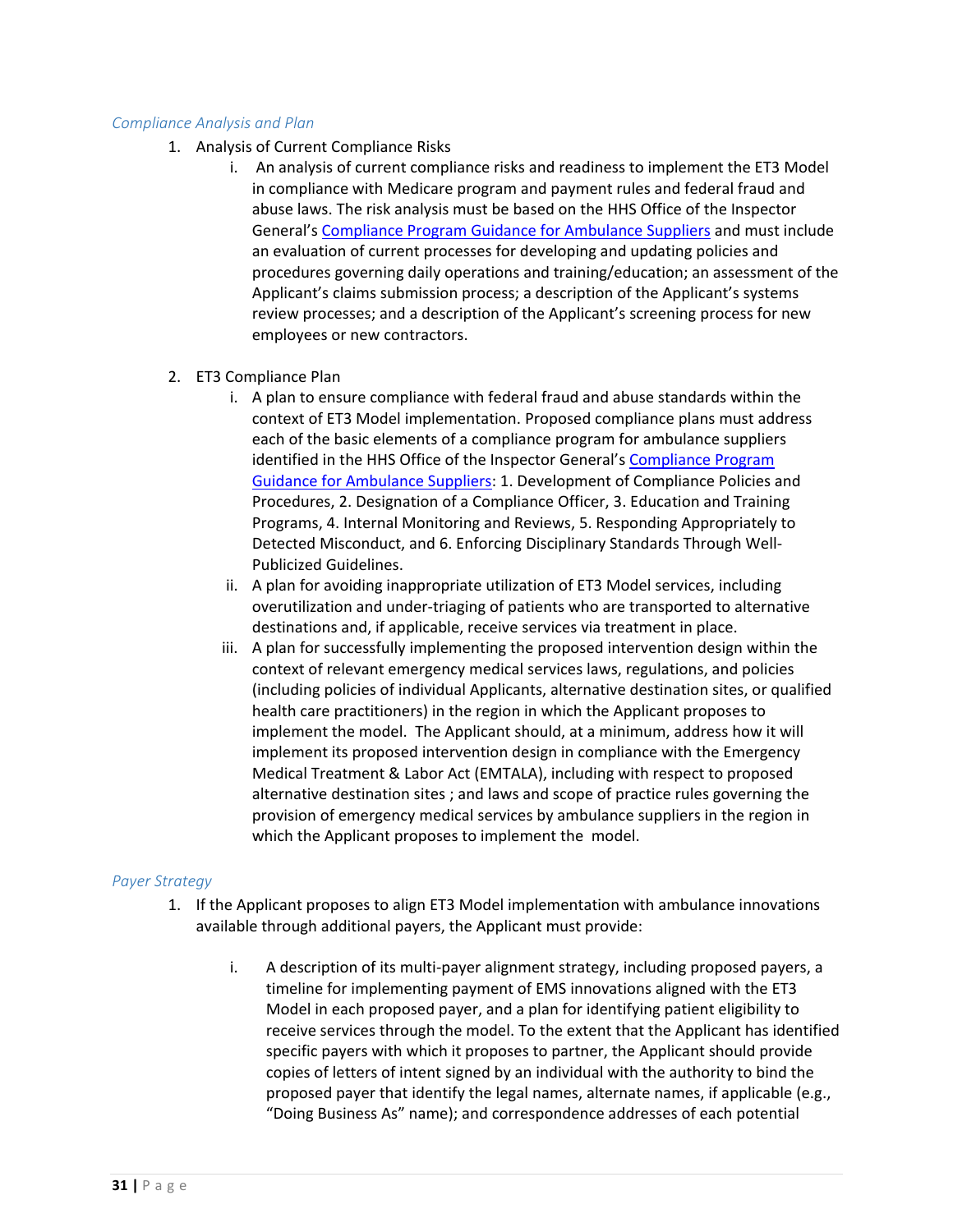payer and a description of each proposed payer's capacity to align with the ET3 Model; and,

- ii. An overview of how interventions in partnership with non-Medicare Fee for Service payers would differ from ET3 interventions.
- 2. If an Applicant proposes to implement the model in Medicare FFS only, the Applicant should explain how it will operationalize its proposed intervention design in that context, including how the Applicant will identify Medicare FFS beneficiaries by coverage status.

#### *Patient-Centered Design*

- 1. Describe how the Applicant's current patient-centered design policies are aligned with, or will become aligned with, the proposed ET3 intervention design. Policies should:
- 2. Demonstrate the Applicant's ability to engage beneficiaries and their families and/or caregivers in shared decision-making, taking into account patient preferences and choices, including, , as applicable, the provision of the Advanced Beneficiary Notice of Non-Coverage" (ABN, Form CMS-R-131) to the beneficiary or the beneficiary's designated representative. Additionally, the plan should address the needs of beneficiaries and their families and/or caregivers with limited English proficiency, low or limited health literacy, and communication disorders or other communication challenges, within the context of shared decision-making during a 911-initiated emergency ambulance response; and
- 3. Propose mechanisms that the Applicant will use to inform and educate patients about model interventions at the scene of a 911-initiated emergency ambulance response.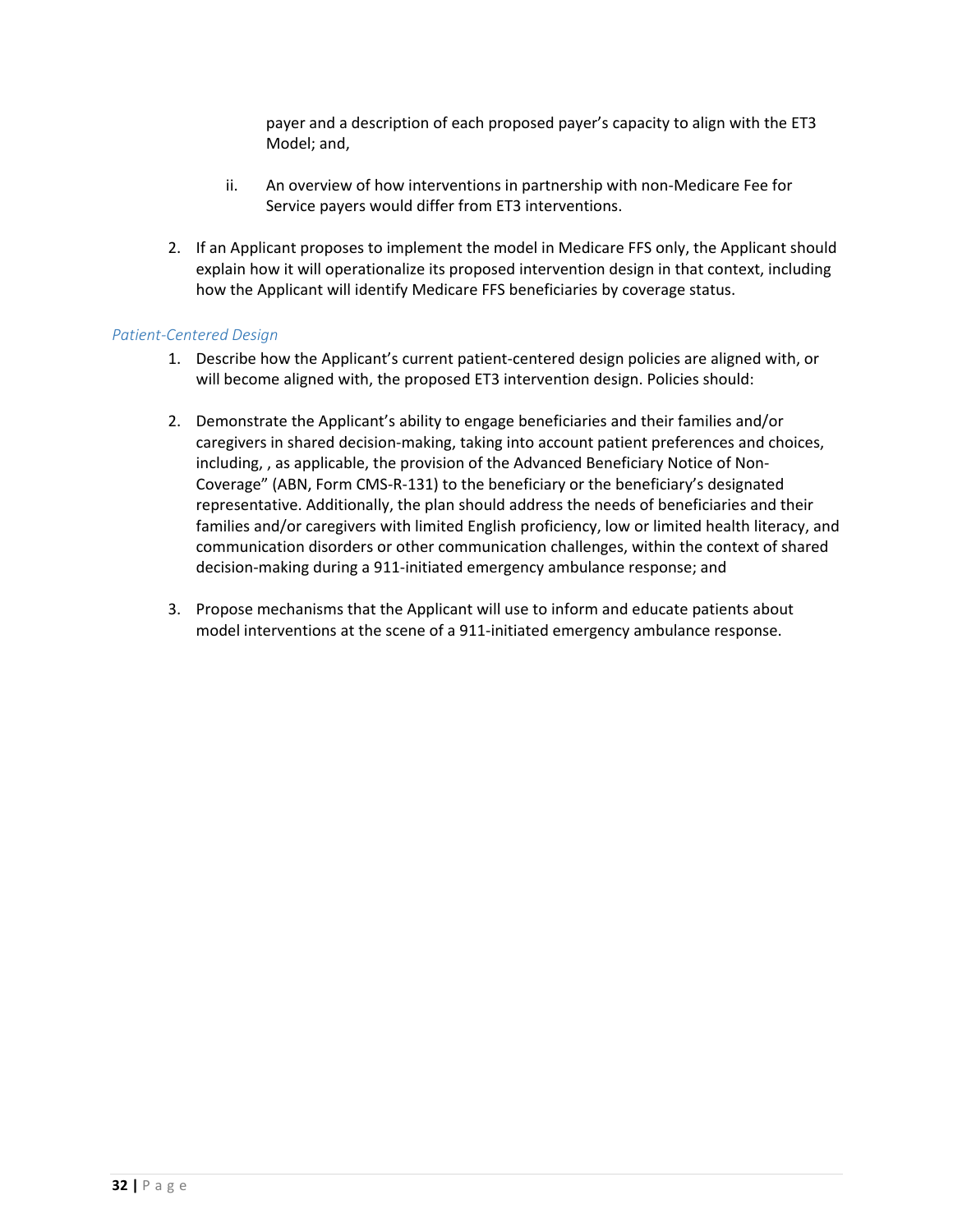# <span id="page-32-0"></span>APPENDIX A: GLOSSARY

| Term                                              | <b>Definition</b>                                                                                                                                                                                                                                                                                                                                                                                                                                                                                                                                                                                                                                                                                                             |
|---------------------------------------------------|-------------------------------------------------------------------------------------------------------------------------------------------------------------------------------------------------------------------------------------------------------------------------------------------------------------------------------------------------------------------------------------------------------------------------------------------------------------------------------------------------------------------------------------------------------------------------------------------------------------------------------------------------------------------------------------------------------------------------------|
| <b>Alternative destination site</b>               | In the ET3 Model, an entity that serves as a destination to which<br>model Participants may transport a beneficiary who meets<br>medical necessity requirements. An alternative destination site<br>must have sufficient Medicare-enrolled physicians or other<br>practitioners to meet the needs of Medicare FFS beneficiaries<br>who require services through the model. Alternative destination<br>sites are alternatives to a hospital emergency department (ED) or<br>other destination traditionally covered by Medicare. Examples of<br>allowable alternative destinations under the model may include<br>federally-qualified health centers, physician offices, behavioral<br>health centers, or urgent care centers. |
| <b>Applicant</b>                                  | An ambulance supplier or hospital-based ambulance provider<br>that is in the process of applying to the ET3 Model or has<br>submitted an application but which has not yet received a final<br>selection determination from CMS.                                                                                                                                                                                                                                                                                                                                                                                                                                                                                              |
| <b>Application Programming</b><br>Interface (API) | Technology that allows one software program to access the<br>services provided by another software program.                                                                                                                                                                                                                                                                                                                                                                                                                                                                                                                                                                                                                   |
| Ambulance supplier and<br>provider                | In the ET3 Model, an ambulance service supplier or hospital-<br>owned ambulance provider that operates subject to community-<br>wide EMS protocols. Only Medicare-enrolled ambulance service<br>suppliers and providers are eligible to apply to become model<br>Participants.                                                                                                                                                                                                                                                                                                                                                                                                                                                |
| <b>County or Equivalent Entity</b>                | A county is the primary legal subdivision of most states. The ET3<br>Model treats the following entities as equivalents of counties:<br>The District of Columbia<br>Parishes in Louisiana<br>$\bullet$<br>Boroughs, city and boroughs, municipalities, and census areas<br>in Alaska<br>Municipios in Puerto Rico<br>A city in Maryland, Missouri, Nevada and Virginia that is<br>independent of any county and considered a primary legal<br>subdivision of that state                                                                                                                                                                                                                                                       |
| Distant site (telehealth)                         | The site at which the physician or practitioner is located when<br>furnishing a Medicare telehealth service. See 42 C.F.R.<br>§410.78(a)(2).                                                                                                                                                                                                                                                                                                                                                                                                                                                                                                                                                                                  |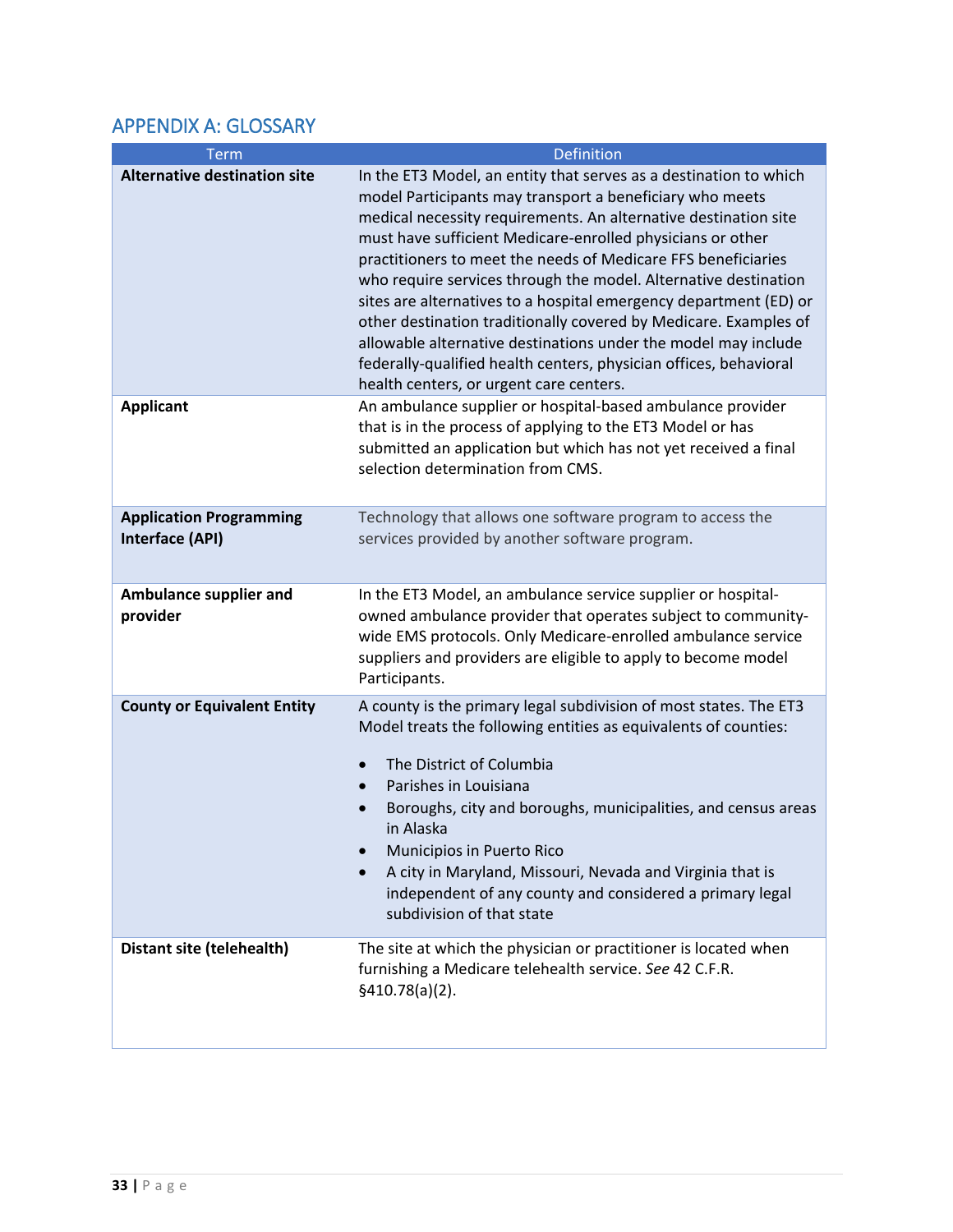| <b>Term</b>                                                                     | Definition                                                                                                                                                                                                                                                                                                                                                                                      |
|---------------------------------------------------------------------------------|-------------------------------------------------------------------------------------------------------------------------------------------------------------------------------------------------------------------------------------------------------------------------------------------------------------------------------------------------------------------------------------------------|
| <b>EMS professional</b>                                                         | An individual member of the vehicle staff of an ambulance service<br>supplier or provider, such as an emergency medical technician or<br>paramedic, who meets the requirements of state and local laws<br>where the ambulance services are being furnished.                                                                                                                                     |
| <b>FHIR (Fast Health</b><br>Interoperability<br><b>Resources Specification)</b> | HL7 Fast Health Interoperability Resources Specification (FHIR®) is<br>a standard for health care data exchange. More information<br>about FHIR is available on HL7's website, and information on<br>resource bundling is available here.                                                                                                                                                       |
| <b>JSON (JavaScript Object</b><br>Notation)                                     | An open-standard file format uses human-readable text to<br>transmit data objects consisting of attribute-value pairs and array<br>data types (or any other serializable value).                                                                                                                                                                                                                |
| <b>Learning System</b>                                                          | A health care system designed to generate and apply the best<br>evidence for the collaborative health care choices of each patient<br>together with his or her health care provider; to drive the process<br>of discovery as a natural outgrowth of patient care; and to ensure<br>innovation, quality, safety, and value in health care.                                                       |
| <b>Originating site (telehealth)</b>                                            | The location of an eligible Medicare beneficiary at the time a<br>Medicare telehealth service is furnished. See 42 C.F.R.<br>§410.78(a)(4).                                                                                                                                                                                                                                                     |
| Participant                                                                     | An ambulance service supplier or hospital-based ambulance<br>provider that is selected to participate in the ET3 Model based on<br>its responses to the model Request for Applications and signs a<br>Model Participation Agreement. Model Participants are eligible<br>for Medicare payments for model innovations, including<br>transport to alternative destinations and treatment in place. |
| <b>Performance Period of the</b><br><b>Model</b>                                | The performance period of the model is expected to begin on<br>January 1, 2020 and end on December 31, 2024.                                                                                                                                                                                                                                                                                    |
| <b>Medicare Fee-for- Service</b><br>(FFS)                                       | Medicare Part A and Part B. The term Medicare FFS does not<br>include Medicare Part C (Medicare Advantage) or Medicare Part<br>D (Prescription Drug Benefit).                                                                                                                                                                                                                                   |
| <b>Model Region</b>                                                             | The county or counties in which a Participant implements the ET3<br>Model. Participants must provide Medicare-covered emergency<br>ambulance services to Medicare FFS beneficiaries within all<br>counties of the model region during the Model performance<br>period.                                                                                                                          |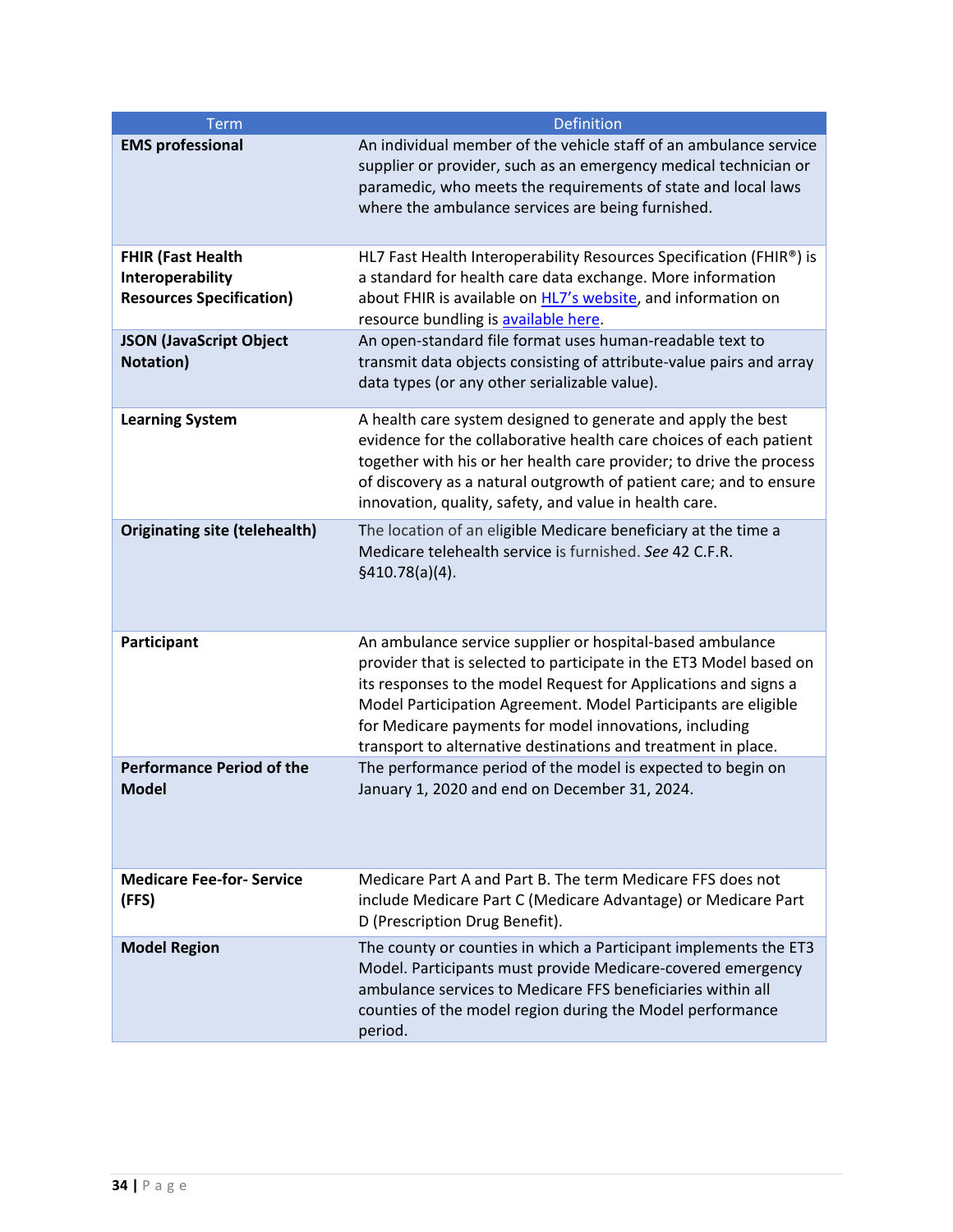| <b>Term</b>                                  | <b>Definition</b>                                                                                                                                                                                                                                                                                                                                                                                                                                                                                                                                                                                                                                                                                                                                                                                                                                                                                              |
|----------------------------------------------|----------------------------------------------------------------------------------------------------------------------------------------------------------------------------------------------------------------------------------------------------------------------------------------------------------------------------------------------------------------------------------------------------------------------------------------------------------------------------------------------------------------------------------------------------------------------------------------------------------------------------------------------------------------------------------------------------------------------------------------------------------------------------------------------------------------------------------------------------------------------------------------------------------------|
| Multi-payer alignment<br><b>NEMSIS</b>       | Implementation of ET3 Model interventions across multiple<br>payers in addition to Medicare Fee for Service (FFS). Additional<br>payers could include Medicaid FFS or managed care plans,<br>Medicare Advantage plans, commercial insurance plans, or other<br>payers. Model Participants will be selected in part based on their<br>capacity to engage multiple payers.<br>The National Emergency Medical Services Information System<br>(NEMSIS) is a national database that is used to store EMS data<br>from the U.S. States and Territories. NEMSIS is a universal<br>standard for how patient care information resulting from an<br>emergency 9-1-1 call for assistance is collected. NEMSIS is a<br>collaborative system to improve patient care through the<br>standardization, aggregation, and utilization of point of care EMS<br>data at a local, state and national level. More information about |
| <b>Non-Business Hours</b>                    | NEMSIS is available on its website.<br>In the ET3 Model, the hours between 8:00pm and 8:00am.                                                                                                                                                                                                                                                                                                                                                                                                                                                                                                                                                                                                                                                                                                                                                                                                                  |
| <b>Non-Participant Partner</b>               | A CMS-approved qualified health care practitioner (see Glossary<br>entry below) or an alternative destination site (see Glossary entry<br>above) that partners with the Participant to furnish services to a<br>Medicare beneficiary through the ET3 Model, and has entered<br>into a voluntary agreement with a Participant that satisfies all of<br>the applicable requirements of the ET3 Model Participation<br>Agreement.                                                                                                                                                                                                                                                                                                                                                                                                                                                                                 |
| <b>Qualified health care</b><br>practitioner | A Medicare-enrolled health care practitioner who meets state,<br>local, and professional requirements to render particular health<br>care services to beneficiaries; or, a Medicare-enrolled group<br>practice that includes such practitioners. The qualified health care<br>practitioner must enter into a voluntary agreement with a<br>Participant to render such services through the ET3 Model. In a<br>circumstance in which the Participant proposes to partner with a<br>group practice for the treatment in place intervention, the<br>agreement with the group practice must be with the TIN-Level<br>Entity. Only qualified health care practitioners may provide<br>treatment in place in the ET3 Model.                                                                                                                                                                                          |
| <b>Telehealth Service</b>                    | In the ET3 Model, a covered health care service included on the<br>telehealth list furnished by an approved qualified health care<br>practitioner using an interactive telecommunications system that<br>meets Medicare requirements, including, at minimum, audio and<br>video equipment permitting two-way, real-time interactive<br>communication between the patient and distant site physician or<br>practitioner. Telephones, facsimile machines, and electronic mail<br>systems do not meet the definition of an interactive<br>telecommunications system.                                                                                                                                                                                                                                                                                                                                              |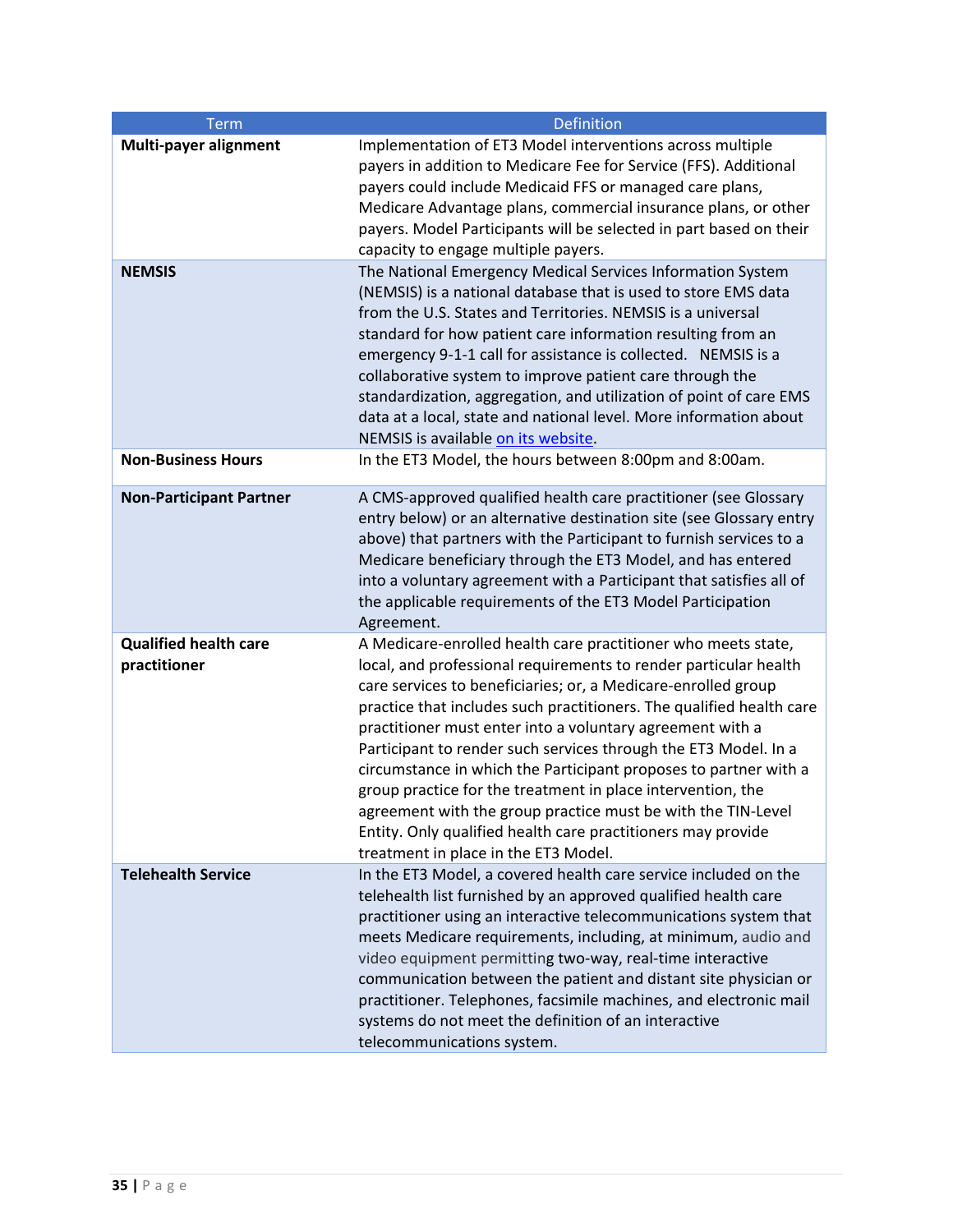| <b>Term</b>                                | Definition                                                                                                                                                                                                                                                                                                                                |
|--------------------------------------------|-------------------------------------------------------------------------------------------------------------------------------------------------------------------------------------------------------------------------------------------------------------------------------------------------------------------------------------------|
| <b>Treatment in place</b>                  | In the ET3 Model, a non-transport intervention, facilitated by<br>model Participants, which may include: (1) telehealth services<br>rendered by a qualified health care practitioner located at a<br>distant site or(2) in-person services rendered by a qualified health<br>care practitioner at the scene of the 911 emergency response |
| <b>XML (Extensible Markup</b><br>Language) | A markup language that defines a set of rules for encoding<br>documents in a format that is both human-readable and<br>machine-readable.                                                                                                                                                                                                  |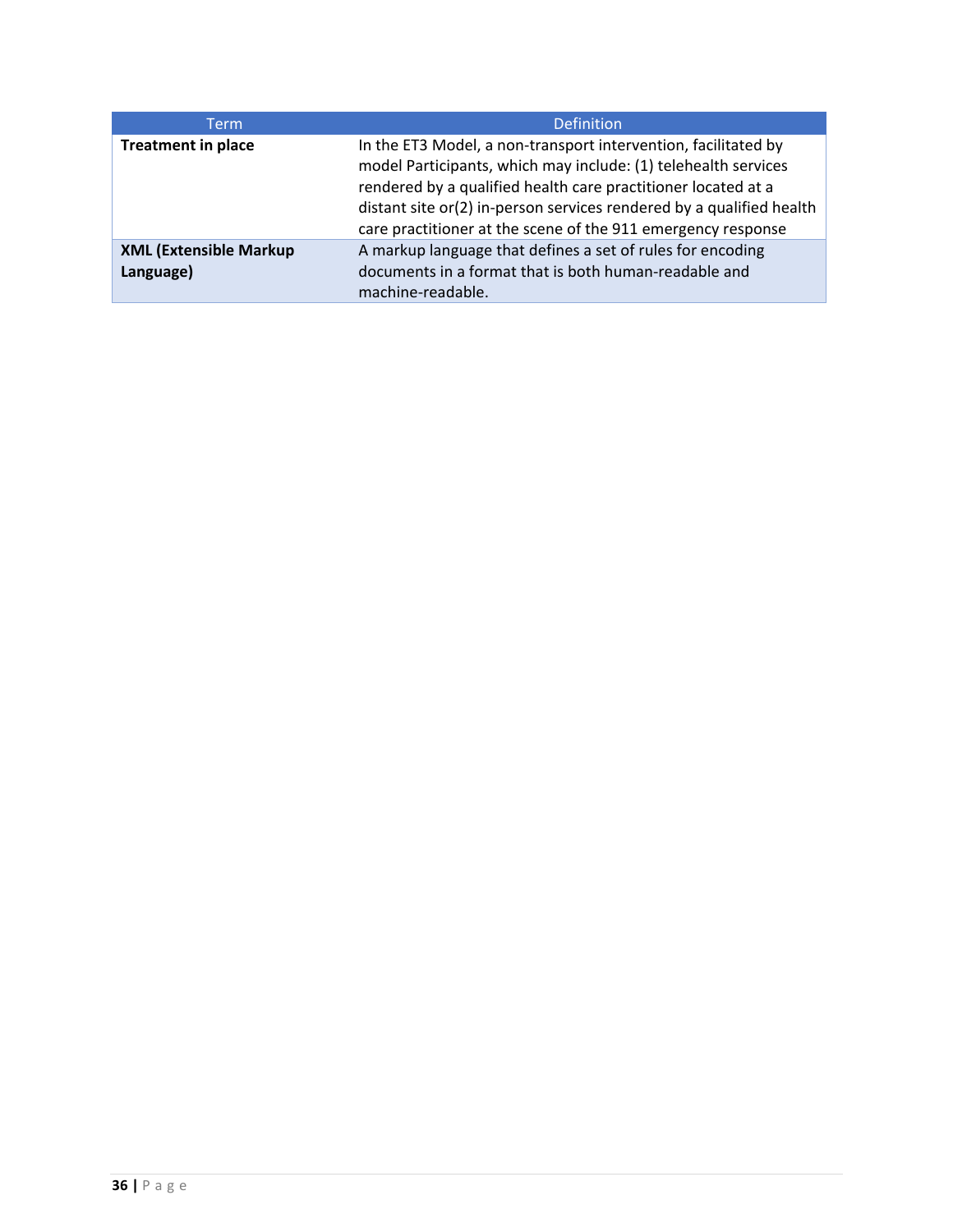# <span id="page-36-0"></span>APPENDIX B: LEARNING SYSTEM STRATEGY AND STRUCTURE

The Innovation Center will design, implement, and manage a learning and diffusion system tailored to the needs of ET3 Model Participants. Adult learning theory and the science of improvement will undergird the learning strategy. In general, the system aims to improve and accelerate Participants' success in the model through an information-sharing and training platform guided by Participants' needs. This system will:

- Help ambulance suppliers and providers and other partners (e.g. qualified health care practitioners, alternative destinations, 911 dispatch systems, states and local governments) identify and propagate best practices rooted in actual needs;
- Relay and incorporate feedback from model Participants to improve their progress in the model;
- Facilitate active collaboration to build learning communities and networks among Participants; and,
- Impart targeted activities, technical assistance, and training to model Participants and state Medicaid programs that are partnering with Participants to promote scale and spread, as well as encourage multi-payer alignment with the model.

Medicare-enrolled ambulance suppliers and providers primarily limit their engagement across the health care system to hospitals and the transportation services they provide. Through the ET3 Model, the roles of Participants will evolve with respect to both health care providers and care settings, as well as to beneficiaries. This expectation for innovation and development of new procedures, relationships, and experiences provides a critical opportunity for learning that the ET3 Model will utilize strategically for model success.

### <span id="page-36-1"></span>Learning and Diffusion Benefits

This forum lays the foundation for strong and durable partnerships by placing relationships at the forefront and helping to manage the complexity of model development and implementation. The learning and diffusion system will strengthen the model's ability to empower ambulance suppliers and providers and their partners (e.g. qualified health care practitioners, alternative destinations, 911 dispatch systems, states and local governments) in developing and implementing innovative approaches. By facilitating communication and creating a forum to identify Participants' needs from their point of view, the learning system will package new knowledge and practices, capture lessons learned, best practices, and challenges. In so doing, the learning system will bolster the model's ability to innovate and improve care practices. And as Participants implement the ET3 Model, the learning system can serve as a forum for Participants to assist each other with their organizational changes, factors involved in successful implementation of a medical triage line, and improve overall success of the model. Further, state Medicaid participation in the model will allow the system to offer them enhanced support and activities in order to promote scale and spread model impact. The learning and diffusion system will help address Participants' challenges related to:

- Model and implementation;
- Relationship-building with new entities across the health care system;
- Multi-payer alignment;
- Person-family engagement concepts; and,
- Data and information-sharing.

### <span id="page-36-2"></span>Learning and Diffusion System Structure

Participants must take part in the learning and diffusion system as a condition of their agreement with the Innovation Center. The model structure, with its partnerships between ambulance suppliers and providers, qualified health care practitioners, alternative destination sites, local governments, and state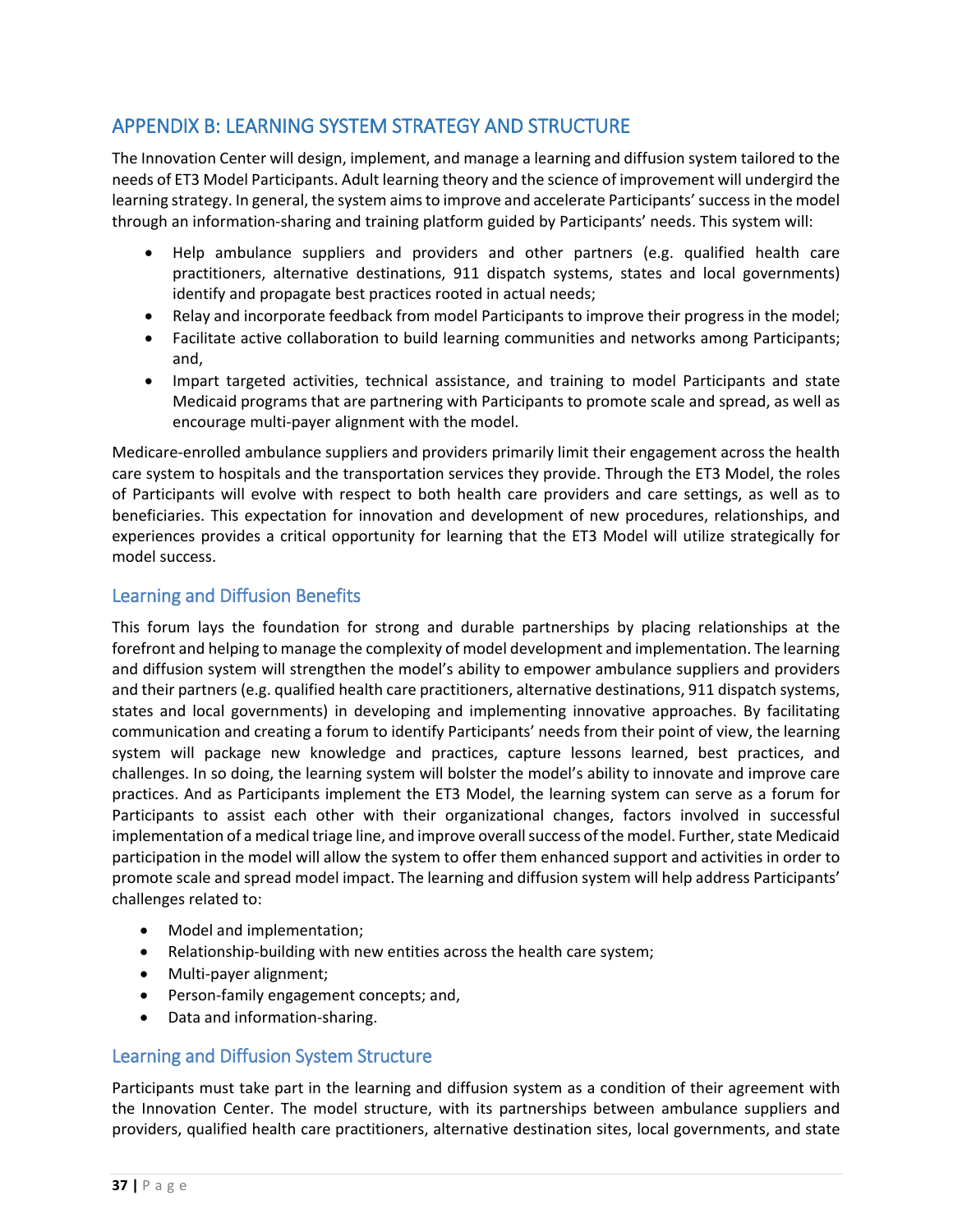Medicaid adds complexity to the learning system, necessitating assistance for individual Participants, as well as shared learning system events and curriculum. To optimize effectiveness of the proposed Medicare payments, the learning system can also provide targeted activities to state Medicaid programs to address barriers to payment development and implementation, and technical assistance for state plan amendment creation and other relevant needs (including scope of practice and other state-level issues that are key to successful model implementation).

### <span id="page-37-0"></span>Identify and Package New Knowledge and Practices

Tools such as a change package,<sup>[13](#page-37-3)</sup> toolkit, and other supporting materials further the identification of innovative tactics and dissemination of those tactics to improve and accelerate care delivery and operations. Other examples include:

- Interviews with state Medicaid programs to identify payment alignment development and implementation needs and barriers
- Site visits by CMS and contractors to study and document positive results as well as offer strategies for overcoming challenges;
- Case studies, which may include identifying, acknowledging, and studying high performers to further understand their lessons learned, barriers overcome, and best practices; and,
- Dissemination of the packaged knowledge and practices via newsletters, email blasts, FAQs, etc.

Information captured through this process will guide activities of the EMS learning and diffusion system, inform model design, and allow for integration of model monitoring and evaluation activities.

#### <span id="page-37-1"></span>Leverage Data and Awardee Input

A well-functioning learning and diffusion system works to assure that learning and improvement occur continuously and that ambulance service suppliers or others engaged in the model (e.g. qualified health care practitioners, alternative destination sites, 911 dispatchers, state and local governments, etc.) actively and continuously analyze their performance against the aims of the model. The use of CMS and other data for improvement supports Participants in analysis, interpretation, and action. It also gives the model team insight into Participant experience to guide iteration and continuous improvement in the content, display, and delivery of that data. Examples include: monitoring data, intervention data, dashboards to share frequent feedback with ambulance suppliers and providers and partners, Participant reports, collaboration site engagement reports, office hours, needs assessments, and interim surveys.

#### <span id="page-37-2"></span>Build Learning Communities and Networks

Multiple modalities will be developed and are expected to facilitate peer-to-peer exchange of promising practices and to motivate action. These learning communities seek to build effective networks and use action-oriented collaboration and sharing of ideas to facilitate organizational change and improvement. An "all teach, all learn" approach to collaborative learning will be applied to all activities to support sharing and diffusion of promising practices among ET3 Model Participants. Relevant activities may include:

- Using results from needs assessments and interviews to develop a list of topics and priorities for the learning system (topics may be structured as model-wide (e.g. beneficiary engagement), or very specific (e.g. development of state plan amendments), will depend on Participant needs as they evolve over the five-year model); In-person and virtual meetings;
- Topic-specific webinars with faculty experts providing an in-depth curriculum related to patient and family engagement, telehealth, partnering with alternative destination sites, etc.; and

l

<span id="page-37-3"></span><sup>&</sup>lt;sup>13</sup> A change package is a set of evidence-based recommended changes that are critical to the improvement of an identified care process.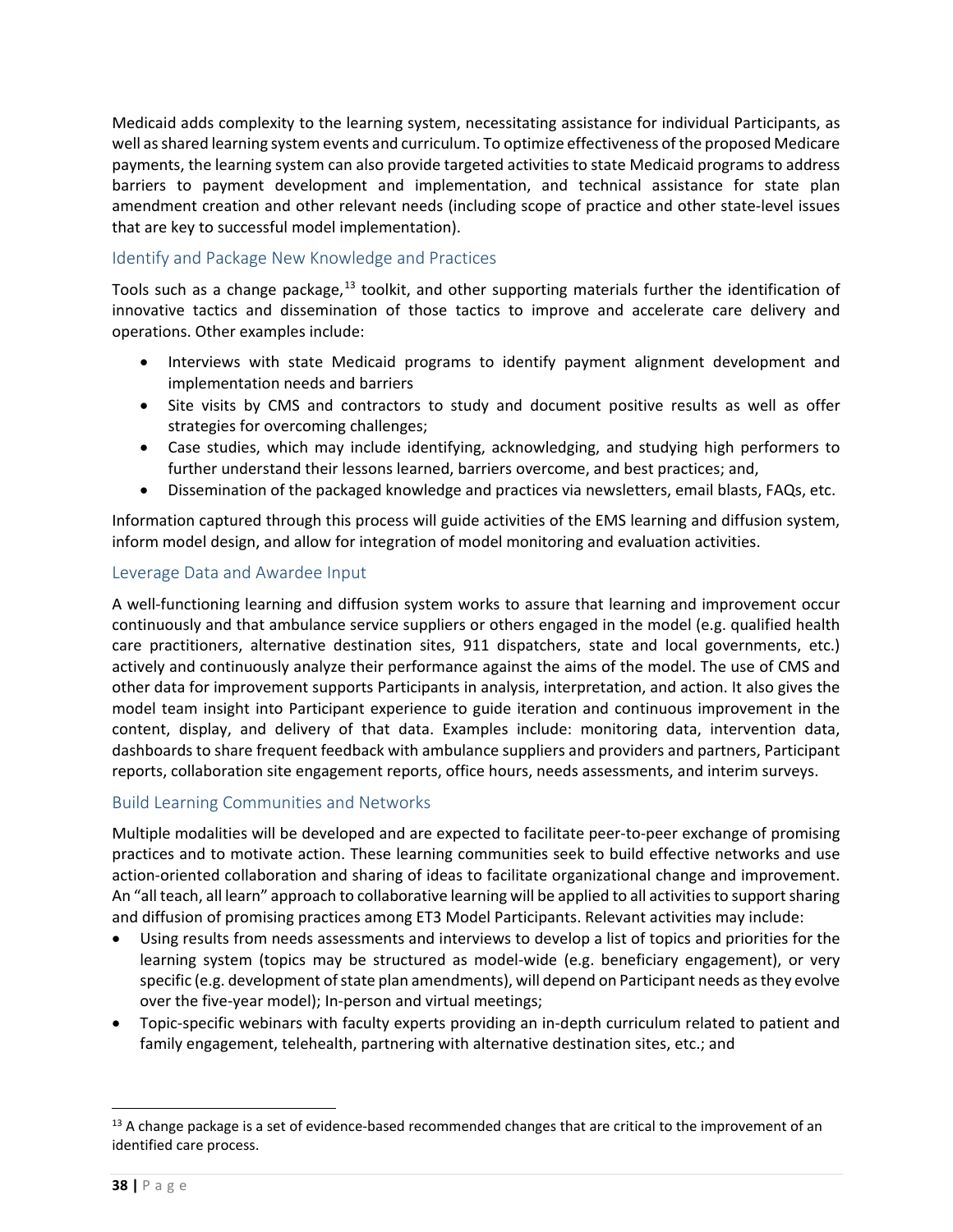• Affinity groups based on common characteristics (e.g., suppliers located in the same state, state Medicaid programs addressing state-level barriers to model implementation, etc.).

# <span id="page-38-0"></span>APPENDIX C: POTENTIAL MEASURES FOR PERFORMANCE-BASED PAYMENT

### <span id="page-38-1"></span>Table 5. Potential Measures for Performance-Based Payment

| <b>Measure</b>                                                                                                                                                | Data Source   |
|---------------------------------------------------------------------------------------------------------------------------------------------------------------|---------------|
| ED visit/IP admission within 72 hours of (1) transport to alternative<br>destination; (2) or provision of services through treatment in place<br>intervention | <b>Claims</b> |
| <b>Total ED Utilization</b>                                                                                                                                   | Claims        |

# <span id="page-38-2"></span>APPENDIX D: MEDICARE FFS EMERGENCY TRANSPORT VOLUME BY STATE AND COUNTY OR EQUIVALENT ENTITY

Methodology: To create the county-level volume estimates made available to Applicants, CMS used claims data for ambulance suppliers and providers from the Integrated Data Repository (IDR). All ALS and BLS emergency ground ambulance claims (HCPCS A0427, A0429, A0433) within the IDR for services rendered to Medicare FFS beneficiaries in 2017 were identified. For each claim, CMS identified the ZIP code with that point of pickup for all claims. These ZIP codes were then matched to a single state (or territory) and county (or county-equivalent entity) using Federal Information Processing Standard (FIPS) codes. This county information was then summed across all claims, resulting in county-level totals. Counties where claims totaled less than 10 were excluded from the report.

Please see the ET3 Website for a list of county-level estimates: https://innovation.cms.gov/initiatives/et3/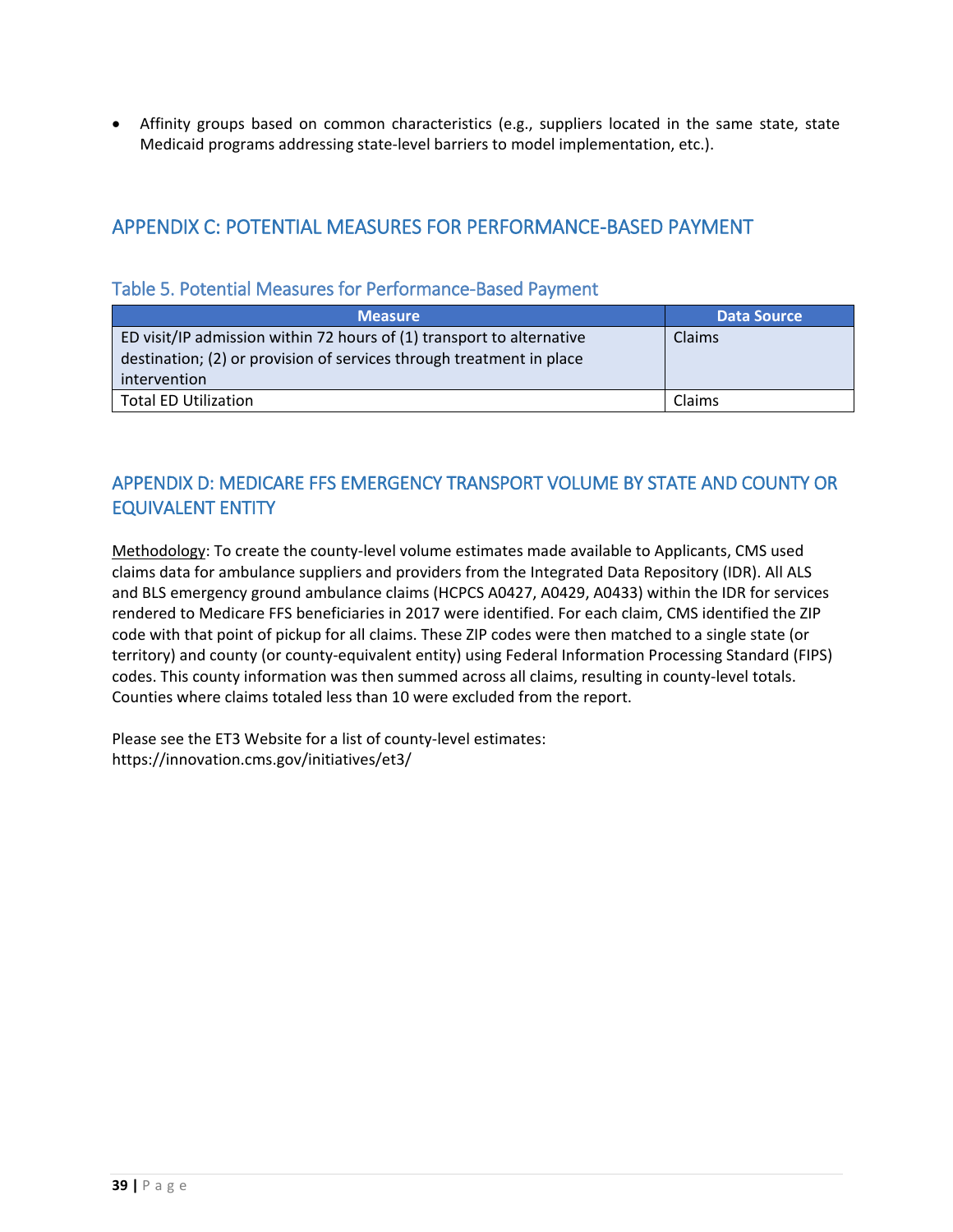# <span id="page-39-0"></span>APPENDIX E: ET3 ORGANIZATIONAL INFORMATION

# <span id="page-39-1"></span>I. ET3 Applicant Information (Required for All Applicants to the ET3 Model)

- A. Applicant Organizational Information $14$ 
	- 1. Legal Business Name of Applicant, as reported to the Internal Revenue Service
	- 2. Additional Name(s) (i.e., "Doing Business As"/DBA Name), if applicable:
	- 3. Correspondence Address (Street Address, City, State, and Nine-Digit ZIP Code)
	- 4. Applicant's National Provider Identifier (NPI) number:
	- 5. Applicant's Provider Transaction Access Number (PTAN), if available, for Applicants enrolled in Part B:
	- 6. Applicant's CMS Certification Number (CCN), for Applicants enrolled in Part A:
	- 7. Does the Applicant confirm that all information in the Medicare Provider Enrollment, Chain, and Ownership System (PECOS) is accurate and up-to-date as of the submission of its responses to this RFA?
		- a. If yes, Applicant should proceed to Section I.B.
		- b. If no, Applicant must update PECOS information before proceeding with the ET3 RFA submission.
- B. Applicant Contact Information<sup>[15](#page-39-4)</sup>
	- 1. First Name:
	- 2. Last Name:
	- 3. Title/Position:
	- 4. Relationship to the Applicant Organization:
	- 5. Correspondence Address (Street Address, City, State, Nine-Digit ZIP Code)
	- 6. Telephone Number:
	- 7. E-mail Address:

# <span id="page-39-2"></span>II. Proposed Alternative Destination Sites – Non-Medicare Enrolled Entities

- Each Applicant that has identified one or more specific alternative destination site(s) or qualified health care practitioner(s) at the time it submits its response to this RFA must submit a letter or letters of intent that meet the requirements set out in Section VII, Applicant Selection Criteria.
- All qualified health care practitioners in the ET3 Model must be enrolled in Medicare and approved in advance by CMS.
- All alternative destination sites must be approved in advance by CMS. If the Applicant has identified in its response to this RFA one or more alternative destination site(s) that is not a Medicare-enrolled provider or supplier, it must provide all of the following information about the proposed site in the letter of intent:
	- 1. Legal Business Name of proposed alternative destination site, as reported to the Internal Revenue Service

l

<span id="page-39-3"></span> $14$  Note: Information provided in response to Section I.A should be about the entity applying to become an ET3 Model Participant

<span id="page-39-4"></span><sup>&</sup>lt;sup>15</sup> Note: Note: Information provided in response to Section I.B should be about the individual filling out the ET3 Model application.